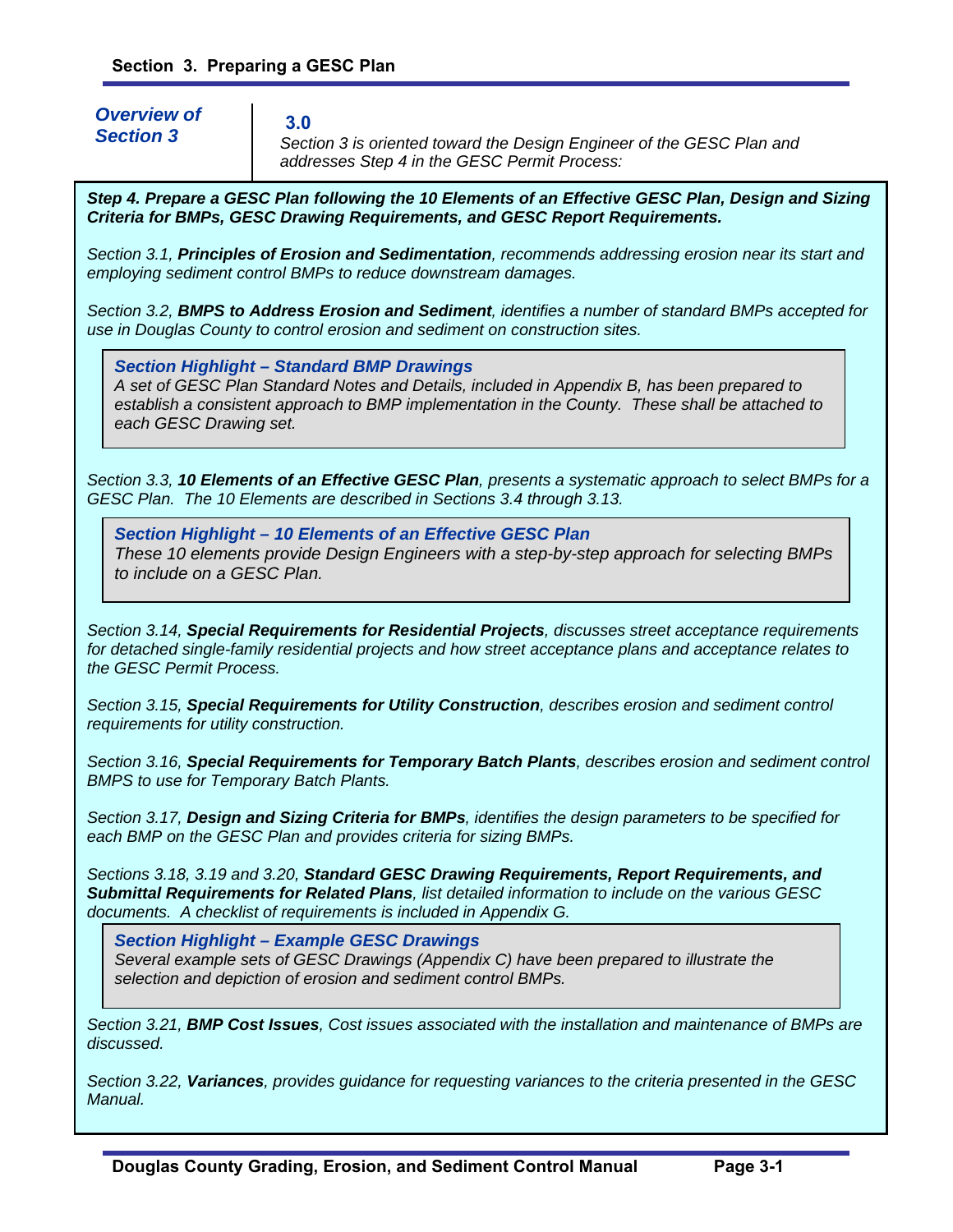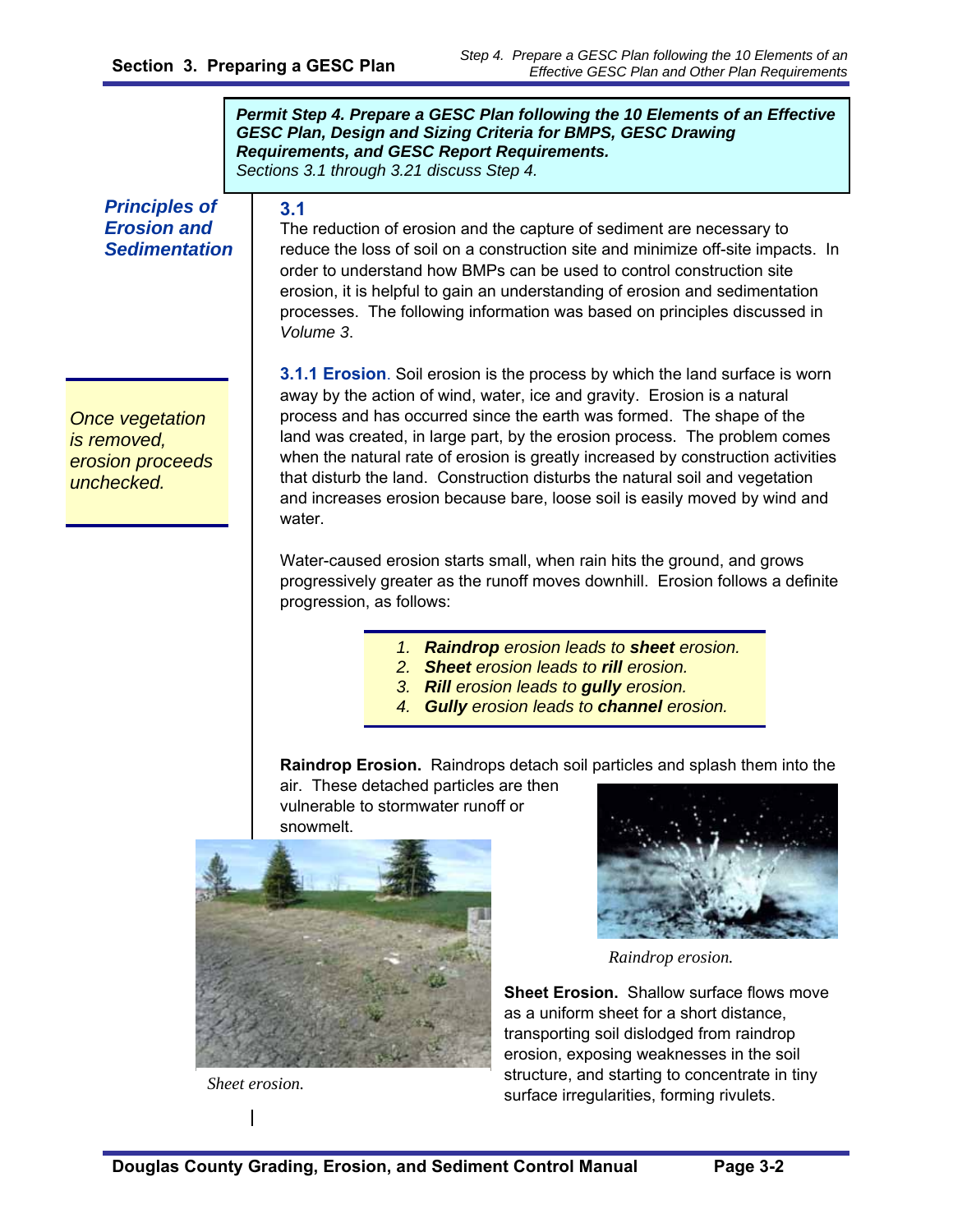*Step 4. Prepare a GESC Plan following the 10 Elements of an Effective GESC Plan and Other Plan Requirements*

*Principles of Erosion and Sedimentation, continued* 

**Rill Erosion.** As the flow changes from a shallow sheet to a concentrated flow, the velocity and turbulence of the flow increases. The energy of the concentrated flow is able to detach and transport soil particles. This action begins to cut into the soil mantle and form tiny

channels. Rills are small, but well-defined channels that are only a few inches deep.



*Rill erosion.* 



*Gully erosion.* 

**Gully Erosion.** Gullies occur as the flows in rills come together into larger and larger channels. Whereas rill erosion can be eliminated or repaired fairly easily, gully erosion requires major work to regrade and stabilize.



*Channel erosion.* 

**Channel Erosion.** As runoff in rills and gullies continues to move downstream, it enters channels that are also susceptible to erosion through bank cutting and degradation. Channels continually adjust and change, degrading and widening, in response to increased runoff from urbanization.

Controlling erosion at its early stages is the most effective way to manage construction site erosion and sedimentation. Therefore, an effective GESC Plan will focus on the following:

- Controlling erosion potential by limiting the area and duration of disturbance.
- Requiring timely restabilization of disturbed areas.
- Providing an adequate drainage network throughout the site in all stages of construction to ensure that stormwater runoff has a defined place to go.
- Designing all drainage conveyances, from small swales to larger drainage channels, to be noneroding and stable.

*Vegetation plays an extremely important role in controlling erosion. Roots bind particles together and the leaves or blades of grass reduce raindrop impact forces on the soil. Grass, leaves, plant litter and other ground cover trap rain, which allows infiltration and reduces runoff velocity. Vegetation reduces wind velocity at the ground surface, and provides a rougher surface, which will trap particles moving along the ground. Once vegetation is removed, erosion proceeds unchecked. Sheet, rill and gully erosion* 



*develop quickly in the absence of vegetation.*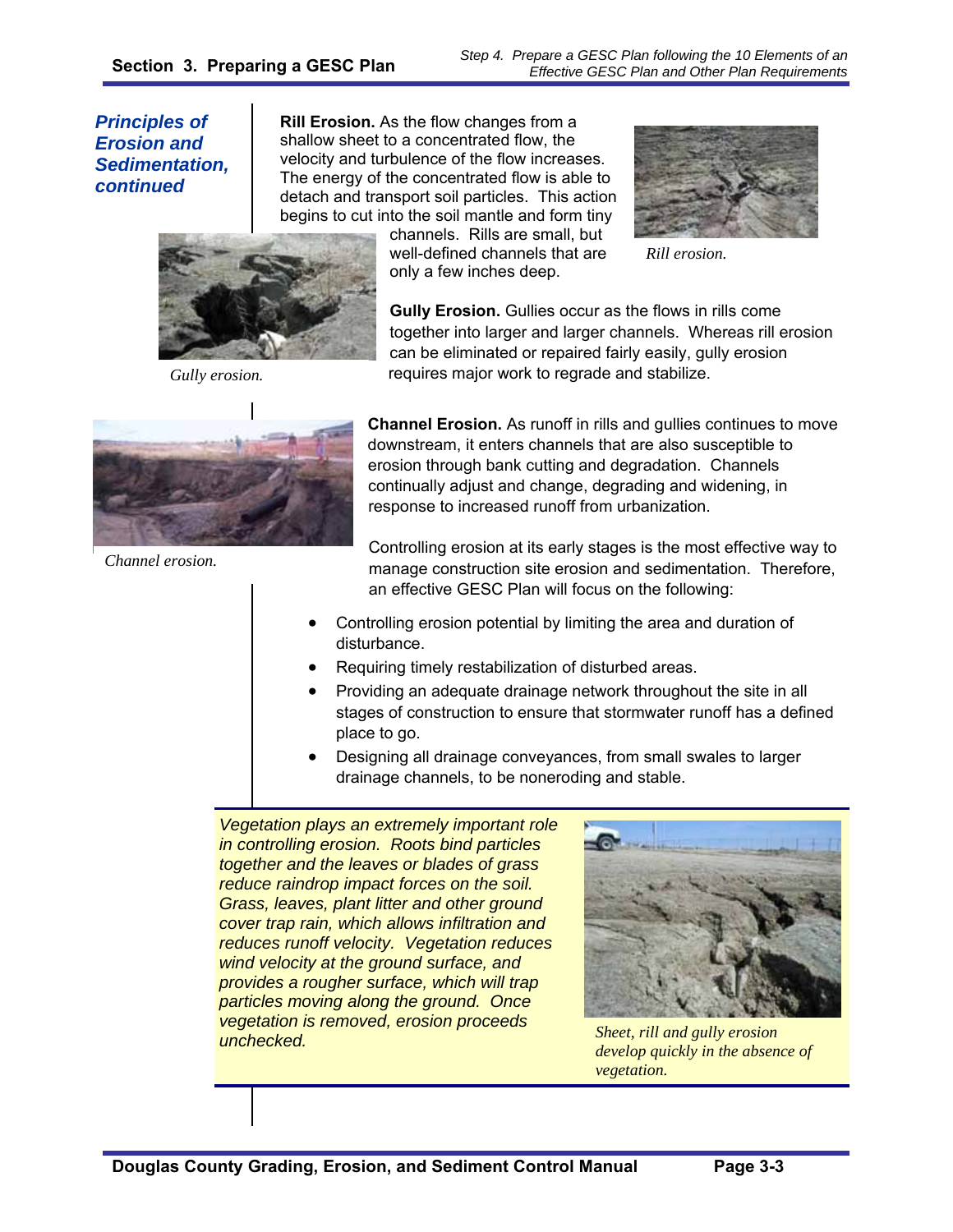*Step 4. Prepare a GESC Plan following the 10 Elements of an Effective GESC Plan and Other Plan Requirements*

*Principles of Erosion and Sedimentation, continued* 

**3.1.2 Sedimentation**. Once soil particles are picked up and moved by wind or water, they eventually come to rest, often in undesirable locations. This is the process of *sedimentation*. During a rainstorm, runoff normally builds up



*Sediment that accumulates in water quality ponds need to be cleaned-out periodically, requiring significant effort and cost.* 

rapidly to a peak and then diminishes. Because the amount of sediment a watercourse can carry is dependent upon the velocity



*The burden of cleaning up deposited sediments can be substantial.*

and volume of runoff, sediment is deposited as runoff decreases. The deposited sediments may be resuspended when future runoff events occur. In this way, sediments are moved progressively downstream in the waterway system.

Sedimentation can cause property damage and increase drainage maintenance costs, impair habitat and water quality in downstream receiving waters, and accelerate eutrophication and loss of storage in lakes and reservoirs.

Even with a focus on reducing erosion at its start, no plan will be 100% effective; therefore, GESC Plans must also identify a number of measures designed to capture eroded sediments prior to their conveyance off site.



*Sedimentation can impair aquatic habitat in downstream receiving waters.*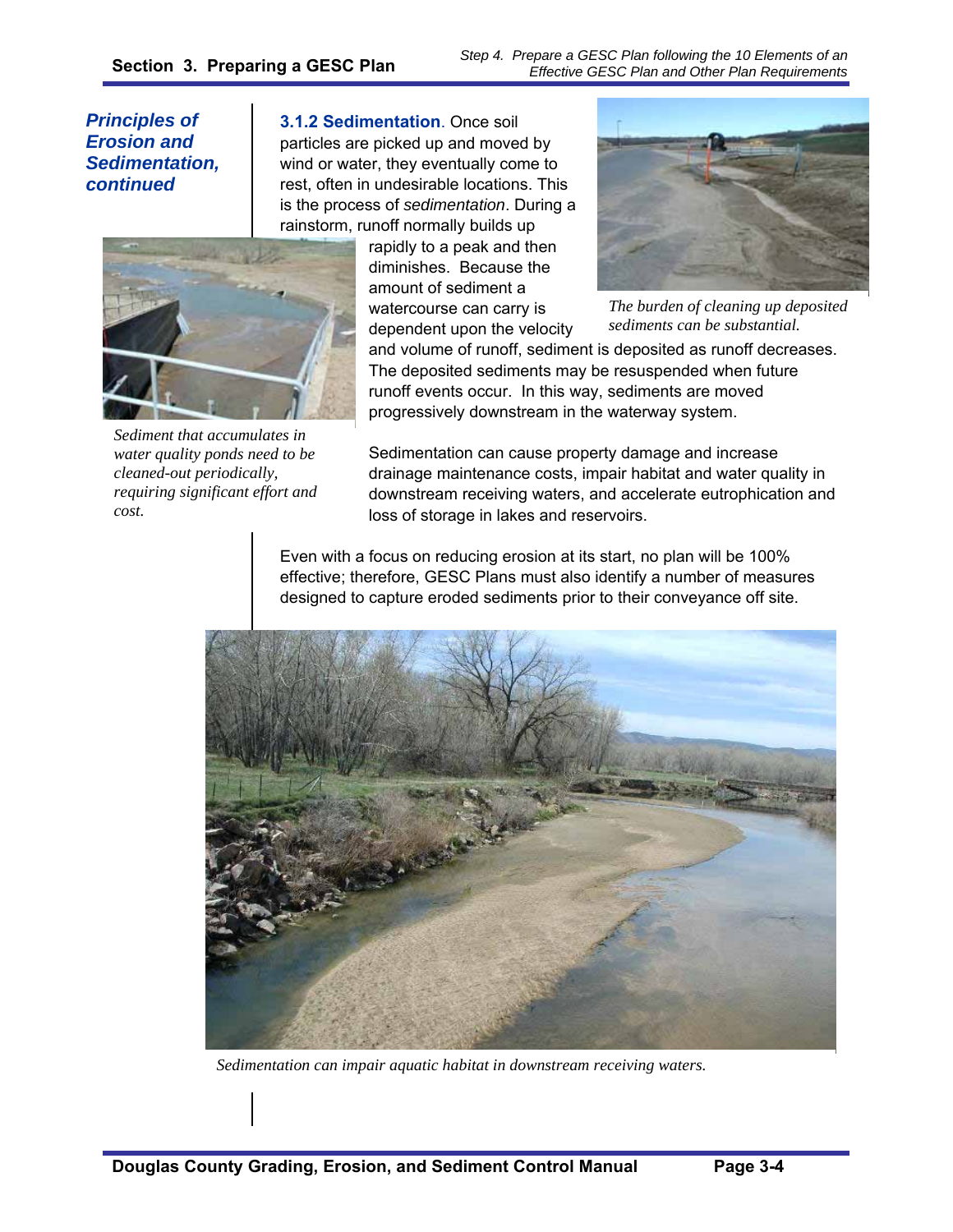## *BMPs to Address Erosion and Sediment*

**3.2** 

The *GESC Manual* describes a number of Standard BMPs acceptable to Douglas County for use in reducing erosion and sediment from construction activities. These BMPs are shown in Table 3-1.

# **Table 3-1. Erosion and Sediment Control BMPs**

|                  |                                   |            | Type of             | <b>Initial</b> | <b>Interim</b> | <b>Final</b> |
|------------------|-----------------------------------|------------|---------------------|----------------|----------------|--------------|
| No.              | <b>BMP</b>                        | ID         | Control             | <b>Stage</b>   | <b>Stage</b>   | <b>Stage</b> |
| 1                | <b>Check Dam</b>                  | <b>CD</b>  | <b>Sediment</b>     |                |                |              |
| $\overline{2}$   | <b>Compost Blanket</b>            | CB         | <b>Erosion</b>      |                |                |              |
| 3                | <b>Compost Filter Berm</b>        | <b>CFB</b> | <b>Erosion</b>      |                |                |              |
| 4                | <b>Concrete Washout Area</b>      | <b>CWA</b> | <b>Construction</b> |                |                |              |
| 5                | <b>Construction Fence</b>         | <b>CF</b>  | <b>Construction</b> |                |                |              |
| 6                | <b>Construction Markers</b>       | <b>CM</b>  | <b>Construction</b> |                |                |              |
| $\overline{7}$   | <b>Dewatering</b>                 | <b>DW</b>  | <b>Sediment</b>     |                |                |              |
| 8                | <b>Diversion Ditch</b>            | <b>DD</b>  | <b>Erosion</b>      |                |                |              |
| $\boldsymbol{9}$ | <b>Erosion Control Blanket</b>    | <b>ECB</b> | <b>Erosion</b>      |                |                |              |
| 10               | <b>Inlet Protection</b>           | IP         | <b>Sediment</b>     |                |                |              |
| 11               | <b>Reinforced Check Dam</b>       | <b>RCD</b> | <b>Sediment</b>     |                |                |              |
| 12               | <b>Reinforced Rock Berm</b>       | <b>RRB</b> | <b>Sediment</b>     |                |                |              |
| 13               | <b>RRB for Culvert Protection</b> | <b>RRC</b> | <b>Sediment</b>     |                |                |              |
| 14               | <b>Sediment Basin</b>             | <b>SB</b>  | <b>Sediment</b>     |                |                |              |
| 15               | <b>Sediment Control Log</b>       | <b>SCL</b> | <b>Sediment</b>     |                |                |              |
| 16               | <b>Sediment Trap</b>              | <b>ST</b>  | <b>Sediment</b>     |                |                |              |
| 17               | <b>Seeding and Mulching</b>       | <b>SM</b>  | <b>Erosion</b>      |                |                |              |
| 18               | <b>Silt Fence</b>                 | <b>SF</b>  | <b>Sediment</b>     |                |                |              |
| 19               | <b>Stabilized Staging Area</b>    | <b>SSA</b> | <b>Erosion</b>      |                |                |              |
| 20               | <b>Surface Roughening</b>         | <b>SR</b>  | <b>Erosion</b>      |                |                |              |
| 21               | <b>Temporary Slope Drain</b>      | <b>TSD</b> | <b>Erosion</b>      |                |                |              |
| 22               | <b>Temporary Stream Crossing</b>  | <b>TSC</b> | <b>Erosion</b>      |                |                |              |
| 23               | <b>Terracing</b>                  | <b>TER</b> | <b>Erosion</b>      |                |                |              |
| 24               | <b>Vehicle Tracking control</b>   | <b>VTC</b> | <b>Sediment</b>     |                |                |              |
| 25               | <b>VTC with Wheel Wash</b>        | <b>WW</b>  | <b>Sediment</b>     |                |                |              |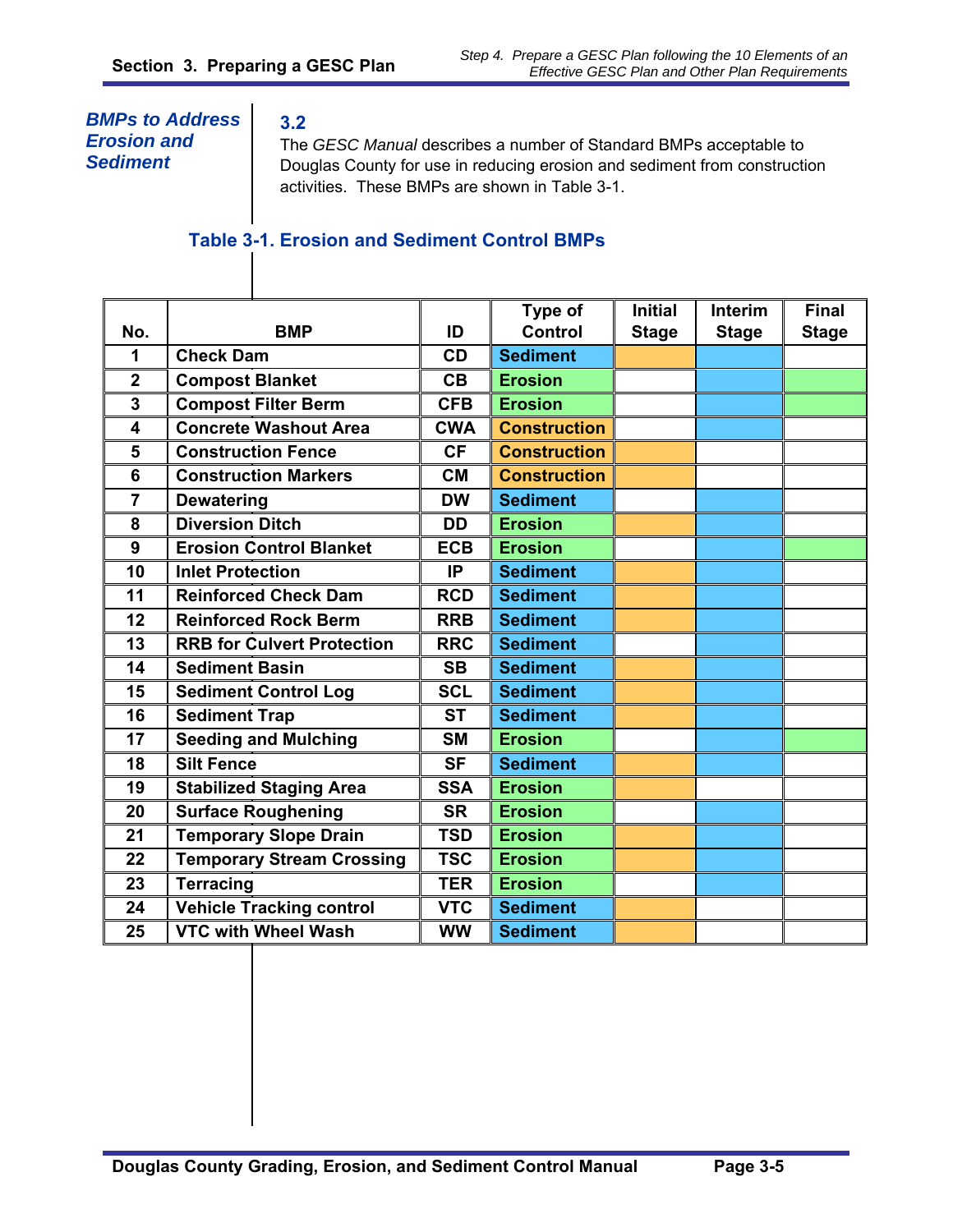*BMPs to Address Erosion and Sediment, continued* 



*Seeding and mulching (SM) reduces erosion and is considered an erosion control.* 



*A sediment control log (SCL) captures eroded sediments and is considered a sediment control BMP.* 

*All BMPs shall be indicated in the GESC Plans as being part of the Initial Stage, Interim Stage or Final Stage of construction.* 

**3.2.1 Standard Detail Number and Identifier**. The number indicated in the first column of Table 3-1 corresponds to the number of the standard construction detail shown in Douglas County's standard drawings, entitled GESC Plan Standard Notes and Details, included in Appendix B. To take less space on the drawing, BMPs are called out on a GESC Drawing using the two or three letter identifier and symbol shown in the BMP Legend.

**3.2.2 Type of Control**. Three general types of BMPs are shown:

- Construction Control. These BMPs are related to construction access and staging.
- Erosion Control. These BMPs are used to limit the amount and extent of erosion.
- Sediment Control. Sediment control BMPs are designed to capture eroded sediments prior to their conveyance off site.

**3.2.3 Phase of Construction**. The BMPs listed apply to one or more of the following construction phases. All BMPs shall be indicated in the GESC Drawings as being part of the Initial Stage, Interim Stage or Final Stage of construction. This is to help clarify when each BMP is to be installed.

- Initial Stage. These BMPs shall be installed at the outset of construction, prior to the initial Preconstruction Meeting and any other land-disturbing activities. Initial controls are to be placed on existing grades, but shall be based in part on proposed grading operations.
- Interim Stage. These BMPs shall be based on proposed grades and drainage features and are installed after initial site grading. For some BMPs such as Inlet Protection, interim controls are installed after the construction of site infrastructure.
- Final Stage. BMPs shown in the Final Stage GESC Drawing shall be installed as one of the last steps in the construction process, such as final seeding and mulching.

**3.2.4 GESC Drawings are to Use the Standard BMPs.** When preparing GESC Drawings, the Design Engineer shall use the standard BMPs shown in

*The Douglas County GESC Plan Standard Notes and Details provide Permittee(s) with comprehensive installation and maintenance information for all of the BMPs accepted for use in the County.* 

Table 3-1. These BMPs have shown to be effective under actual construction site conditions within Douglas County and therefore are accepted for use by Douglas County. A complete set of details for these accepted BMPs (the Douglas County GESC Plan Standard Notes and Details see Appendix B)*,* has been prepared to illustrate the BMPs shown in Table 3-1.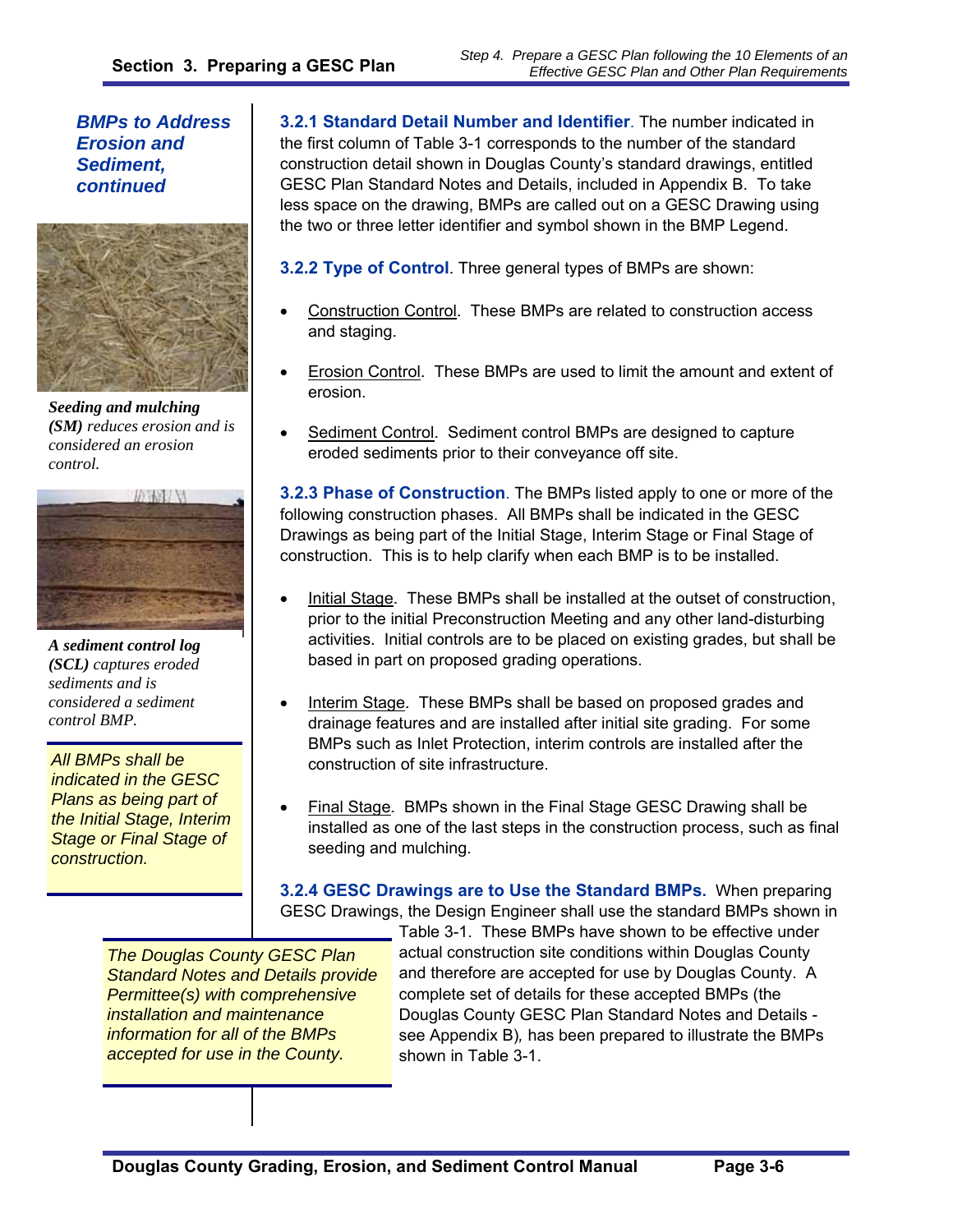#### *BMPs to Address Erosion and Sediment, continued*

The GESC Drawings submitted to the County for final signatures and subsequently provided to the Contractor as construction drawings shall include a set of the GESC Plan Standard Notes and Details. **Other details shall not be used.** The complete set of BMP details is discussed further in Section 3.2.6.

If Douglas County approves additional BMPs in the future (see Section 3.2.5), documentation of the additional BMPs will be made available on the Douglas County website.

**3.2.5 Use of Alternative or Innovative BMPs**. Public Works Engineering recognizes that there will be new advances in the development of erosion and sediment control BMPs that may prove effective, or even out-perform controls currently accepted. Douglas County may allow, under strictlycontrolled circumstances, the installation of erosion and sediment control BMPs other than the standard BMPs shown in Table 3-1. These shall be considered pilot programs.

A pilot program will be considered upon demonstration by the Design Engineer of adequate evidence that shows the proposed control measure will effectively control erosion and sediment. Complete plans and details for the proper installation and maintenance of the proposed BMP shall also be

*The use of alternative or innovative erosion or sediment control BMPs other than those already accepted for use by Douglas County (shown in Table 3-1) may be allowed under the terms of the pilot program described in this section.* 

submitted. The pilot program, if allowed, shall be undertaken for no more than 12 months. If Douglas County finds the BMP to be effective at the end of the testing period, a revision to the *GESC Manual* may be considered.

Douglas County reserves the right to reject any BMP proposed for the pilot program, either during the review period or during the field trial, if the pilot BMP does not perform with sufficient effectiveness. In the case of an unsuccessful field trial, one or more of the Douglas County Standard BMPs listed in Table 3-1 shall replace the failed pilot BMP at the Owner's expense.

**3.2.6 GESC Plan Standard Notes and Details**. As discussed in Section 3.2.4, the Douglas County GESC Plan Standard Notes and Details has been prepared to depict the BMPs shown in Table 3-1. Construction details and notes provide direction to the Permittee(s) regarding installation and maintenance requirements for each BMP. The Douglas County Standard Notes and Details shall be submitted with **all** GESC Drawings. A reduced copy of these Standard Drawings is included in Appendix B.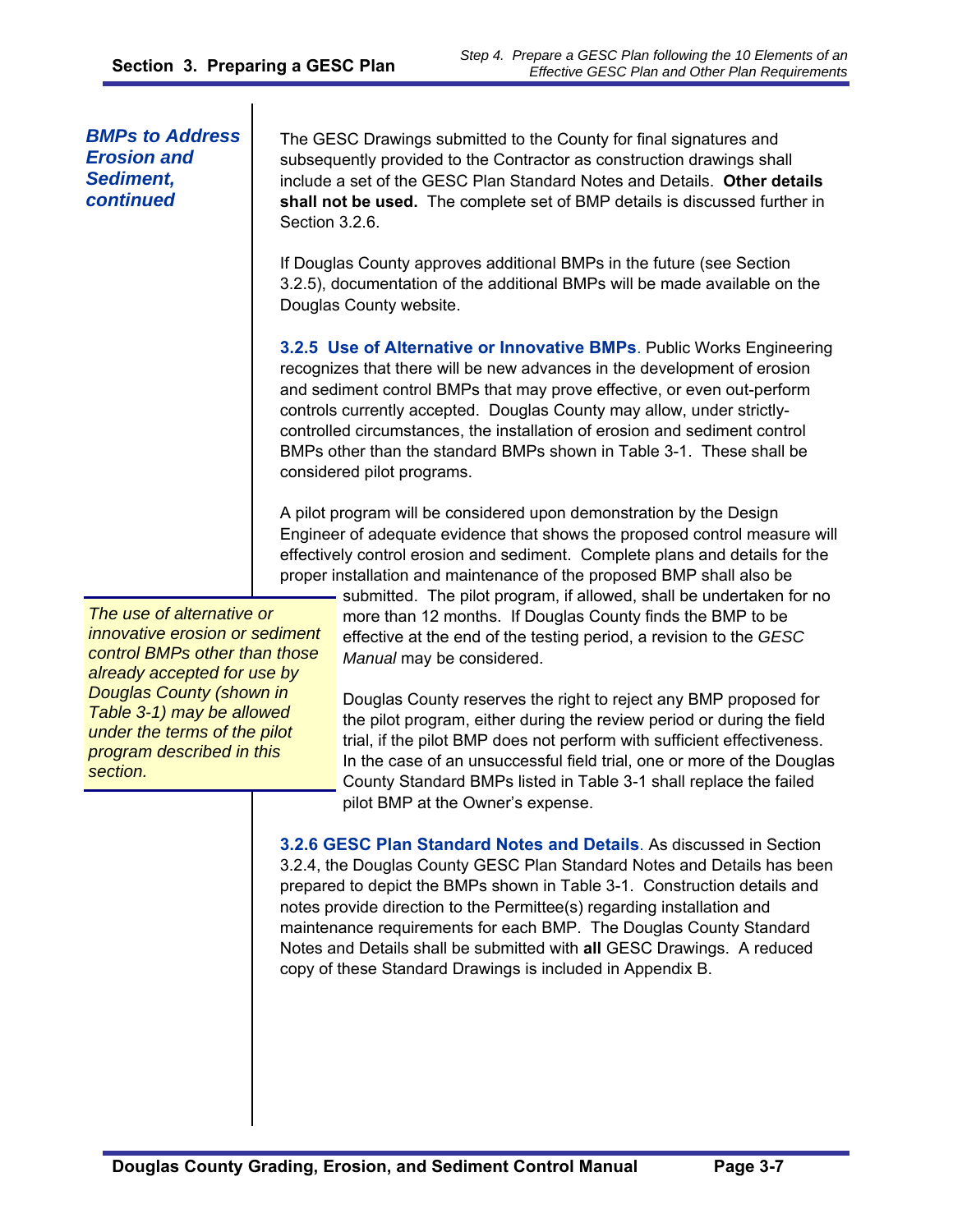#### *BMPs to Address Erosion and Sediment, continued*

The GESC Plan Standard Notes and Details comprise minimum measures to be adhered to on a construction site. The Permittee(s) and Design Engineer may select more conservative approaches than indicated herein and exceed minimum criteria.

*The Douglas County GESC Plan Standard Notes and Details serve several purposes:* 

- *Increased consistency. Consistent details and notes for a standard set of BMPs will increase the likelihood that BMPs will function effectively and will be installed and maintained correctly.*
- *Time savings. The set of standard drawings will save Design Engineers the effort associated with developing and drawing their own notes and details. Less time will be needed to review plans and inspect the BMPs, and as field personnel gain experience constructing the standard BMPs, it is anticipated that installation and maintenance will become more efficient.*
- *Definition of sizing variables. The standard details identify the critical variables that the Design Engineer must specify on the GESC Plan to locate and size the BMPs. This will reduce the likelihood that information needed on the plans will be missing or unclear, or that BMPs are improperly sized.*

**3.2.7 Selecting BMPs for the GESC Drawings**. Section 3.3 introduces a 10 step approach for developing a GESC Plan. Guidance is provided for selecting standard BMPs for specific portions of a construction site. It is important to consider effectiveness and maintenance requirements when selecting BMPs. Some BMPs, such as Silt Fence, are relatively inexpensive to install the first time, but may be tougher to maintain or not as effective as other BMPs.



*The goal of GESC Plan Standard Notes and Details is to avoid the prevalence of improper BMP installations and insufficient maintenance.*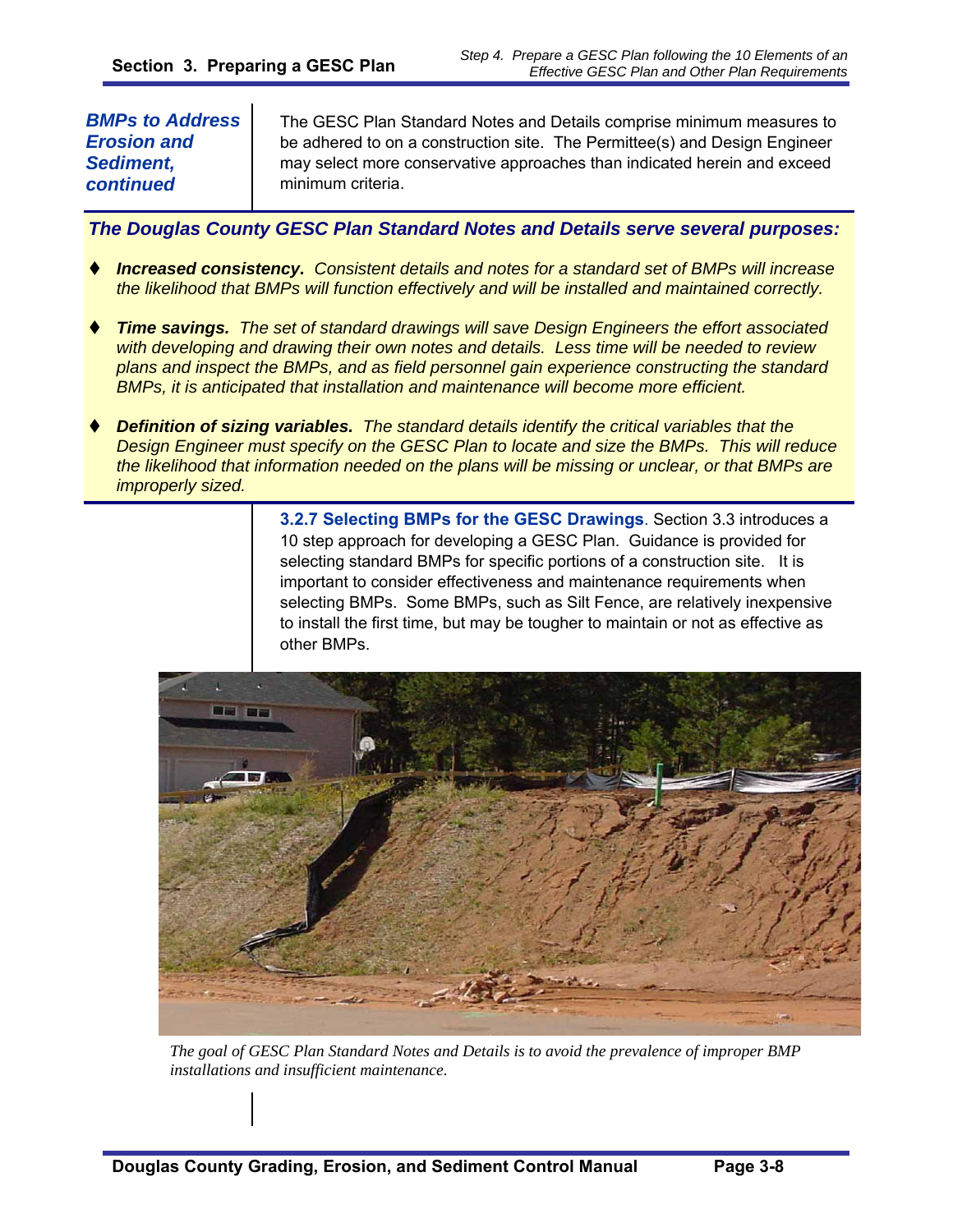#### *10 Elements of an Effective GESC Plan*

#### **3.3**

This section describes a systematic approach to control erosion and sediment on a construction site. 10 Elements of an Effective GESC Plan are summarized; Douglas County requires that each of these elements be addressed in a GESC Plan.

#### *10 Elements of an Effective GESC Plan:*

- *1. Preserve and Stabilize Drainageways.*
- *2. Avoid the Clearing and Grading of Sensitive Areas.*
- *3. Balance Earthwork On-Site.*
- *4. Limit the Size of Grading Phases to Reduce Soil Exposure.*
- *5. Stabilize Exposed Soils in a Timely Manner.*
- *6. Implement Effective Perimeter Controls.*
- *7. Use Sediment Basins for Areas Exceeding 1.0 Acre.*
- *8. Protect Steep Slopes.*
- *9. Protect Inlets, Storm Sewers and Culverts.*
- *10. Provide Access and General Construction Controls.*

*The example GESC*   $\boldsymbol{\vartheta}$ *Drawings shown in Appendix C are*  nformation **Information** *provided as a guide but, since each site is different, are not to be considered all-inclusive.* 

These 10 Elements are based in part on work published by the Center for Watershed Protection, a nonprofit group specializing in stormwater quality research and education. The 10 Elements are designed to reduce the amount and duration of erosion and trap most sediment that does erode prior to leaving the site.

A set of example GESC Drawings (shown in Appendix C) have been prepared in accordance with the 10 Elements to illustrate the concepts discussed herein and depict the information that shall be shown on GESC Drawings. Figure 3-1 relates the 10 Elements to the example GESC Drawings.

*The following information has been included in the GESC Manual to assist the Design Engineer in developing an effective GESC Plan:* 

- *Sections 3.4 through 3.13 describe the 10 Elements of an Effective GESC Plan that shall be addressed when preparing a GESC Plan.*
- *Section 3.17 addresses design and sizing information for each of the County's Standard BMPs and describes the dimensions and parameters that shall be specified on the GESC Drawings.*
- *Sections 3.18 and 3.19 describe information that shall be provided in the GESC Drawings and Report.*
- *Appendix B contains a copy of the Douglas County GESC Plan Standard Notes and Details that shall be attached to all construction drawings.*
- *Appendix C provides example GESC Drawings for each type of GESC Plan.*
- *Appendix D provides a detailed checklist that shall be followed when developing a GESC Plan.*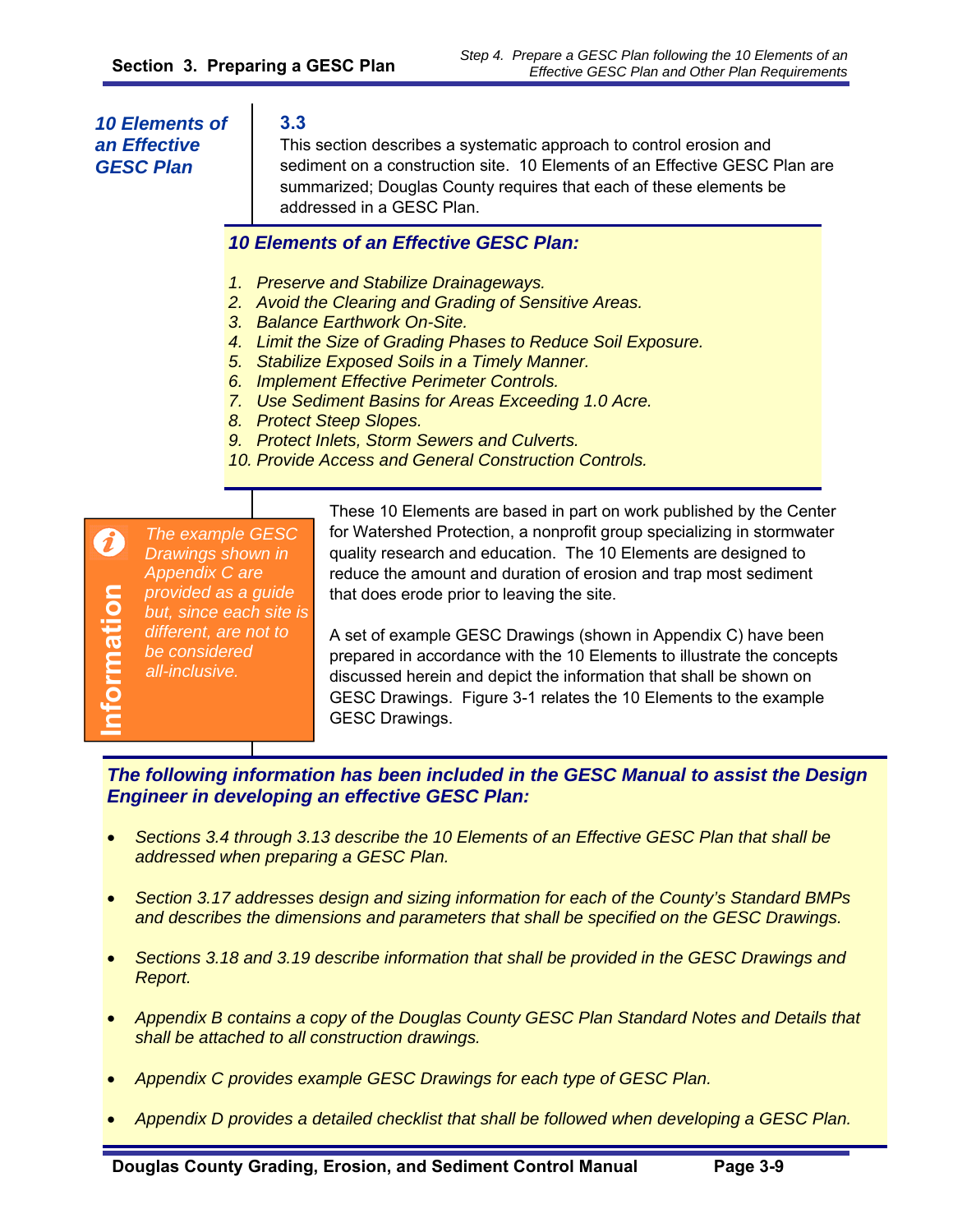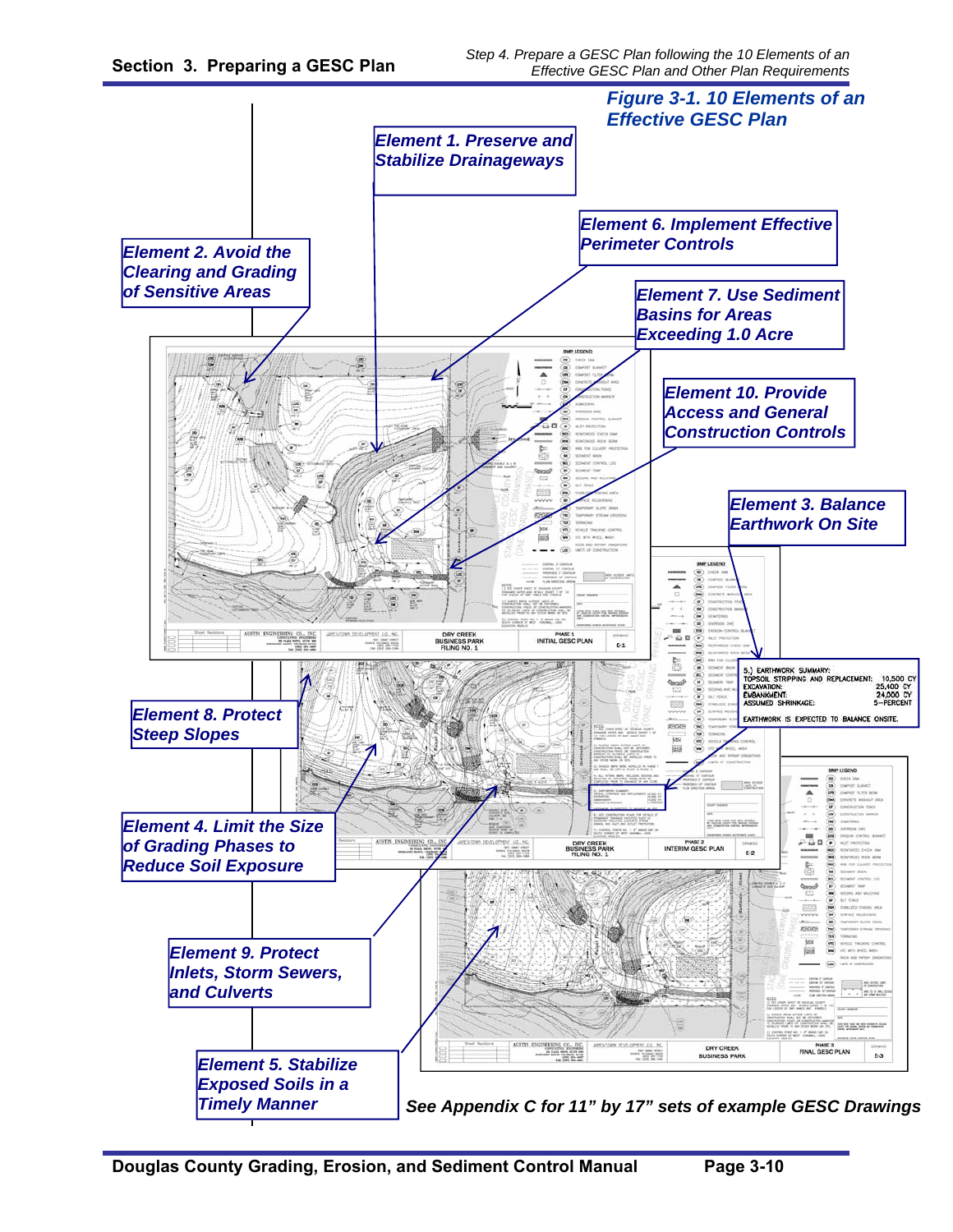*Element 1. Preserve and Stabilize Drainageways* 

#### **3.4**

Work in drainageways requires special care and attention. Drainageway corridors comprise an important natural resource with habitat, open space, and aesthetic value. Since drainageways also function to convey stormwater runoff, they are susceptible to damage from the erosive forces of water,



*Existing drainageway corridors offer valuable habitat, vegetation, and aesthetics, and shall not be filled in, regraded, or realigned without the approval of Douglas County.* 

especially if they are disturbed. It is critical that construction activities be designed to reduce any adverse impacts to drainageways and that County, State, and Federal permitting processes be complied with (see Sections 2.5, 2.6, and 2.7 respectively).

#### **3.4.1 Drainageways Shall Not be Filled, Regraded, or Realigned**.

Existing drainageways shall not be filled within the limits of the 100 year floodplain or the existing top of banks of incised channels, whichever is more restrictive, without the approval of Douglas County. If riparian vegetation, desirable habitat, or other stream resources exist beyond the limits of the 100

year floodplain, consideration shall be given to avoiding impacts to those areas as well. Existing drainageways shall not be regraded or realigned without the approval of the County. Physical barriers, such as fencing, shall be required to limit access into stream corridors. Perimeter sediment controls, discussed in Section 3.9.2, shall be implemented to protect drainageways.

All existing drainageways on the site shall be delineated on GESC Drawings to the limit of their 100 year floodplains (based on future development peak

**Important!**  Important! *Existing drainageways shall not be filled wtihin the limits of the 100 year floodplain or the existing top of banks of incised channels, whichever is more restrictive, without the approval of Douglas County. Existing drainageways shall not be regraded or realigned without the approval of the County.*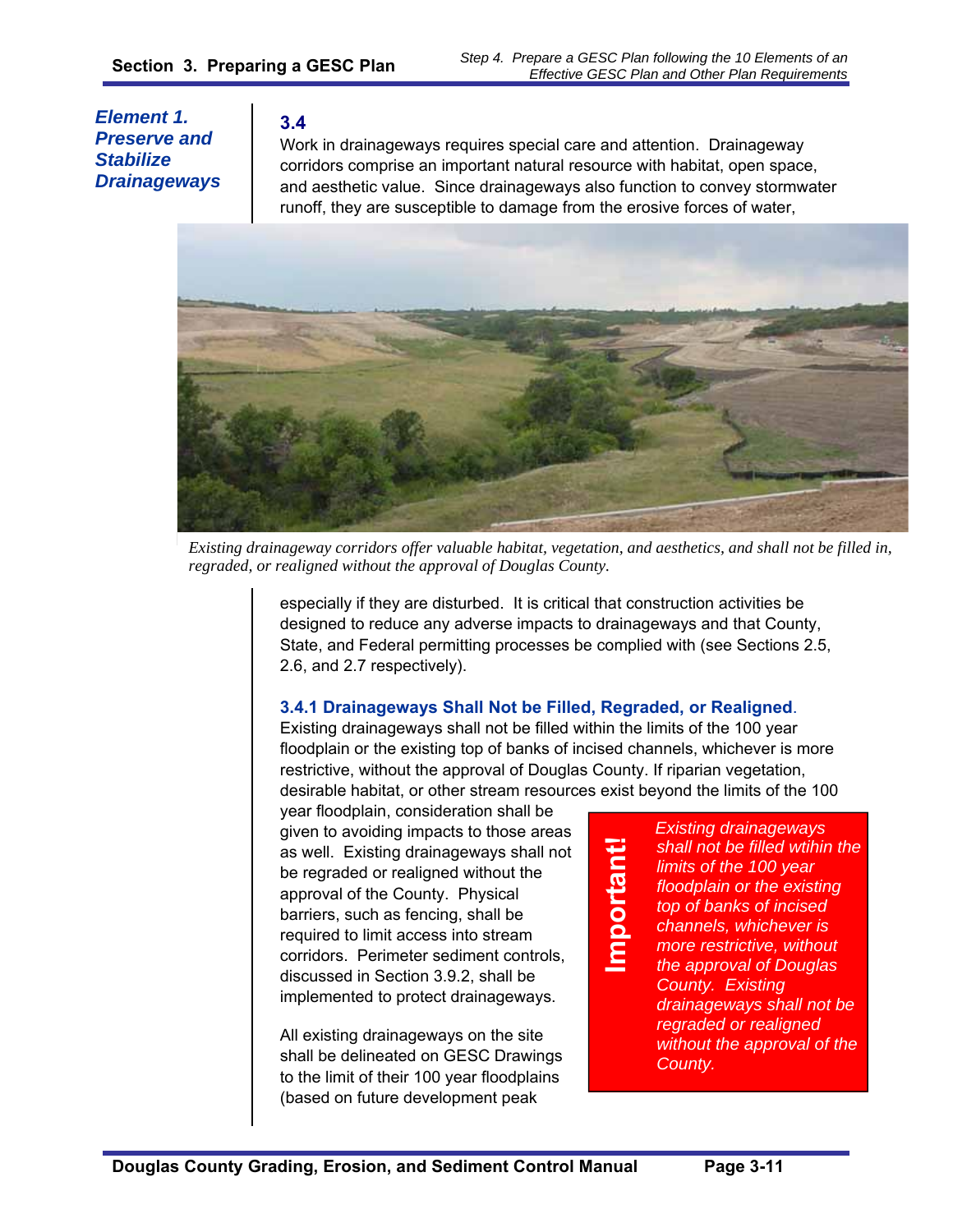discharges). All 100 year floodplains shall be shown if the floodplain information exists or will be developed as a part of the overall project. Limits of Construction shall be clearly shown on a GESC Drawings to indicate the exact limits of grading adjacent to a drainageway.

**3.4.2 Ample Freeboard Above the 100 year Floodplain Shall be Provided**. Floodplain elevations can rise over time due to the following:



*Grade control structures, increased roughness from wetland vegetation, and aggradation can raise floodplain elevations. Therefore, ample freeboard shall be provided at the outset of development.* 

- Increased baseflows and runoff from development can promote increased growth of wetland and riparian vegetation, making drainageways hydraulically rough and leading to higher flow depths.
- Stream stabilization work can raise the bed of the drainageway at the crests of drop structures and flatten the channel slope, leading to higher flow depths.
- Upstream bank erosion or watershed erosion, flatter slopes, or increased channel vegetation can lead to sediment deposition and channel aggradation, raising the streambed and floodplain elevations.

All of these conditions are generally healthy and positive, since they slow flow velocities, improve stream stability, and enhance water quality through sediment trapping. For these conditions to occur over time without jeopardizing properties during floods, ample

freeboard must be provided at the outset of development. Freeboard over the future development 100 year water surface elevation should be in accordance with the *Drainage Manual*, as amended.

*Freeboard over the future development 100 year water surface elevation must be provided as outlined in the Drainage Manual, as amended.* 

# **3.4.3 Existing Drainageways Shall be**

**Stabilized**. It may be impossible, or

undesirable, to avoid all construction in an existing drainageway. Most natural channels cannot be left alone in their predevelopment condition. Increased runoff from development can shift the natural balance of a stream over time, tending toward degradation and bank erosion as the stream tries to flatten its grade.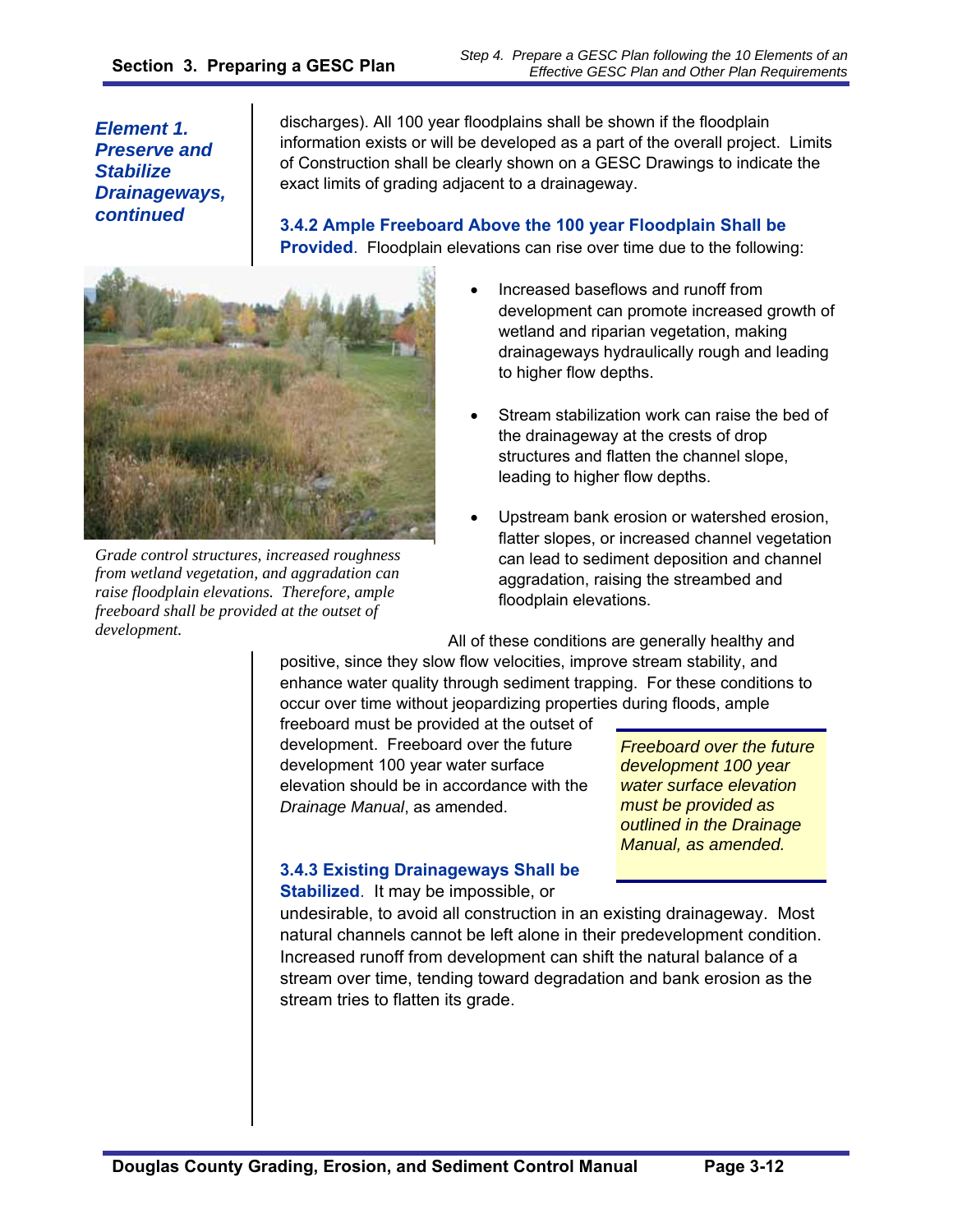Drop structures and other grade control features are usually necessary to reduce the channel slope to future equilibrium conditions and to control flow velocity. Bank or toe protection may also be necessary to reinforce weak,



*Stream stabilization improvements shall limit disturbance and retain a natural character.* 

unstable channel banks. Grade control structures and other channel stabilization improvements shall be designed according to the criteria shown in the *Drainage Manual,* as amended*.* **Under no circumstances shall broken up concrete or asphalt be used for bank stabilization.** 

**3.4.4 Disturbance to Existing Drainageways Shall be Minimized and Quickly Restored**. In addition to the construction of grade control and bank stabilization improvements, there may be other unavoidable instances where construction must occur in existing drainageways. Examples include bridges and culverts for road crossings, utility crossings, storm sewer outfalls, and temporary stream crossings for construction access. However, it is critical that construction disturbance within drainageways be minimized and quickly restored.

When construction within a drainageway is unavoidable, the Design Engineer shall delineate construction limits that restrict activities to the smallest area possible. **Construction Fence (CF)** or **Construction Markers (CM)** shall be indicated on the GESC Drawing to indicate the allowable limits of disturbance along all stream corridors to be preserved, and around any other preservation zones

*Construction Fence (CF) consists of orange plastic fencing material, or other Douglas County approved material, attached to support posts and used to limit access to the construction site.* 



If disturbance to a drainageway is significant, such that excessive amounts of sediment may be transported downstream, a **Check Dam (CD)**, reinforced or nonreinforced, shall be installed immediately downstream of the disturbed area in the drainageway. If several areas of disturbance are located in close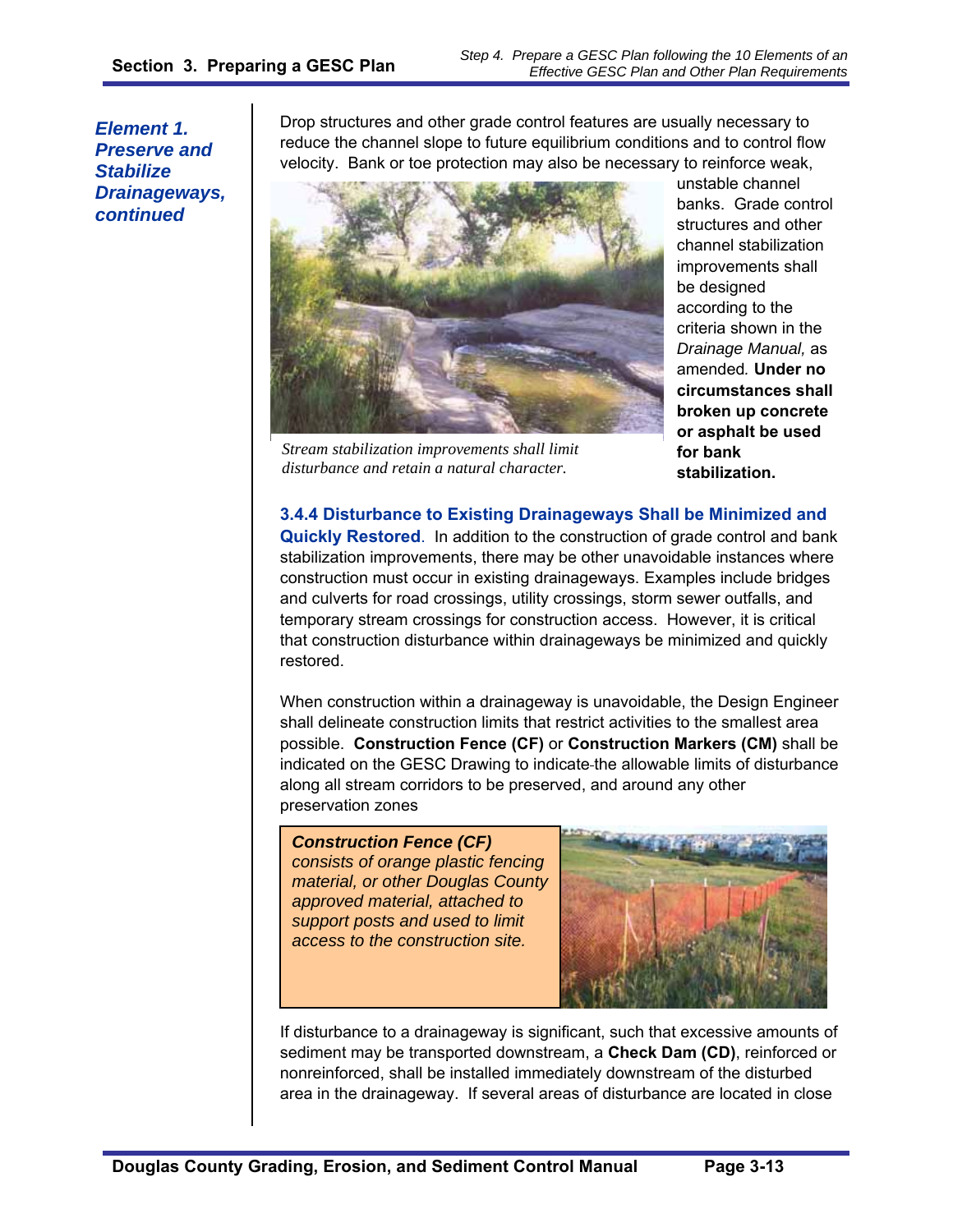# **Important!** Important!

*What about straw bales?* 

*Straw bales are not an accepted sediment control BMP for GESC Permitted projects in the County; the track record for effective longterm performance of straw bales in the County has not been strong.*



proximity, 1 Check Dam at the downstream end of the construction area may be appropriate (in general, BMPs shall be configured to control erosion and trap sediment outside of the limits of drainageways to enable Check Dams to be used infrequently). Sizing criteria for Check Dams is provided in Section 3.17.1.

*A Check Dam (CD) is a small rock dam, designed to withstand overtopping, that is placed in a stream or drainageway. The purpose of the check dam is to trap water-borne sediment in the backwater zone upstream of the check.* 



Crossing drainageways with construction equipment requires a **Temporary Stream Crossing (TSC)**. Temporary Stream Crossings shall be installed as approved by the County.

As soon as possible after construction of facilities in drainageways, or after removal of a Temporary Stream Crossing, all disturbed areas within

*A Temporary Stream Crossing (TSC) consists of rock layer placed temporarily in a stream to allow construction equipment to cross. A stream crossing may include culverts or provide a low-water crossing or ford.* 



streams and drainage channels shall be topsoiled, seeded and mulched, and unless otherwise approved, protected with **Erosion Control Blanket (ECB)**. Additional plantings, such as willows or other riparian species, shall be considered to enhance channel stability, habitat, and aesthetics. Erosion Control Blanket shall be required for the disturbed channel bed and banks and all slopes steeper than 4:1. The Design Engineer shall indicate approximate limits of Erosion Control Blanket on the GESC Drawing.

#### *Erosion Control Blanket (ECB) is a*

*fibrous blanket of straw, jute, coconut or excelsior material trenched in and staked down over prepared, seeded soil. The blanket reduces both wind and water erosion and helps to establish vegetation.* 



These limits shall extend to the top of the banks. Additional design information for Erosion Control Blanket is provided in Section 3.17.7.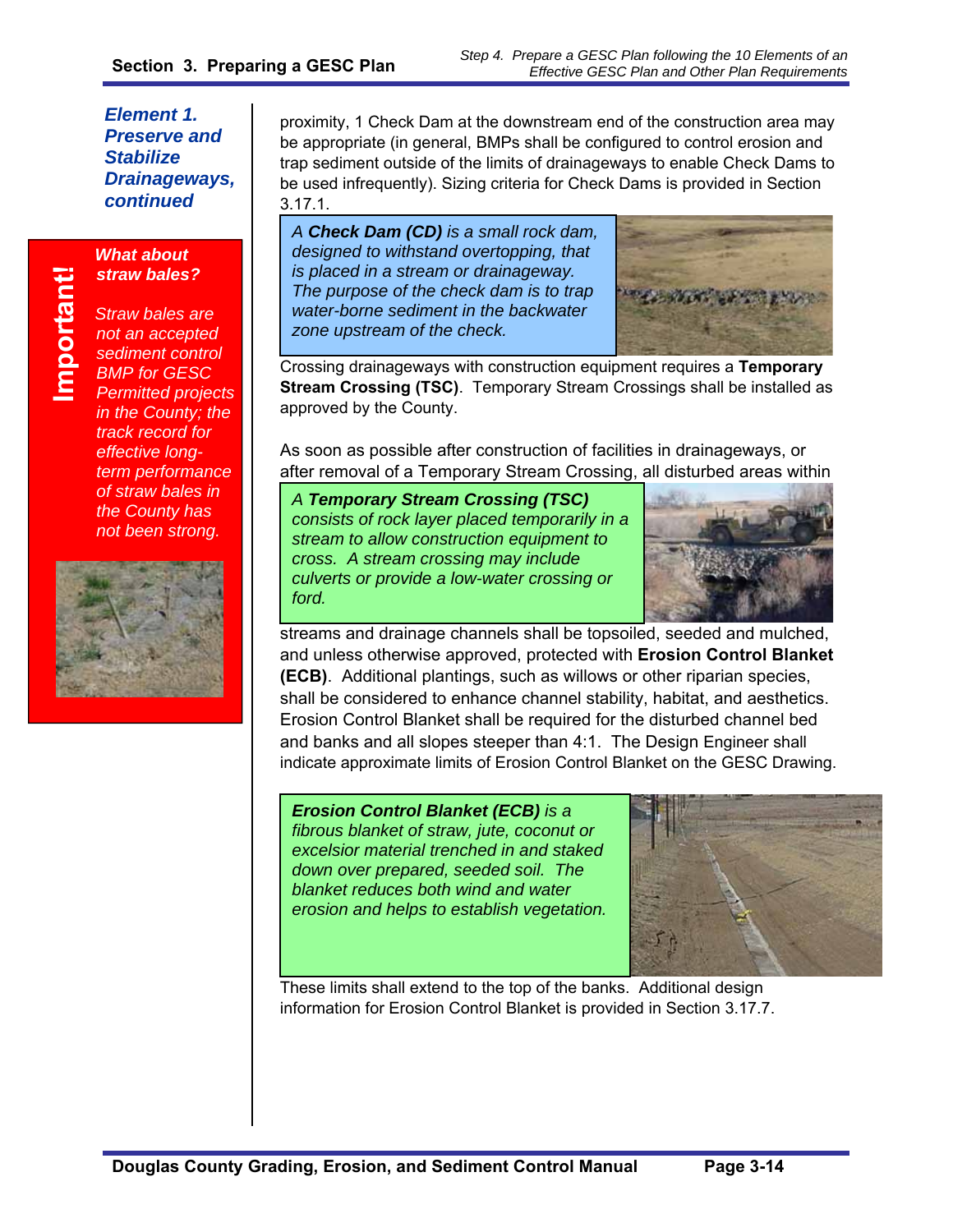#### **3.4.5 Any New Drainageway Shall be Designed and Stabilized**. Even after existing drainageways are identified and preserved, new development projects usually require an additional network of small drainageways, swales

and storm sewer facilities. During grading operations, prior to the

construction of storm sewer facilities, additional temporary ditches or dikes may be necessary to control site stormwater runoff.

Upgradient properties will generate runoff that may need to be intercepted and conveyed through the site in drainageways that don't necessarily correspond to existing stream channels. Offsite flows shall be conveyed through the site in stable drainageways. Off-site flow impacts the layout of perimeter drainage facilities and starts to set the location and size of the on site drainage network.



*Permanent drainageways and swales shall be designed and stabilized in accordance with the Drainage Manual, as amended.* 

Permanent drainage facilities, including roadside ditches, shall be designed and stabilized according to the Douglas County *Drainage Manual,* as amended.

Temporary Diversion Ditches may be necessary at upslope and downslope perimeters, at the top of steep slopes, and downstream of slope drains. Diversion Ditches shall be sized and stabilized according to the criteria shown herein for a **Diversion Ditch (DD)**. Sections 3.9.2 and 3.11.2 provide specific guidance for locating Diversion Ditches.

*A Diversion Ditch (DD) is a small earth channel used to divert and convey runoff. Depending on slope, the diversion swale may need to be lined with erosion control matting, plastic (for temporary installations only), or riprap* 

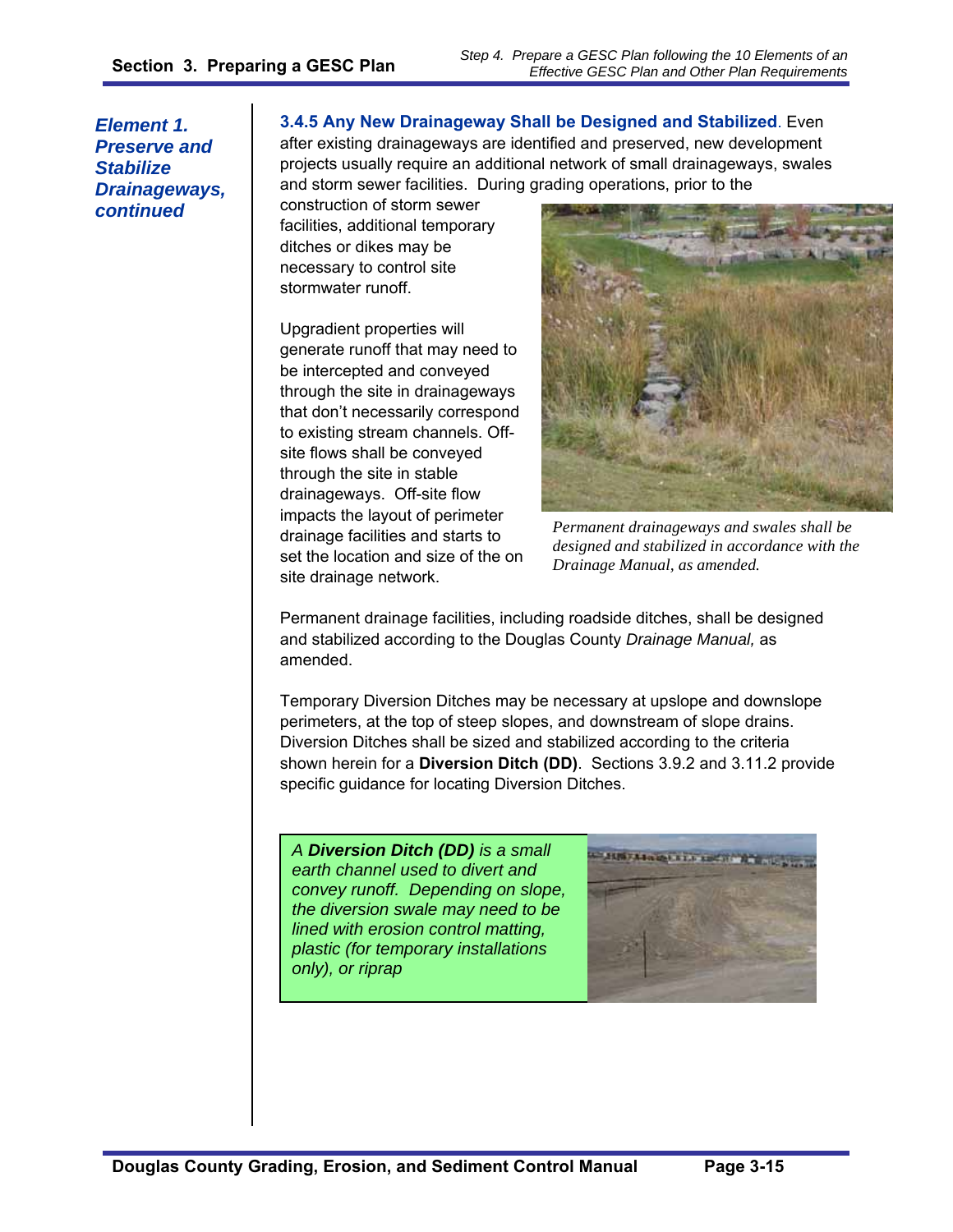*Sensitive Areas* 

In addition to drainageways, other sensitive resources may exist on a site. These could include:

- Protected habitat for threatened or endangered species.
- Wetlands.
- Nesting bird habitat.
- Riparian corridors.
- Forested areas.
- Mature cottonwood stands.
- Bedrock outcroppings.
- Steep slopes.
- Potential stormwater infiltration areas.
- Historic, cultural, or archeological resources.
- Areas of unique or pristine vegetation, habitat, or landform.



*Step 4. Prepare a GESC Plan following the 10 Elements of an* 

*Effective GESC Plan and Other Plan Requirements*

*Disturbance to sensitive resource areas shall be avoided or minimized.* 

A resource inventory should be conducted for the site and include any sensitive areas such as those listed above. The location, aerial extent, and type of resource, including stream floodplains as discussed in Section 3.4, shall be shown on the Initial GESC Drawing.

Disturbance to sensitive resource areas shall be avoided or minimized. Destroying or disturbing wetlands, nesting bird habitat, and protected habitat for threatened or endangered species is sharply restricted; these restrictions shall be addressed through the appropriate Federal or State agency permitting process.

A Design Engineer can go farther than preserving critical resource areas; other open space areas can be left undisturbed and exempt from clearing and grading operations. The technique of mapping out areas of the site that can be left undisturbed, termed "fingerprinting", can reduce grading costs and contribute to the ultimate value of the development. The GESC Drawings shall clearly show Limits of Construction and shall call out **Construction Fence (CF)** or other approved means to protect resources that are to be preserved.

*Element 3. Balance Earthwork on Site* 

#### **3.6**

A common design task for almost all construction projects is the development of a proposed grading plan. Proposed contours shall be shown to provide for new roadways, building sites, and drainage features on the Interim and Final GESC Drawings. To reduce impacts on County roadways, development projects are required to balance earthwork quantities on site. This takes effort on the part of the Design Engineer to develop a grading plan, check earthwork quantities, and raise or lower portions of the site as necessary to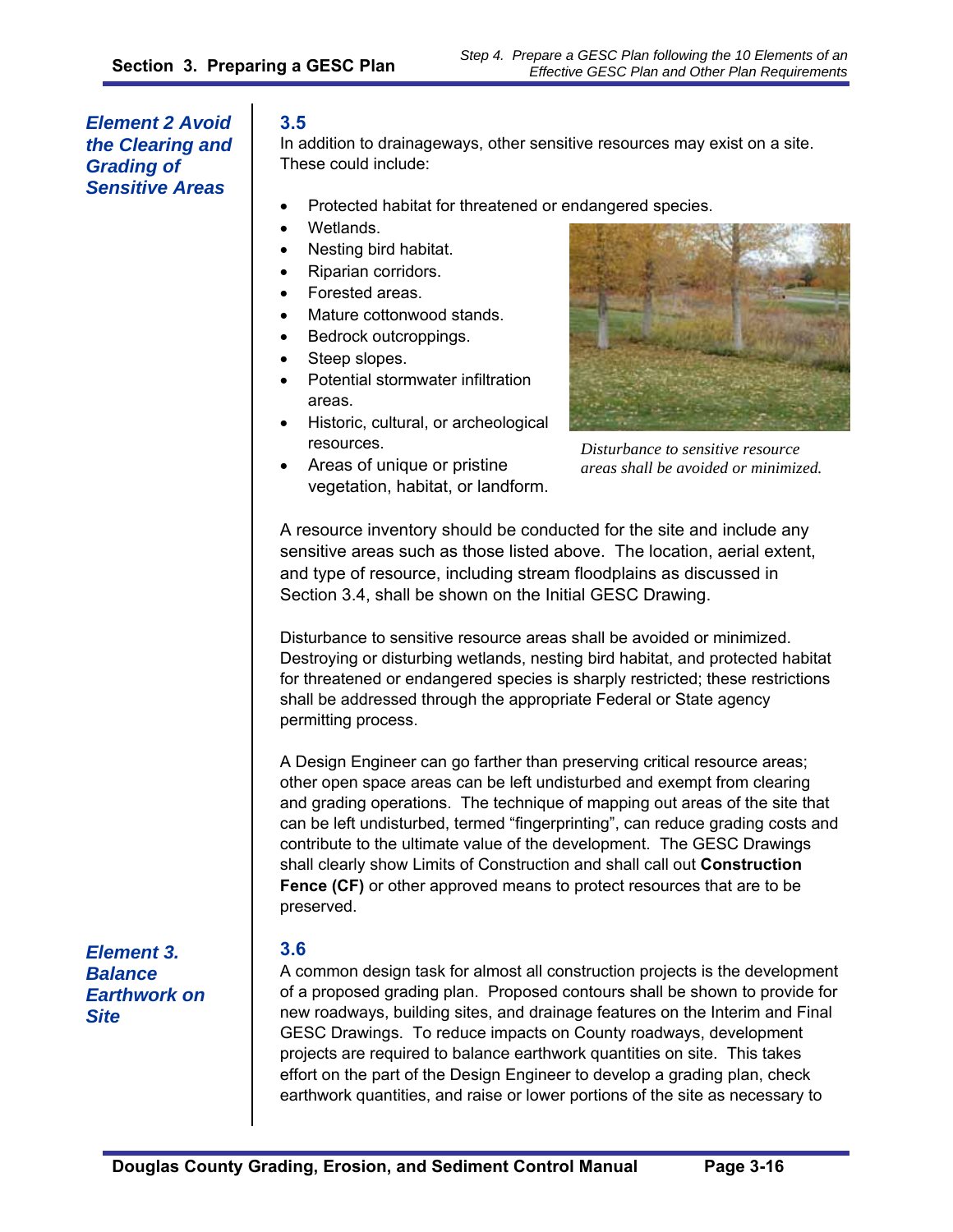#### achieve a balance between cut and fill material. This process will generally require several iterations, each time refining critical site slopes and design grades. The balance requirement can be waived if a specific project is required in order to comply with the Douglas County Master Plan, as amended. In the event that it is impractical to balance earthwork quantities, a variance shall be requested during the review of the GESC Drawings (see Section 3.22). The variance shall address the following, at a minimum: Reason for variance. Amount of material to be imported or exported. Location of disposal site if export or source site if import. GESC Permit numbers for disposal or source sites. Detailed haul route plan and traffic control plan for haul route. Type and number of trucks required to complete import or export. If the variance is accepted, GESC Drawings shall be prepared for the import or export site in accordance with the *GESC Manual* and additional Fiscal Security may be required. **3.7** For sites where the total disturbed area will exceed 40 acres, grading *Element 3. Balance Earthwork on Site, continued Element 4. Limit the Size of Grading Phases to Reduce Soil Exposure*

#### *Design Requirements for Phased Grading*

- *1. Determine if the site exceeds "threshold" size of 40 acres (70 acres for soil mitigation operations).*
- *2. Clearly identify sequence of construction of each phase and entire project on drawings. Phasing sequence for GESC Plan shall match the phasing from the Subdivision Improvements Agreement (SIA), and Site Improvement Plan Improvements Agreement (SIPIA) which serve as the guides by which individual portions of the subdivision will be initially accepted and released from conveyance and building permit restrictions. Careful consideration should be given when developing the SIA and Street Acceptance Plans, since the developer will have to adhere to the Plan through construction. Phasing of the subdivision improvements and lots shall be such that the streets and lots to be accepted are accessible from a street that has already been accepted by Douglas County. Additional information on Initial Close-out Acceptance is provided in Section 6.2.*
- *3. Balance earthwork within each phase, if possible. If not possible, area of grading plus stockpiles and/or borrow areas must not exceed 40 acres (70 acres for soil mitigation operations) per grading phase.*
- *4. Carefully locate temporary stockpiles and staging areas in each phase to prevent additional soil disturbance.*
- *5. Accommodate water/sewer and other utility construction within each phase.*
- *6. Incorporate road segments, temporary turn-arounds, and emergency access within each phase.*
- *7. When feasible segregate temporary construction access in each phase from access for permanent residents.*
- *8. Show both the temporary and permanent stormwater management facilities in each phase.*
- *9. Develop Initial, Interim and Final GESC Drawings for each phase.*
- *10. Ensure that the GESC Plan for later upstream phases address potential impacts to already completed downstream phases of the construction site.*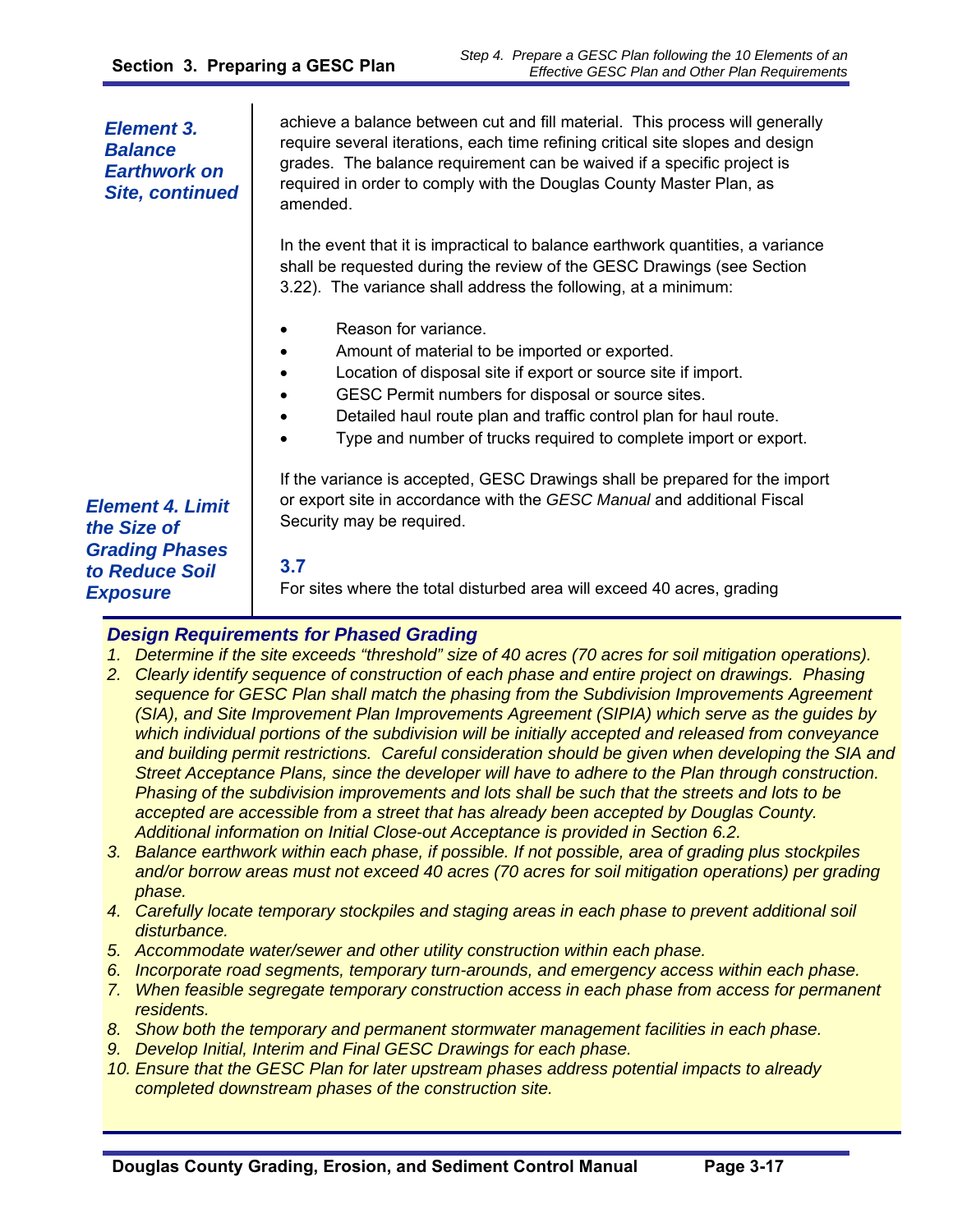#### *Element 4. Limit the Size of Grading Phases to Reduce Soil Exposure, continued*

*Phased GESC Plans shall be configured to be consistent with SIA phasing, including Street Acceptance Plans, See Section 3.14 for additional Information* 

*Element 5. Stabilize Exposed Soils in a Timely Manner* 

# *Topsoil Preservation.*

**Important!** 

Important!

*Topsoil stripping, stockpiling, and respreading in areas to be vegetated shall be a mandatory practice called for in all GESC Plans. Adequate "footprints" for topsoil stockpiles shall be shown within the limits of construction, assuming stockpile slopes are no steeper than 3 to 1.*  operations shall not take place all at one time. Instead, the site shall be divided into separate grading phases each disturbing 40 acres or less. If overexcavation, stockpiling, and replacement of soils is necessary for mitigating expansive soils or addressing similar issues, each phase may disturb up to a maximum of 70 acres, as approved by Douglas County. During construction, each grading phase shall be accepted by the Erosion Control Inspector prior to starting work on the next phase. Drill seeding and crimp mulching



Inspector's acceptance of the phase or a Stop Work Order shall be issued (see Section 5.10.3).

shall be completed within 14 days of the Erosion Control

Phased grading operations shall be configured to match the phasing of the Subdivision Improvements Agreement (SIA) for detached single-family residential projects. This includes ensuring that the GESC Drawing phases are consistent with Street Acceptance Plans. Street Acceptance Plans are discussed further in Section 3.14. The Design Engineer must also consider how to balance earthwork in each phase to end up with the final overall grading phases desired.

# **3.8**

All areas disturbed by construction shall be stabilized as soon as possible to reduce the duration of soil exposure and the potential amount of erosion. Unless otherwise approved, Douglas County requires that disturbed areas be Drill Seeded and Crimp Mulched, or permanently landscaped within 14 days of the substantial completion of grading and top soiling operations. Topsoil stripping, stockpiling, and re-spreading in areas to be vegetated shall be a mandatory practice called for in all GESC Drawings. Adequate "footprints" for topsoil stockpiles shall be shown assuming stockpile slopes are no steeper than 3 to 1.

The BMPs applicable to stabilizing exposed soils consist of **Surface Roughening (SR), Seeding and Mulching (SM), Erosion Control Blanket (ECB), and Compost Blanket (CB)**. Descriptions and photographs for Surface Roughening, Seeding and Mulching, and Compost Blanket are shown below; Erosion Control Blanket was shown in Section 3.4.4. Design information for Erosion



*Erosion control blanket protecting a slope.* 

Control Blanket is provided in Section 3.17.7. Surface Roughening shall be

*Surface Roughening (SR) consists of creating a series of grooves or furrows on the contour in all disturbed, graded areas to trap rainfall and reduce the formation of rill and gully erosion.* 



shown for all disturbed areas. Drill Seeding and Crimp Mulching shall be shown for all areas that shall not be paved, sodded, landscaped or otherwise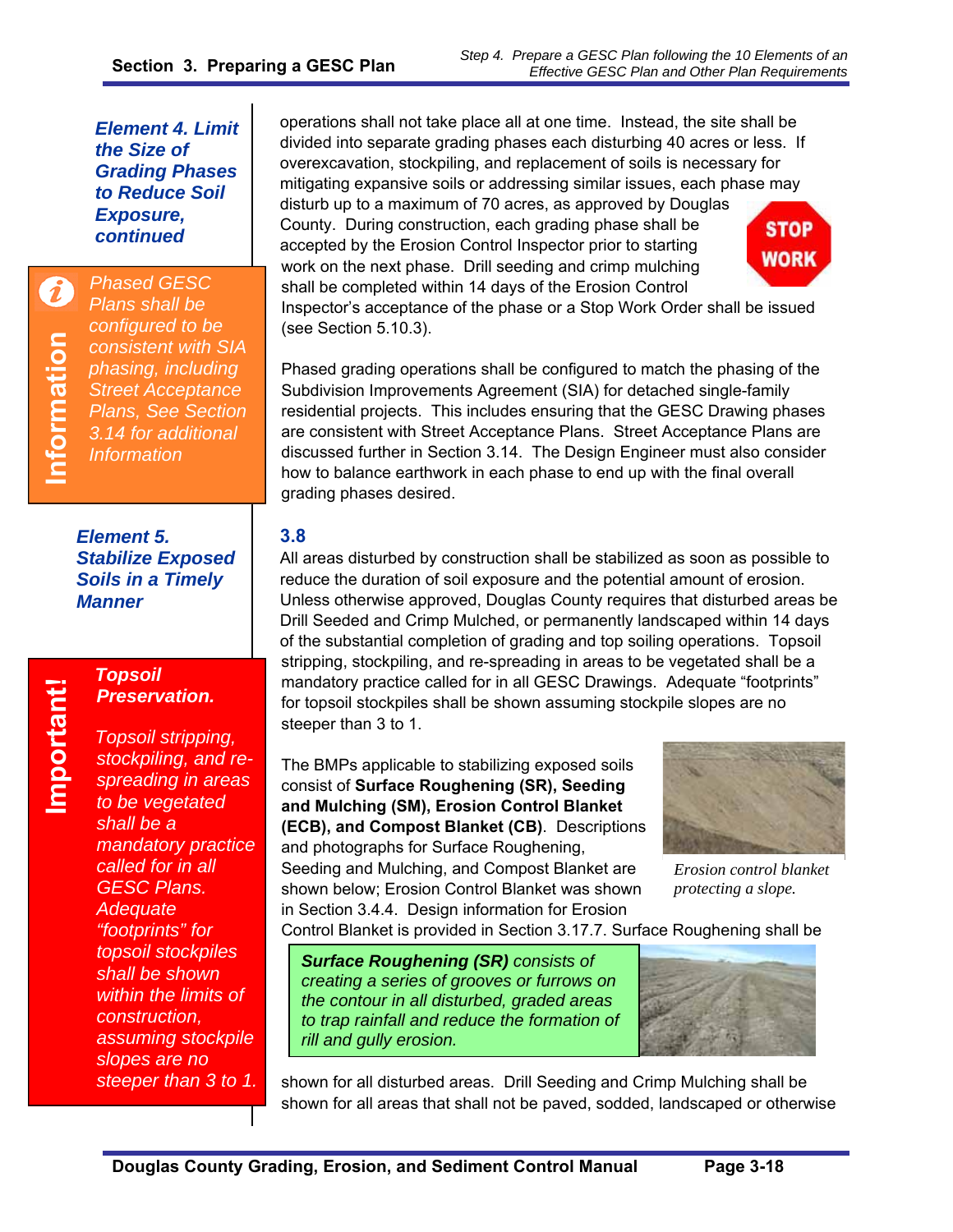| <b>Element 5.</b><br><b>Stabilize</b>                                                  | stabilized in an approved manner.                                                                                                                                                                                                                                                                                                                                                                                                                                                                                                                                                                                                                                                                                                                                                                                                                                                                                                                                                                                                                                                                                                                                                                                                                                                                                                                                                                                                                                                                                                                                                                                                                                                                                                                                                                                                                                                                |
|----------------------------------------------------------------------------------------|--------------------------------------------------------------------------------------------------------------------------------------------------------------------------------------------------------------------------------------------------------------------------------------------------------------------------------------------------------------------------------------------------------------------------------------------------------------------------------------------------------------------------------------------------------------------------------------------------------------------------------------------------------------------------------------------------------------------------------------------------------------------------------------------------------------------------------------------------------------------------------------------------------------------------------------------------------------------------------------------------------------------------------------------------------------------------------------------------------------------------------------------------------------------------------------------------------------------------------------------------------------------------------------------------------------------------------------------------------------------------------------------------------------------------------------------------------------------------------------------------------------------------------------------------------------------------------------------------------------------------------------------------------------------------------------------------------------------------------------------------------------------------------------------------------------------------------------------------------------------------------------------------|
| <b>Exposed Soils</b><br>in a Timely<br><b>Manner,</b><br>continued                     | Seeding and Mulching (SM) consists of drill seeding<br>disturbed areas with grasses and crimping in straw<br>mulch to provide immediate protection against<br>raindrop and wind erosion and, as the grass cover<br>becomes established, to provide long-term<br>stabilization of exposed soils.                                                                                                                                                                                                                                                                                                                                                                                                                                                                                                                                                                                                                                                                                                                                                                                                                                                                                                                                                                                                                                                                                                                                                                                                                                                                                                                                                                                                                                                                                                                                                                                                  |
|                                                                                        | Compost Blanket has performed favorably in field trials in Douglas County.<br>This County-accepted BMP can be considered as an alternative to Erosion<br>Control Blanket and crimp mulch for stabilizing exposed soils (see Section<br>$3.17.2$ ).                                                                                                                                                                                                                                                                                                                                                                                                                                                                                                                                                                                                                                                                                                                                                                                                                                                                                                                                                                                                                                                                                                                                                                                                                                                                                                                                                                                                                                                                                                                                                                                                                                               |
|                                                                                        | <b>Compost Blanket (CB)</b> consists of a layer of Class I Compost spread<br>over prepared, seeded topsoil in non-concentrated flow areas to<br>protect exposed soil against raindrop and wind erosion and to provide<br>an organic soil amendment to promote the establishment of vegetation.                                                                                                                                                                                                                                                                                                                                                                                                                                                                                                                                                                                                                                                                                                                                                                                                                                                                                                                                                                                                                                                                                                                                                                                                                                                                                                                                                                                                                                                                                                                                                                                                   |
| <b>Element 6.</b><br><b>Implement</b><br><b>Effective Perimeter</b><br><b>Controls</b> | 3.9<br>3.9.1 Upslope Perimeters. If the upstream off-site area is developed,<br>runoff will most likely enter the site at one or more discrete outfalls; drainage<br>facilities shall be sized and stabilized to convey off-site runoff through the site<br>(see Section 3.4 for design guidance for streams and drainage channels).<br>The Design Engineer should consider the need for a Construction Fence<br>(CF) to discourage public entry to the site during construction (see Section<br>3.4.4 for a description and photograph of construction fence).<br>If the upstream off-site area is currently undeveloped, runoff may enter the<br>site in a defined natural channel or via sheet flow (or both). Runoff in existing<br>channels shall be conveyed through the site in a stabilized stream or<br>drainage channel (see Section 3.4). Runoff entering the site via sheet flow<br>may need to be captured in a Diversion Ditch (DD) based on upstream<br>topography and directed to a stream or drainage channel (see Section 3.4.5)<br>for a description and photograph of a Diversion Ditch). Diversion Ditches that<br>have mild slopes may be unlined, whereas steeper ditches and rundowns<br>must be lined with Erosion Control Blanket (for moderate slopes), plastic<br>(temporary installations only), or riprap.<br>A Temporary Slope Drain (TSD) shall be used to convey runoff down a<br>channel bank or slope to the bottom of a drainageway. When Diversion<br>Ditches intersect a slope or channel bank, a Temporary Slope Drain,<br>consisting of pipe, plastic, or riprap, shall be required to convey diverted<br>water from the Diversion Ditch down the slope or channel bank.<br>A Temporary Slope Drain (TSD) is a small culvert or<br>plastic liner to convey runoff down a slope or channel<br>bank to reduce the occurrence of rill and gully<br>erosion. |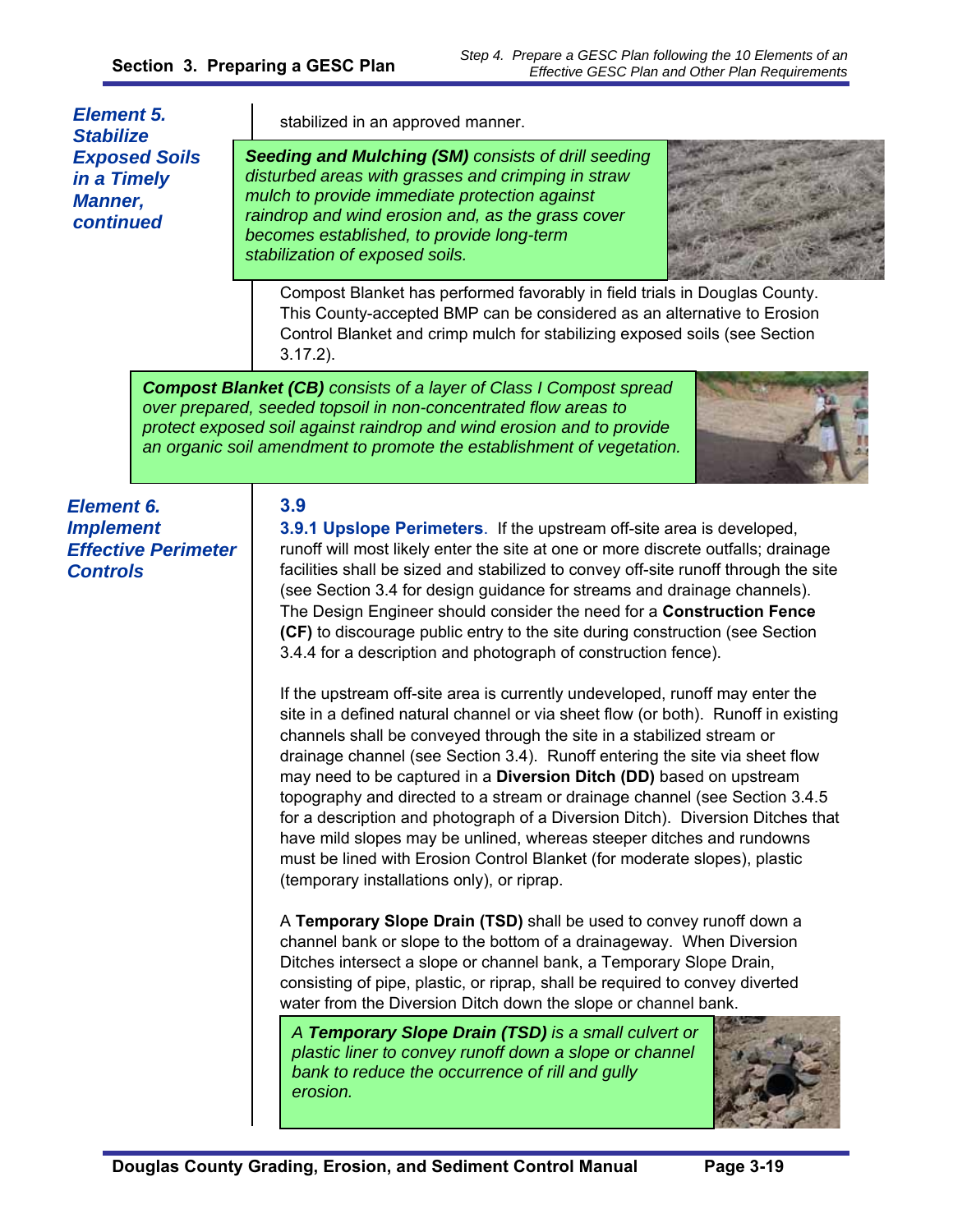#### *Element 6. Implement Effective Perimeter Controls, continued*

**3.9.2 Downslope Perimeters**. Downslope perimeter BMPs apply to the downslope perimeters of construction disturbance perimeters along drainageways, and downslope perimeters adjacent to other areas to be left undisturbed. Sediment controls shall be located as close to the source of erosion as possible, on the downslope side of any disturbed area.

If the upstream disturbed drainage area exceeds 1.0 acre, a **Diversion Ditch (DD)** shall be required to convey runoff to the required Sediment Basin (see Section 3.10 for Sediment Basin criteria).

If the upstream disturbed drainage area is less than 1.0 acre, one of the following BMPs shall be shown along the perimeter:

#### **Reinforced Rock Berm (RRB)**

*A Reinforced Rock Berm (RRB) consists of a linear mass of gravel enclosed in wire mesh to form a porous filter, able to withstand overtopping. The berm is heavy and stable and promotes sediment deposition on its upstream side.* 



#### **Sediment Control Log (SCL)**

*A Sediment Control Log (SCL) consists of a cylindrical bundle of wood, coconut, compost, excelsior, or straw fiber designed to form a semi-porous filter, able to withstand overtopping. The log can be staked into the ground and promotes sediment deposition on its upstream side.* 



# **Silt Fence (SF)**

*Silt Fence (SF) is a temporary sediment barrier constructed of woven fabric stretched across supporting posts. The bottom edge of the fabric is placed in an anchor trench that is backfilled with compacted soil.* 

*Photo provided by Storm Water Control.* 

**Diversion Ditch (DD)**. A Diversion Ditch is described in Section 3.4.5.

*A Diversion Ditch (DD) is a small earth channel used to divert and convey runoff. Depending on slope, the diversion ditch may need to be lined with erosion control matting, plastic (for temporary installation only), or riprap.* 

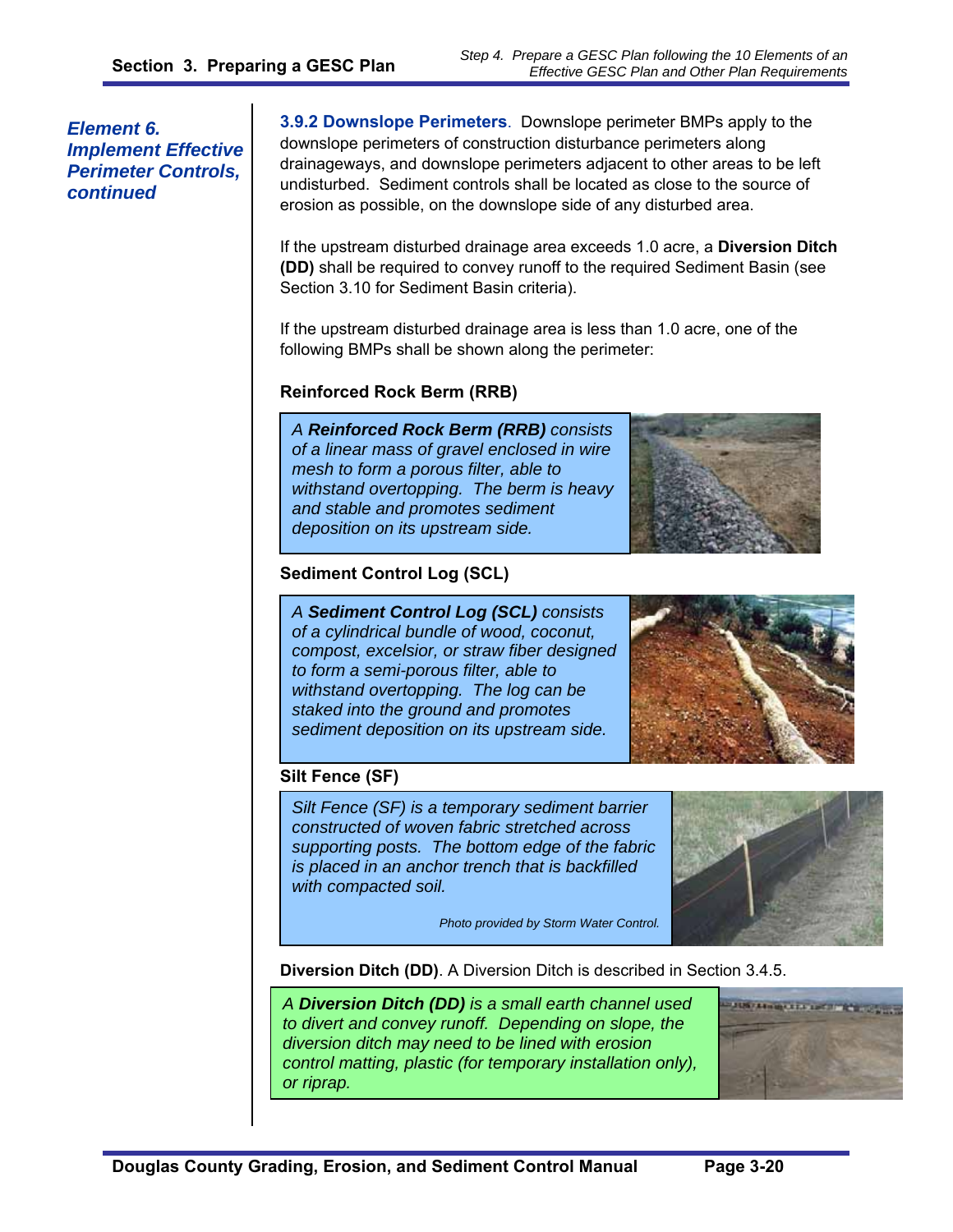*Element 6. Implement Effective Perimeter Controls, continued* 

> *Element 7. Use Sediment Basins*

*for Areas Exceeding 1.0* 

*Acre* 

Of these four BMPs, a Reinforced Rock Berm, Sediment Control Log, and Silt Fence function best when installed level, on a contour. However, these BMPs may slope up to 5% from horizontal in accordance with the design information provided in Section 3.17.14. In the County's experience, Silt Fence is the least durable and has the highest maintenance cost of the four alternatives; therefore, consideration should be given to all of the alternatives before simply specifying Silt Fence. Additional information on maintenance costs is provided in Section 3.21.

**Construction Fence (CF)** is also recommended along the downslope perimeters if the adjacent area is developed or consists of a public use area. Construction Fence is necessary to discourage vehicle access over the top of a Diversion Ditch, Reinforced Rock Berm, or Sediment Control Log. See Section 3.13 for Construction Site Access Controls.

In drainageways with an upstream watershed area of 20 acres or more that exit the site, and where disturbance is such that excessive amounts of sediment may move downstream, a **Check Dam (CD)** is recommended at the downgradient perimeter (**Reinforced Check Dam (RCD)** for areas exceeding 130 acres). In disturbed drainageways having an upstream watershed area of less than 20 acres that exit the site, a **Reinforced Rock Berm (RRB)** is recommended at the downgradient perimeter. However, if possible, BMPs are to be configured to control erosion and sediment outside the limits of drainageways so that instream BMPs are used infrequently, and only as a last resort.

# **3.10**

Runoff from all disturbed drainage areas exceeding 1.0 acre shall be treated in a **Sediment Basin (SB)** if the site will allow for the placement of a basin. Runoff from disturbed areas less than 1.0 acre may be treated in a Sediment Basin, a **Sediment Trap (ST)**, or one of the downslope perimeter BMPs described in Section 3.9.2. Design guidance for Sediment Basins is provided in Section 3.17.10.

*A Sediment Basin (SB) is an impoundment that captures sedimentladen runoff and releases it slowly, providing prolonged settling times to capture coarse and fine-grained soil particles.* 



*A Sediment Trap (ST) consists of a riprap berm with a small upstream basin that acts to trap coarse sediment particles.* 

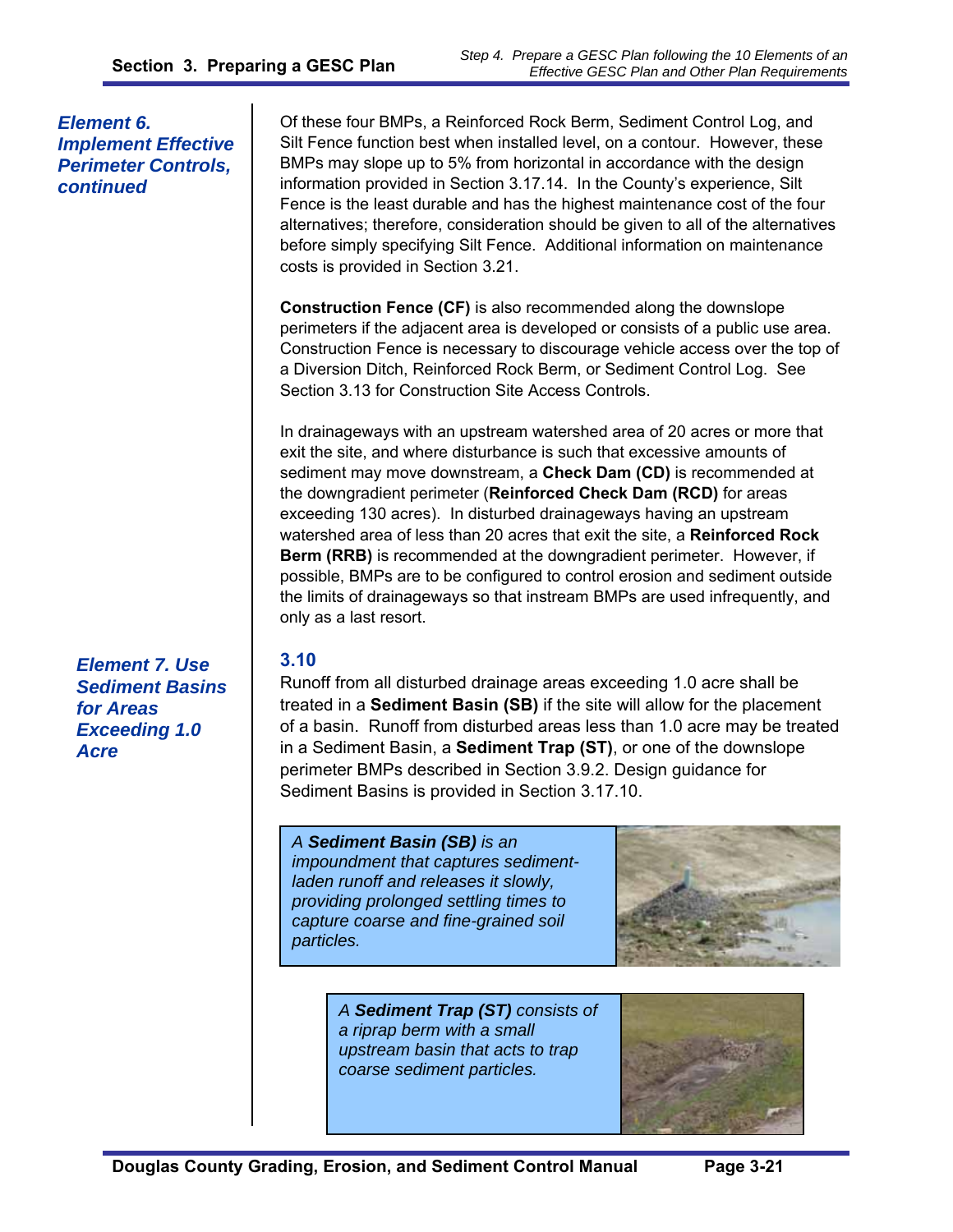*Element 7. Use Sediment Basins for Areas Exceeding 1.0 Acre, continued* 

Any permanent detention or water quality facilities shall incorporate a Sediment Basin with at least half of the Sediment Basin storage volume required provided below the lowest outlet of a permanent detention facility or water quality basin. Including Sediment Basins in these facilities makes sense for several reasons:

- The need for a temporary outlet and spillway are eliminated.
- Detention and water quality basins are generally located at a low point in the drainage system, enabling site runoff to be conveyed to the Sediment Basin.
- The Sediment Basin ends up being "out of the way" of other construction and doesn't have to be relocated.

A stable drainage path shall be designed and shown downstream of the outlet and spillway of a Sediment Basin. If the Sediment Basin is located within a permanent detention facility or water quality basin, the drainageway downstream is likely to be a permanent feature and shall be shown in a separate design detail. Temporary drainage paths shall consist of a **Diversion Ditch (DD)** or, if appropriate, a riprap apron or other stable feature that is detailed by the Design Engineer.

Permanent detention facilities shall be constructed as early in the development process as possible. If site planning has identified easements for permanent detention facilities, the Design Engineer should consider locating Sediment Basins in these locations even if permanent detention facilities are not planned until later in the development.

#### **3.11**

Steep slopes may either be comprised of steep existing slopes that are to be preserved or cut or fill slopes created during the grading process. In either case, the measures in this section shall be taken to protect these slopes against erosion. For the purposes of definition, a slope is considered steep if it is steeper than 4 (horizontal) to 1 (vertical).

**3.11.1 Proposed Slopes Shall be No Steeper than 3 to 1**. Slopes steeper than 3 to 1 are difficult to vegetate and maintain. Long term rill and gully erosion are likely on such slopes. Approved permanent stabilization shall be required to control grades on all sites that cannot be graded at a 3 to 1 slope. Retaining walls may be necessary to control grades on a site. Slopes steeper than 4 to 1 shall be protected with **Erosion Control Blanket (ECB).**

**3.11.2 Runoff Shall be Diverted Away from Steep Slopes**. A permanent or temporary **Diversion Ditch (DD)** shall be depicted above all steep slopes on the site that may receive concentrated or sheet flows. Where steep cut slopes are planned near the site perimeters enough room should be left to install a Diversion Ditch, unless otherwise accepted by the County.

*Element 8. Protect Steep Slopes* 



*Erosion Control Blanket (ECB) shall be used on slopes greater than 4:1.*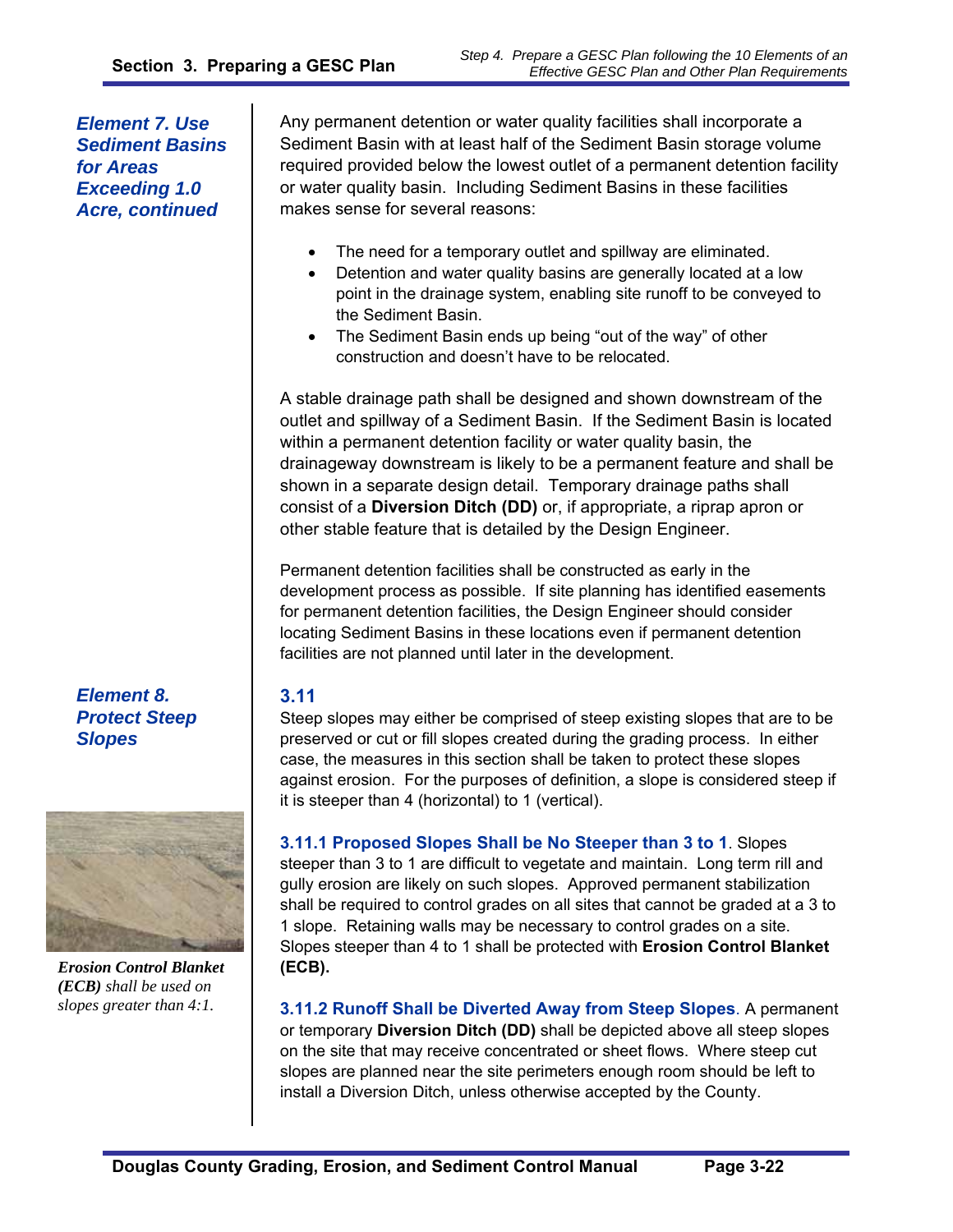*Element 8. Protect Steep Slopes, continued* 

*Element 9. Protect Inlets, Storm Sewer Outfalls, and Culverts* 

*Continuous Grade Inlet* 

# **3.11.3 Terracing Shall be Incorporated into the Grading of Steep**

**Slopes**. To break up the flow of incidental runoff down slopes and reduce the development of rill and gully erosion, grading of new steep slopes shall incorporate **Terracing (TER).** Design criteria are provided in Section 3.17.19.

*Terracing (TER) consists of creating one or more flat benches in high, steep cut or fill slopes to interrupt runoff and reduce the formation of rill and gully erosion.* 



#### **3.12**

The entrances to storm sewer inlets shall be protected using one of the following approved BMPs to reduce the inflow of sediment. Likewise, storm sewer outfalls and culvert outlets shall be protected against scour and erosion.

All storm sewer inlets on a site shall be provided with **Inlet Protection (IP)**. The GESC Drawing shall specify whether area, sump, or continuous grade Inlet Protection is to be used in a particular location. The half Y-shaped continuous grade Inlet Protection is intended to trap sediment upstream of an inlet on a continuous grade street without causing any bypass of flow around the inlet. Sump and area Inlet Protection is also designed to maintain inlet capacity after runoff flows over the wire-enclosed rock. The only Inlet Protection that blocks an inlet opening is Temporary Inlet Protection, discussed in Section 5, which is only used to keep soil out of an inlet prior to paving operations. All culvert inlets on a site shall be provided with a



*Inlet Protection (IP) consists of a reinforced rock berm placed in front of (but not blocking) a curbopening inlet or around an area inlet to reduce sediment in runoff approaching the inlet.* 



**Reinforced Rock Berm (RRB).** Storm sewer outfalls and culvert outlets shall be permanently protected against erosion with a riprap apron or other approved means in accordance with the *Drainage Manual,* as amended*.* 

*A Reinforced Rock Berm (RRB) can be placed in front of a culvert to reduce sediment in the runoff approaching the culvert.* 



Riprap shall be installed at the same time as construction of the storm sewer outfall or culvert. In addition, **Erosion Control Blanket (ECB)** shall be provided in the area disturbed by the construction of the storm sewer outfall or culvert.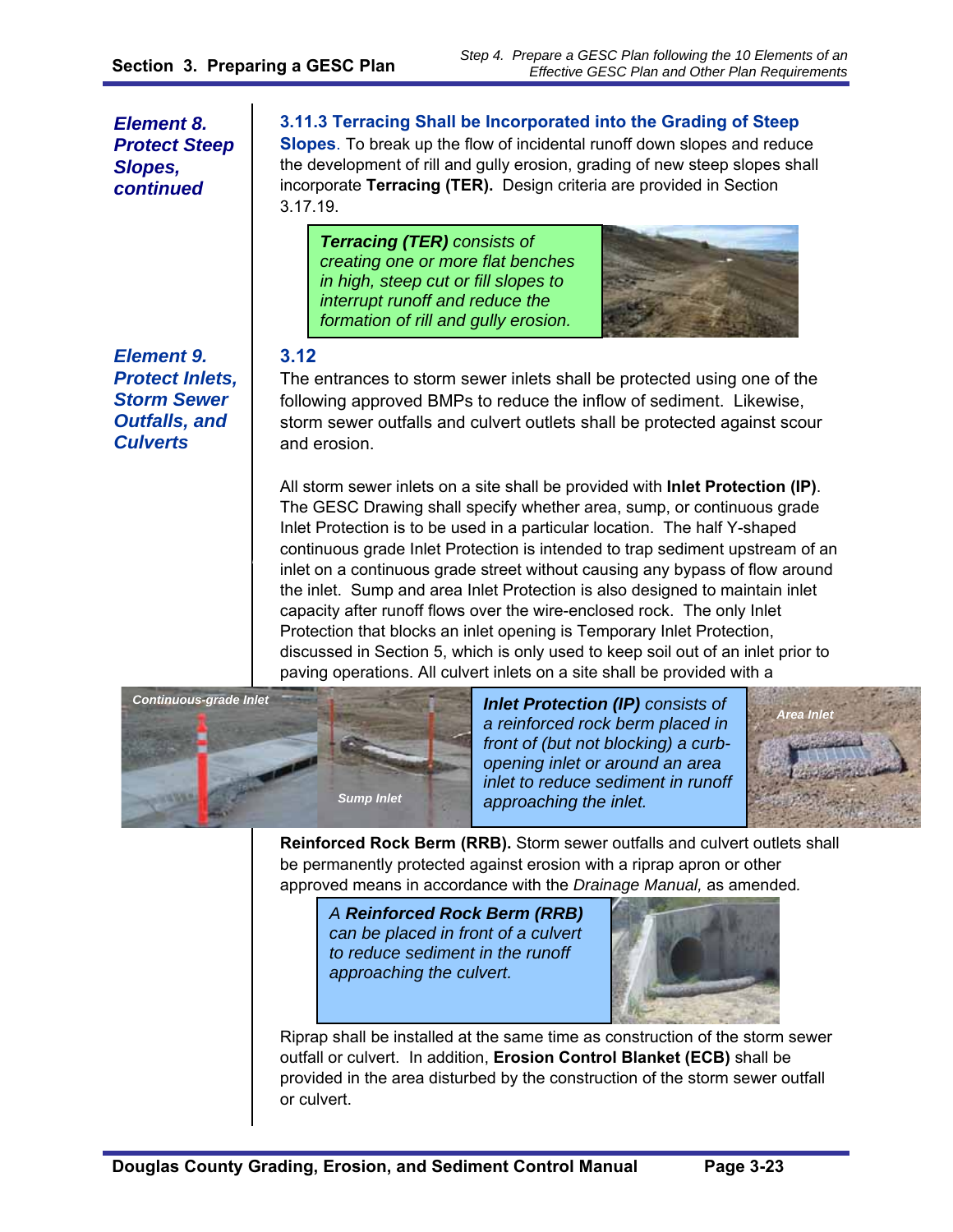*Element 10. Provide Access and General Construction Controls* 

#### **3.13**

#### **3.13.1 Limits of Construction**

**(LOC)**. Limits of Construction shall be shown on GESC Drawings and shall include all utility tie-ins. The Design Engineer shall be careful to delineate Limits of Construction that provide adequate room for the necessary work, including vehicular and temporary storage of equipment and materials, while at the same time limiting the disturbed area to the minimum necessary. Unless otherwise accepted by the County for utility work, all stockpiles of excavated materials shall be placed on the uphill side of the trench within the Limits of Construction.



*It is especially important to show Limits of Construction and erosion and sediment control BMPs for utility work outside the site.* 

**3.13.2 Construction Fence (CF)**. Construction Fence or **Construction Markers (CM)** shall be shown throughout the site to delineate all limits of construction along stream corridors and sensitive areas including school zones and trails. Construction Fence and/or Markers installation notes as found in Appendix B require that Construction Fence or other means defining stream corridors and sensitive areas shall be installed as the very first step in the construction phase, prior to any other work or disturbance on the site. This is critical to avoiding unwanted disturbance beyond the Limits of Construction.

**3.13.3 Vehicle Tracking Control (VTC)**. Vehicle Tracking Control shall be provided at all entrance/exit points at the site. The number of access points shall be minimized. A location shall be selected that accounts for the safety of the traveling public and avoids disturbance of trees, desirable vegetation, and low, wet areas. Steep grades (greater than 8%) shall be avoided. As discussed in Section 2.5.3, a Temporary Construction Access Permit shall be required at all access points onto public right-of-way to or from a site.

*Vehicle Tracking Control (VTC) consists of a pad of 3" to 6" rock at all entrance/exit points for a site that is intended to help strip mud from tires prior to vehicles leaving the construction site.* 

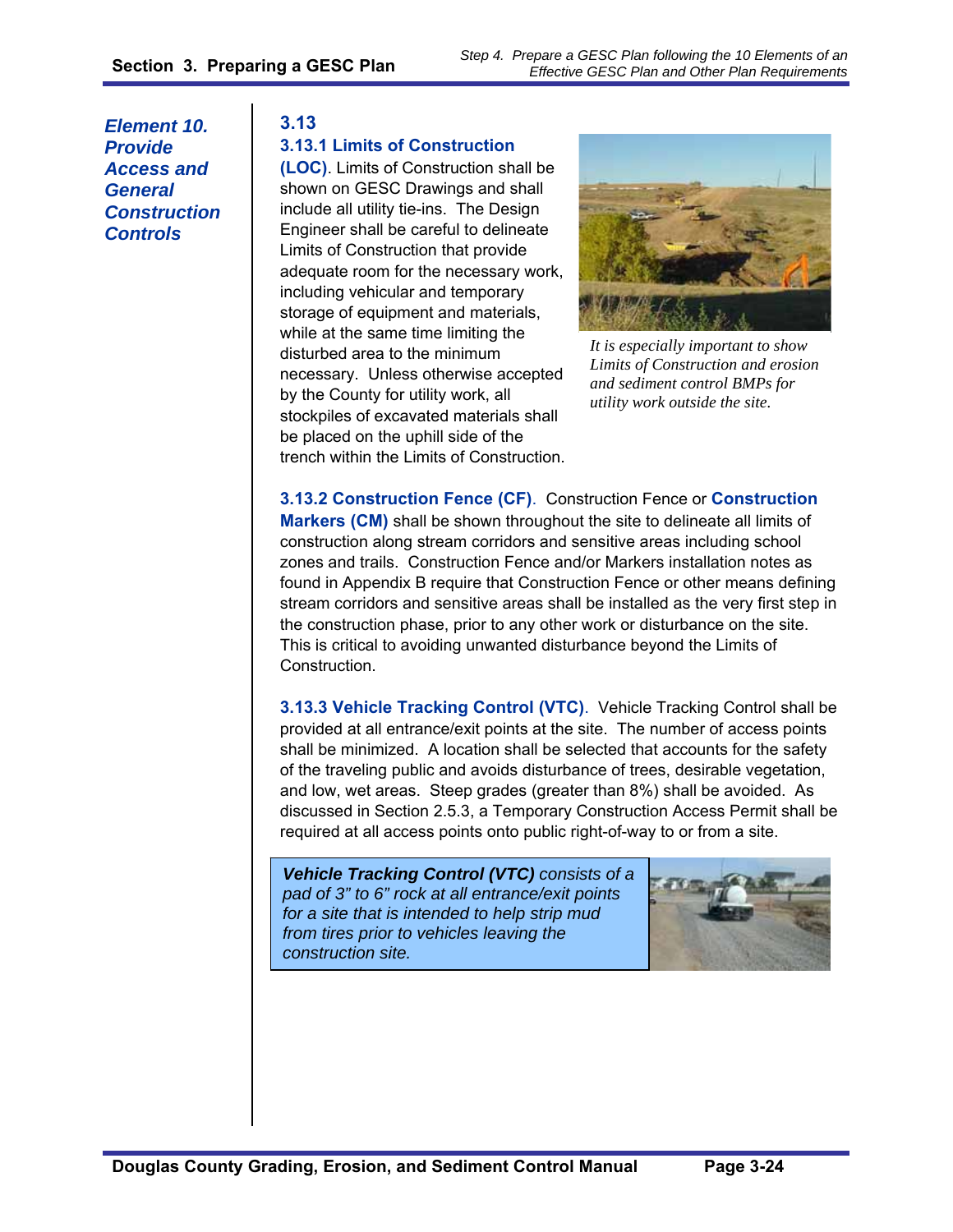*Element 10. Provide Access and General Construction Controls, continued* 

0B**3.13.4 Stabilized Staging Area (SSA)**.A Stabilized Staging Area shall be provided near the main access point and should be connected to the vehicle tracking control. The Stabilized Staging Area should be the location used for chemical storage.

*A Stabilized Staging Area (SSA) consists of stripping topsoil and spreading a layer of granular material in the area to be used for a trailer, parking, storage, unloading and loading. A stabilized staging area reduces the likelihood that the vehicles most frequently entering a site are going to come in contact with mud* 



**3.13.5 Concrete Washout Area (CWA)**.A Concrete Washout Area shall be indicated in a location near all concrete work areas.

*A Concrete Washout Area (CWA) is a shallow excavation with a small perimeter berm to isolate concrete truck washout operations. The washout area shall be combined with a vehicle tracking control pad to control tracking of mud.* 



**3.13.6 Stockpile Areas**. All Stockpile Areas shall be shown on the GESC Drawing. As discussed in Section 3.8, topsoil stripping, stockpiling, and respreading in areas to be vegetated shall be a mandatory practice called for in all GESC Drawings. Adequate "footprints" for topsoil stockpiles, stockpiles of excess excavated material, and stockpiles for imported materials shall be shown assuming stockpile slopes are no steeper than 3 to 1. Stockpiles shall not be shown outside the Limits of Construction.

**3.13.7 Temporary Access Roads**. All Temporary Access Roads shall be shown on the GESC Drawing.

#### **3.14**

**3.14.1 Street Acceptance Plan**. Public Works Engineering requires that all residential subdivision improvements and GESC Permit requirements be built/completed, inspected and accepted by Public Works Engineering prior to any conveyance or transfer of title to any lot, lots, tract or tracts of land within a phase, or prior to any building permit(s) being issued. In most cases this requires a Street Acceptance Plan. The criteria for Street Acceptance Plans are referenced in Chapter 14.6 of the *Roadway Manual*.

*Special Requirements for Residential Projects (Street Acceptance Plans)*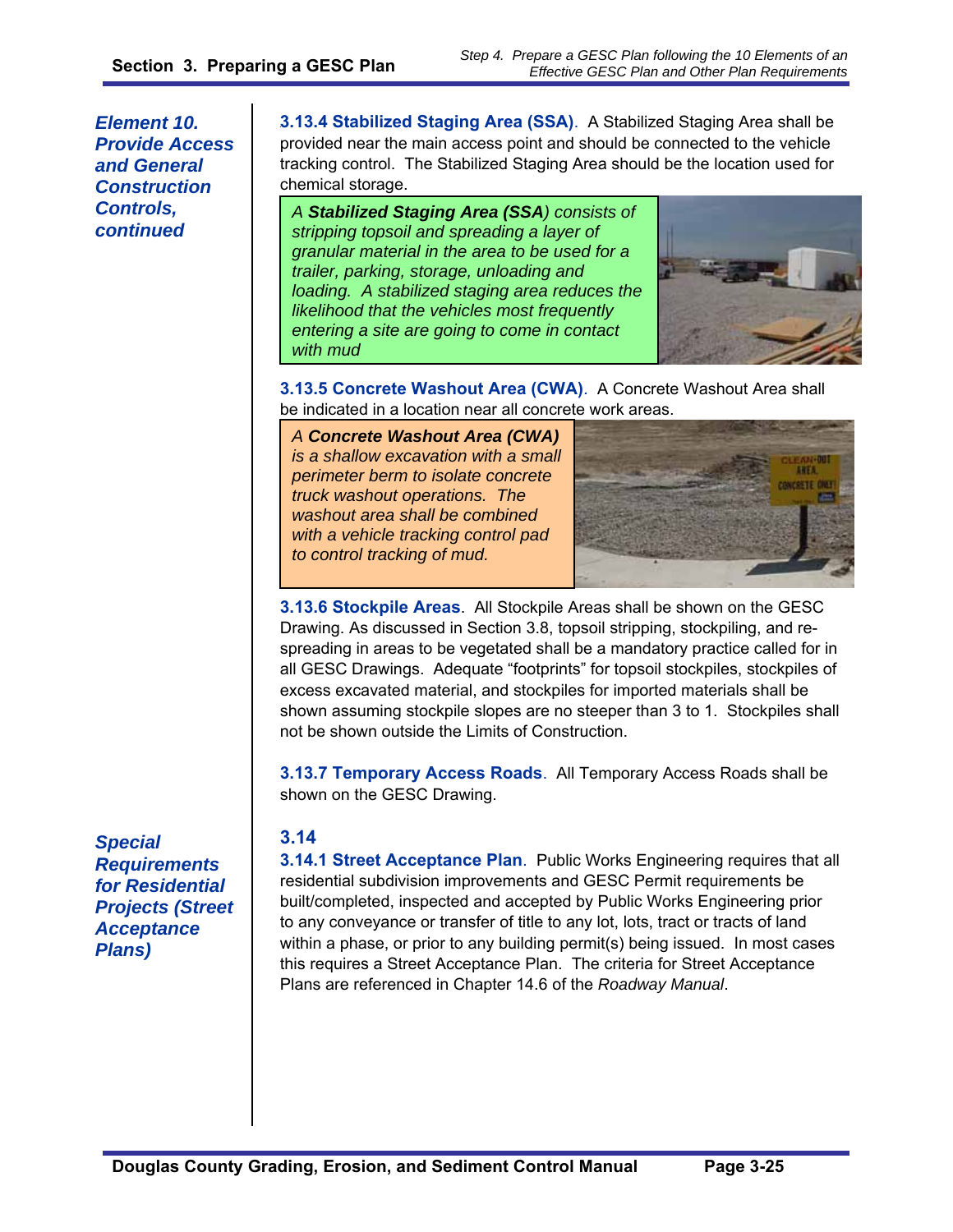*Special Requirements for Utility Construction* 

# **3.15**

As Douglas County grows, so does the demand for installation of new underground utility lines, and upgrade and maintenance of existing lines. To address the demands, utility companies may apply for an annual Small Utility GESC Permit that will address the majority of small projects generated by growth. See Section 9 of the *GESC Manual* for more information on this permit. In the situations where the project is larger than the parameters set forth in Section 9 of the *GESC Manual* the utility company shall provide the information needed to apply for a Standard GESC Permit. At a minimum, all utility line construction shall comply with the following:

- Obtain GESC Permit prior to the start of construction.
- All utility work within a Douglas County right-of-way shall be required to obtain a Douglas County Right-of-Way Use and Construction Permit in accordance with the *Roadway Manual,* as amended.
- Provide adequate erosion and sediment controls.
- No more than 1,000 linear feet of trench shall be open at any one time.
- Where consistent with safety and space considerations, excavated material is to be placed on the uphill side of trenches.
- $\bullet$  At NO time shall excavated material be placed in the curb, gutter, sidewalk, or in the street within 6 feet of the flowline.
- Limits of Construction shall be large enough for a work area, temporary storage of excavated material and imported material, and equipment access to the project.
- Downslope perimeter controls shall be installed per Section 3.9.2.
- Trench dewatering devices must discharge in a manner that will not affect streams, wetlands, drainage systems, or off-site property. Discharge from the trench shall be free of any sediment. A rock riprap pad shall be placed at the discharge end of hose to prevent any additional erosion. The **Dewatering (DW)** detail shall be complied with at the suction and discharge ends of the pumping facilities.
- **Inlet Protection (IP)** shall be provided whenever soil erosion from the excavated area has the potential of entering a storm sewer system.
- All disturbed areas shall be drill seeded and crimp mulched within 14 days after utility work is completed. For larger projects, Seeding and Mulching shall be done in phases rather than at the end of construction, per Section 3.8.
- Comply with all other applicable criteria as outlined in the *GESC Manual*.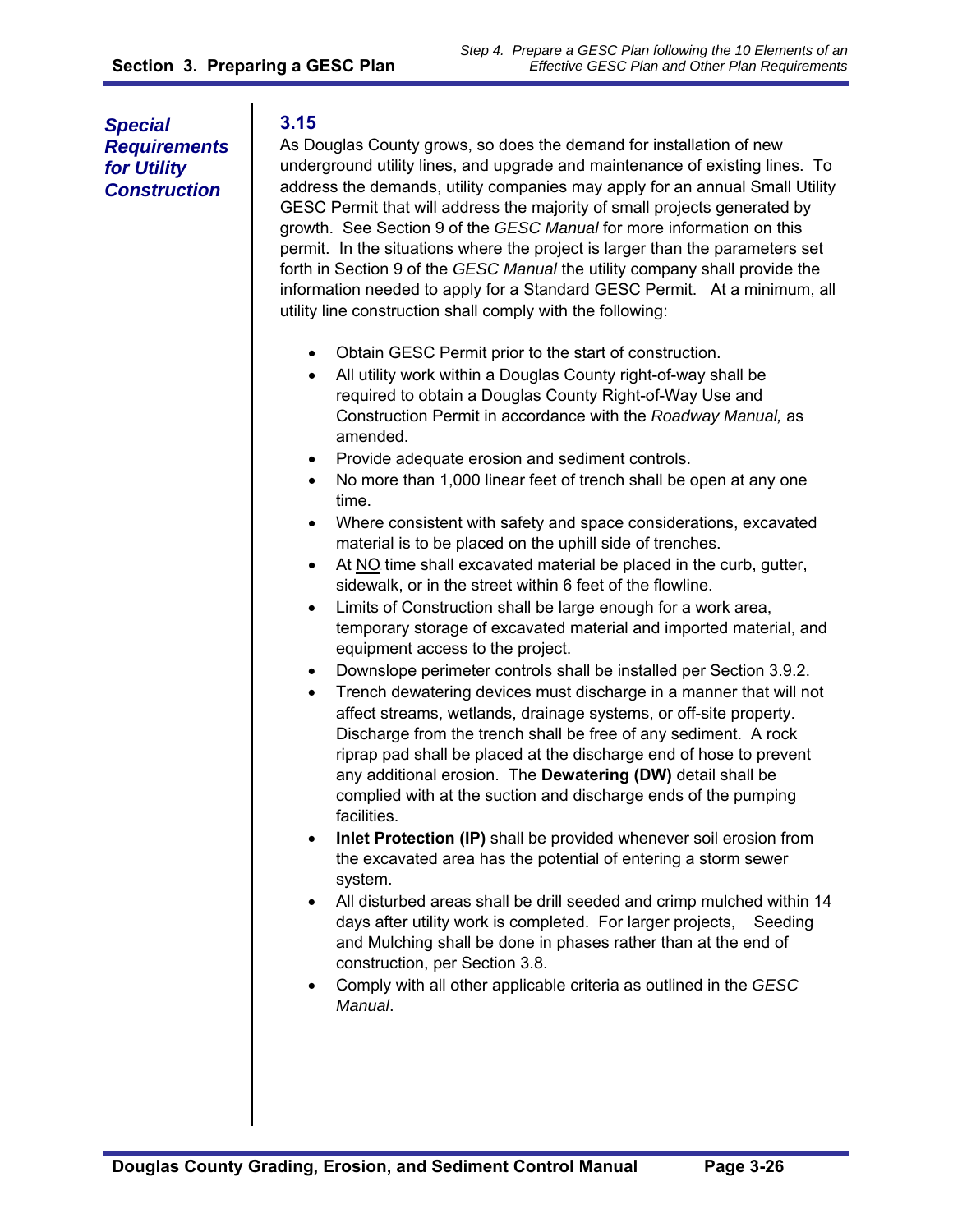*Special Requirements for Temporary Batch Plants* 

# **3.16**

As stated in Section 1.5.2, because of the potential impact of Temporary Batch Plants on land, vegetation, and receiving waters, batch plants require their own GESC Permit (even if the plant is to be located inside the Limits of Construction of a GESC-permitted project). GESC Permits for Temporary

Batch Plants are valid for 1 year from the date issued. A Temporary Batch Plant/GESC Permit renewal application may be considered for a Temporary Batch Plant/GESC Permit extension. The request for renewal shall be made no later than 30 days prior to the expiration of the Temporary Batch Plant/GESC Permit. All extensions are contingent on the applicant reapplying for the Temporary Batch Plant/GESC Permit and



*Temporary Batch Plants have specific GESC Plan requirements to reduce impacts to the environment.* 

completion of a satisfactory site inspection to ensure that the site is in compliance with the Temporary Batch Plant GESC Plan.

Temporary Batch Plant GESC Drawings have specific BMP requirements as shown below. Additional information on Drawing and Report requirements is provided in Sections 3.20.1. Other Temporary Batch Plant submittal requirements are described in Section 4.

*Design and Sizing criteria for BMPs* 

# **3.17**

All of the design parameters outlined on the Douglas County accepted details shall be specified for each BMP selected, as indicated on the Douglas County GESC Plan Standard Notes and Details drawings in Appendix B and discussed in detail in Section 5.7. The parameters may include specific dimensions, such as lengths and widths, or type if more than one configuration of a BMP exists. Design guidance is provided in the following paragraphs for each of the Douglas County-accepted BMPs.

**3.17.1 Check Dam (CD)** and **Reinforced Check Dam (RCD)**. Design parameters to be specified on the plan-view GESC drawings include the following items shown on the construction detail:

- Type of Check Dam (Check Dam or Reinforced Check Dam).
- Length (L) dimension.
- Crest length (CL) dimension.
- Depth (D) dimension.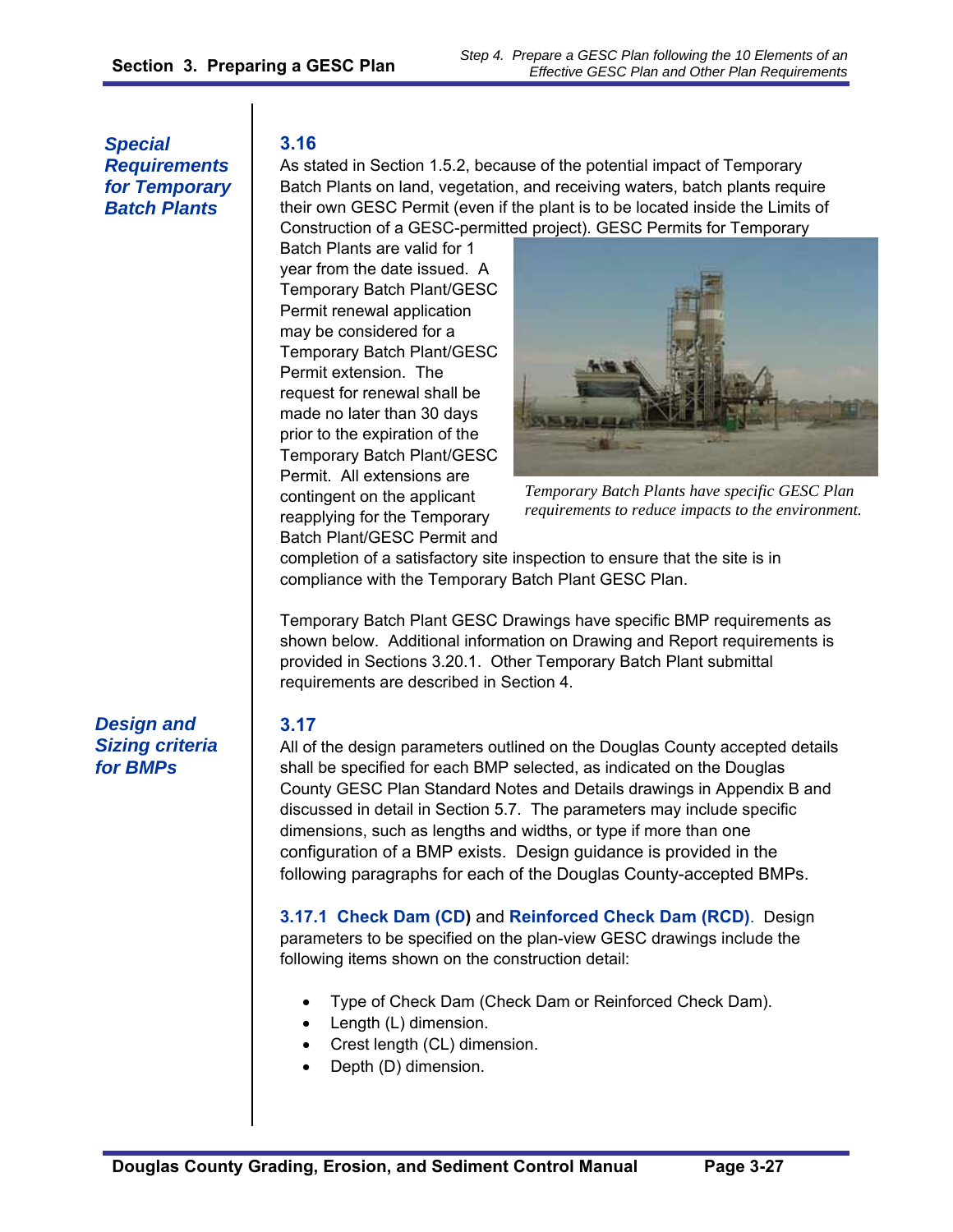The type of Check Dam is based on the drainage area upstream of the Check Dam. A **Reinforced Check Dam (RCD)** should be used for drainage areas greater than 130 acres. A nonreinforced **Check Dam (CD)** may be used for drainage areas less than 130 acres. A **Reinforced Rock Berm (RRB)** may be used as a Check Dam for drainage areas less than 20 acres.

Dimensions are to be specified to ensure that the dam fits the existing drainageway cross section shape and provides adequate overtopping capacity. The depth (D) dimension shall provide a minimum weir capacity equal to a 2 year return period event for development conditions expected during the operation of the check dam.

**3.17.2 Compost Blanket (CB)** and **Compost Filter Berm (CFB)**. Design parameters to be specified on the plan-view GESC Drawings include the following items:

- Location and aerial extend of Compost Blanket and any Compost Filter Berms.
- Area (A) in square yards of Compost Blanket.
- Length (L) in linear feet of any Compost Filter Berm.

Compost Blanket and Filter Berms shall not be used in drainageways, swales, or any area of concentrated flow, but may be used as an alternative for Erosion Control Blanket on slopes outside of drainageways, or as an alternative to Crimp Mulching.

**3.17.3 Concrete Washout Area (CWA).** One or more locations for a Concrete Washout Area, near all areas of concrete work, shall be specified on the plan-view GESC Drawings. The use of Vehicle Tracking Control in conjunction with a Concrete Washout Area is mandatory if access to and from the Concrete Washout Area is from a paved surface.

#### **3.17.4 Construction Fence (CF)** and **Construction Markers (CM)**.

Design parameters to be specified on the plan-view GESC Drawings include the following items:

- Location of Construction Fence or line of Markers.
- Length (L) in lineal feet of Construction Fence or line of Markers.
- Coordinates or other location information.

Construction Fence shall be required along all drainageways and sensitive resources, as listed in Section 3.5. Construction Fence is also required adjacent to schools, parks, and other locations where pedestrian traffic may be a concern.

**3.17.5 Dewatering (DW)**. Design parameters to be specified on the planview GESC Drawings include the following items: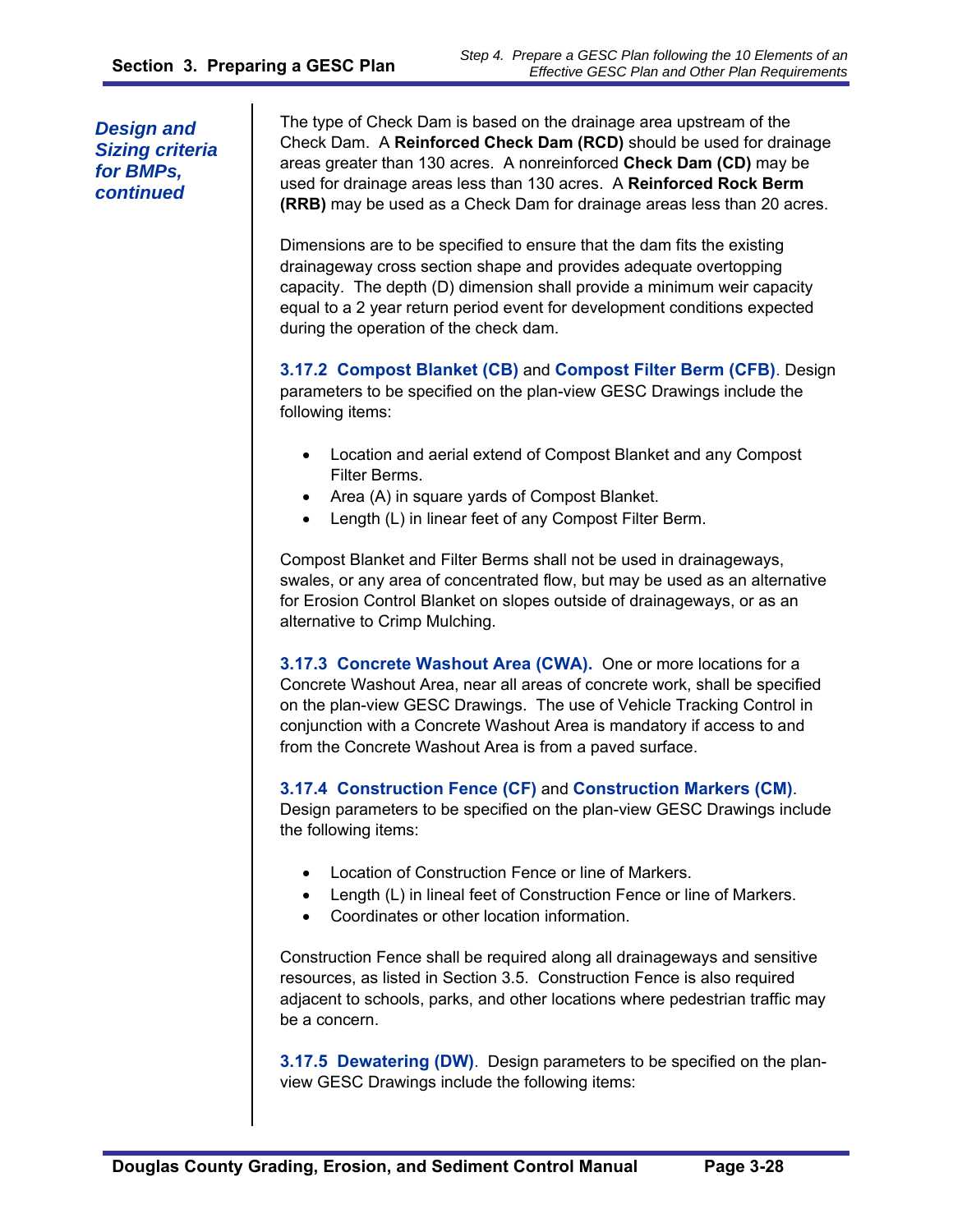- The location of all proposed Dewatering operations.
- The location of the Sediment Basin where discharges are to be directed.

The size of the dewatering pump shall be determined by the Contractor to provide sufficient capacity for the proposed pumping rates.

The discharge from Dewatering operations can be directed into a Sediment Basin or a perforated pipe with rock pad that has been constructed on the site. As mentioned in Section 2.6.2, a State Permit for Discharges Associated with Construction Activities is generally required for Dewatering operations.

**3.17.6 Diversion Ditch (DD)**. Design parameters to be specified on the plan-view GESC Drawings include the following items:

- Lining of Diversion Ditch (earth, ECB, riprap, or plastic).
- Length of each type of ditch.
- Depth (D) and width (W) dimensions.
- In addition, if the ditch lining is ECB or riprap, the type of Erosion Control Blanket and size of riprap (D50) needs to be specified.

Lining type is based on slope of the ditch, as shown on the GESC Drawing Standard Notes and Details provided in Appendix B. Dimensions shall be specified to ensure that the ditch adequately conveys runoff from a 2 year return period event for development conditions expected during the operation of the ditch. Ditches or drainageways conveying a 2 year flow rate exceeding 10 cfs shall require an independent design by a Professional Engineer (PE).

**3.17.7 Erosion Control Blanket (ECB)**. Design parameters to be specified on the plan-view GESC Drawings include the following items shown on the construction detail:

- Type of blanket (straw, strawcoconut, coconut, or excelsior).
- Area (A) in square yards for each type of blanket.
- Dimensions or location information.

Type of blanket shall be based on the shear stress associated with the design flow, as discussed below. Dimensions shall be specified to ensure that the blanket provides protection to the top of the disturbed channel.

All Erosion Control Blankets shall have double sided netting. All Erosion Control Blankets and netting should be made of 100% natural and biodegradable material

*All erosion*   $\boldsymbol{\hat{u}}$ *control blankets shall have*  **Information** *double sided*  nformation *netting. All erosion control blankets and netting should be made of 100% natural and biodegradable material and shall have a minimum product life of 2 years*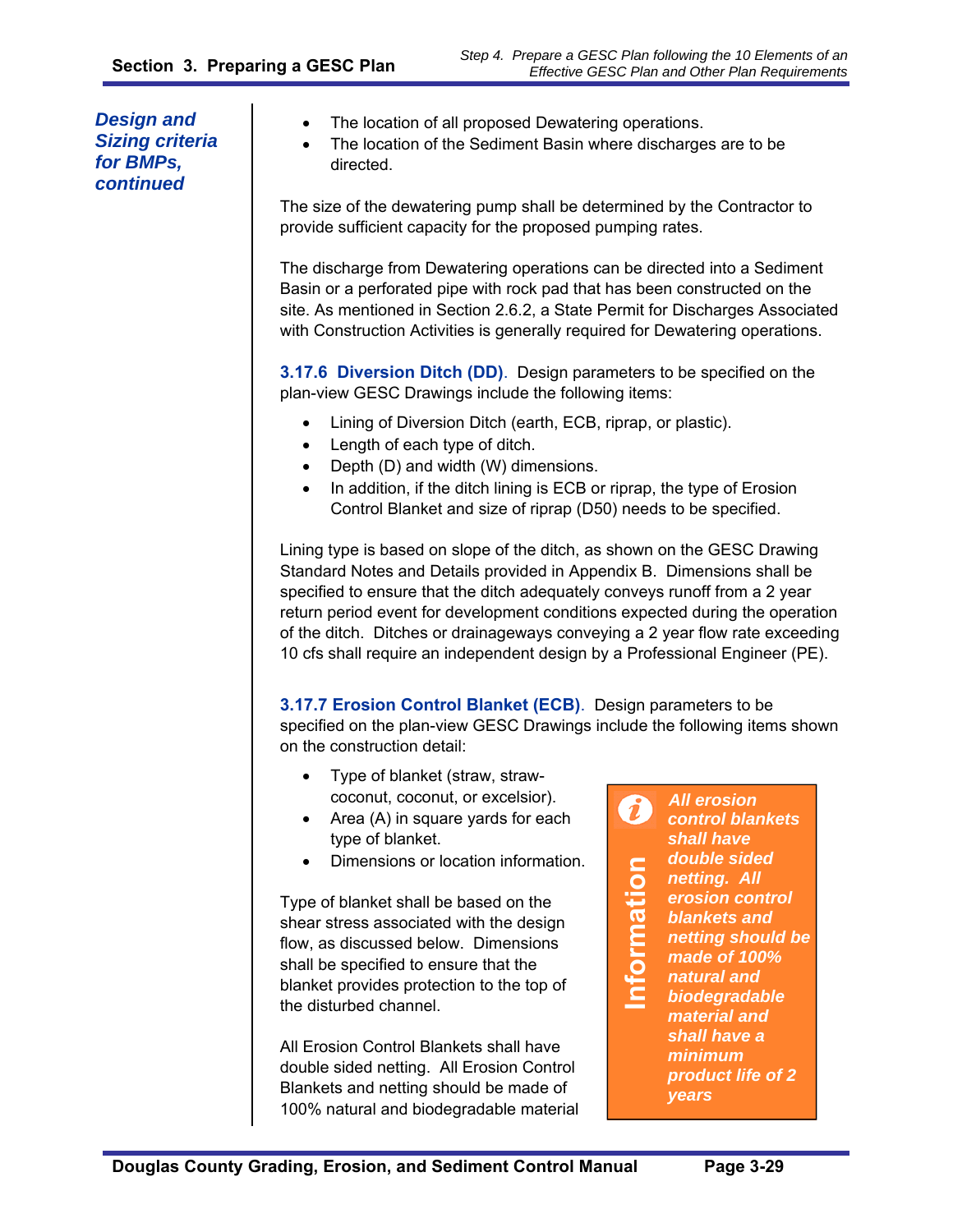| <b>Design and</b><br><b>Sizing Criteria</b><br>for BMPs, | and shall have a minimum product life of 2 years for channel applications and<br>12 month product life for slope applications.                                                                                                                                                                                                                                                                                                                                                                                                                                                                                                                                                                                    |  |  |
|----------------------------------------------------------|-------------------------------------------------------------------------------------------------------------------------------------------------------------------------------------------------------------------------------------------------------------------------------------------------------------------------------------------------------------------------------------------------------------------------------------------------------------------------------------------------------------------------------------------------------------------------------------------------------------------------------------------------------------------------------------------------------------------|--|--|
| continued                                                | Erosion Control Blanket shall be specified based on the judgment of the<br>Design Engineer, but at a minimum, blanket in drainageways shall be sized<br>for the shear stress from a 2 year return period event for development<br>conditions expected during the operation of the matting. Table 3-2 provides<br>the maximum shear stress and velocity, based on un-vegetated channel<br>conditions, for allowable Types of Erosion Control Blankets.                                                                                                                                                                                                                                                             |  |  |
|                                                          | A double-net straw or excelsior blanket shall be used for all slopes steeper<br>than 4:1, outside of drainageways. Concave slope areas that may<br>concentrate sheet flows as well as all other drainage channels (up to the top<br>of the banks) shall require a double-net 70% straw / 30% coconut, double-net<br>100% coconut, or double-net 100% excelsior blanket based on the shear<br>stress and velocity of the new or disturbed channel. The shear stresses and<br>velocities shown in Table 3-2 shall be considered the maximum allowable<br>values. Channels where velocities and stresses exceed those shown in<br>Table 3-2 shall be designed in accordance with the Drainage Manual, as<br>amended. |  |  |
| <b>Table 3-2 Erosion Control Blanket Type</b>            |                                                                                                                                                                                                                                                                                                                                                                                                                                                                                                                                                                                                                                                                                                                   |  |  |

#### *TYPE COCONUT CONTENT STRAW CONTENT MIN. WEIGHT (lbs/sy) MANNING'S N VALUE (Varies with depth as shown) ALLOWABLE MAX. SHEAR STRESS (lbs/sf) ALLOWABLE MAX. VELOCITY (fps) STRAW 0% 100% 0.5 0.018 for D>=2.0' 0.050 for D<=0.5' Not allowed in drainageways or STRAW-COCONUT 30% MIN. 70% MAX 0.5 0.018 for D>=2.0' 0.050 for D<=0.5' 1.75 5.0 COCONUT 100% 0% 0.5 0.018 for D>=2.0' 0.050 for D<=0.5' 2.25 5.0 EXCELSIOR N/A N/A 0.7 0.028 for D>=2.0' 0.066 for D<=0.5' 2.00 5.0 diversion ditches*

The GESC Drawing shall indicate Erosion Control Blanket in disturbed areas of a drainageway adjacent to permanent erosion protection at storm sewer outfalls. Permanent erosion protection shall be designed according to the *Drainage Manual*, as amended, and shown on the construction drawings for the project.

Shear stress and velocity in ditches and drainageways may be calculated based on the following formulas:

- Shear stress (lbs/sf) =  $62.4 * D * S$ , where
- D (ft) = maximum flow depth for the design (2 yr) storm event, and S (ft/ft) = drainageway slope.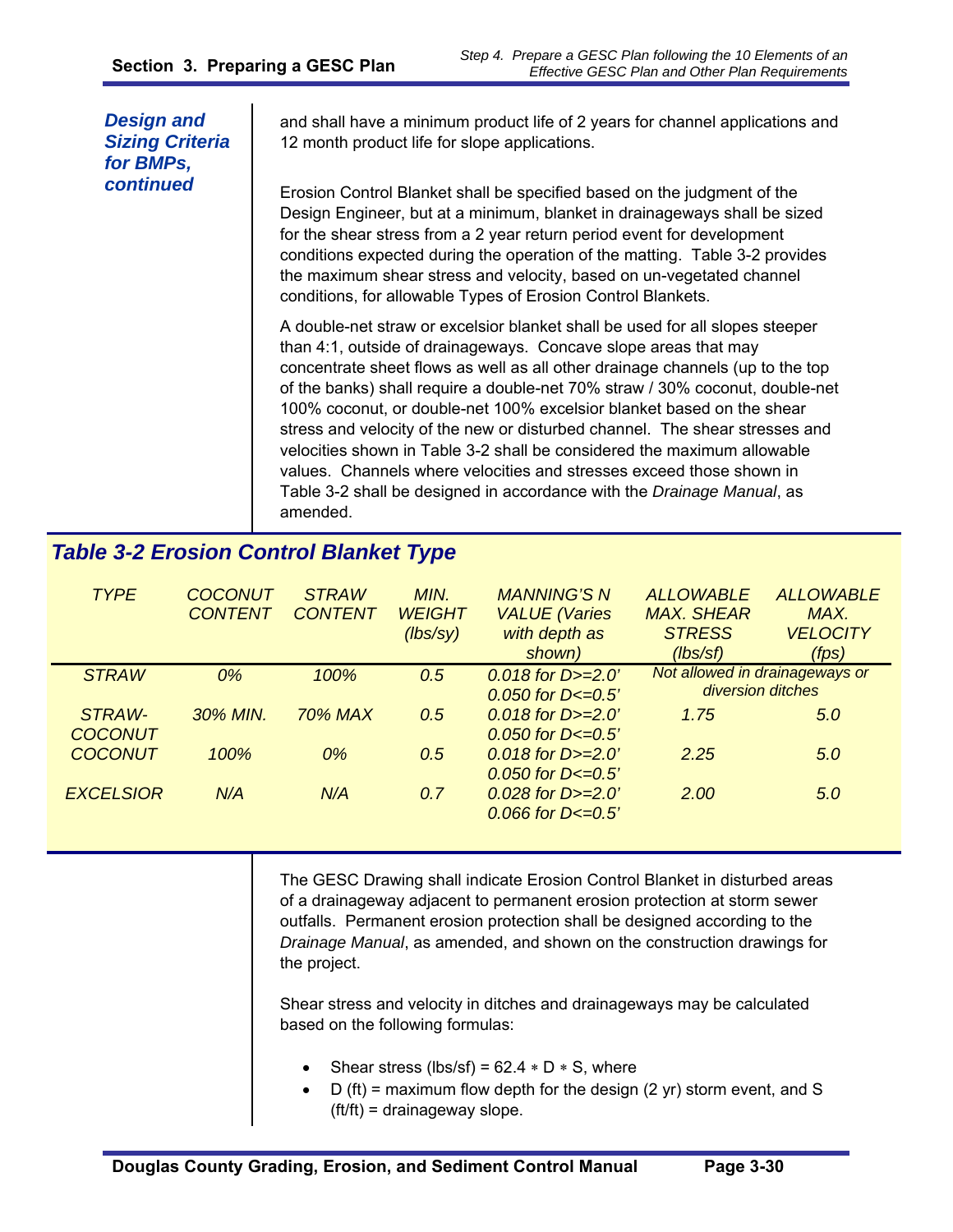Velocity (ft/sec) =  $Q/A$ , where  $Q$  (cfs) = design (2 yr) flow

For depths between 0.5 and 2.0 feet, solution will be iterative, continuing until the depth corresponding to the Manning's N value is within 0.25 feet of the calculated depth. The maximum drainageway shear stress and velocity calculated using the above equations shall be less than the values indicated in Table 3-2 for the type of blanket specified. Figure 3-2 shows the information in Table 3-2 in a graphical format. This criterion is for temporary ditches and permanent channels designed to be grass-lined. For permanent channels, the types of Erosion Control Blanket shown shall be considered to comprise temporary erosion control only until vegetation can be established. The Erosion Control Blanket shown herein shall be fabricated from 100%

|               |    | Shear Stress, Ibs/sf                                                                                                                                                                                                                 |                               |      |  |      |                  |                               |                                |                    |       |
|---------------|----|--------------------------------------------------------------------------------------------------------------------------------------------------------------------------------------------------------------------------------------|-------------------------------|------|--|------|------------------|-------------------------------|--------------------------------|--------------------|-------|
|               |    | 0.25                                                                                                                                                                                                                                 | 0.5                           | 0.75 |  | 1.25 | 1.5              | 1.75                          | 2                              | 2.25               | >2.25 |
|               |    |                                                                                                                                                                                                                                      |                               |      |  |      |                  |                               |                                |                    |       |
|               |    |                                                                                                                                                                                                                                      |                               |      |  |      | <b>Excelsior</b> |                               |                                | 100%               |       |
|               | 3  |                                                                                                                                                                                                                                      | All four types of ECB allowed |      |  |      |                  | All but 100% straw<br>allowed | and 100%<br>coconut<br>allowed | coconut<br>allowed |       |
| Velocity, fps |    |                                                                                                                                                                                                                                      |                               |      |  |      |                  |                               |                                |                    |       |
|               | 5  |                                                                                                                                                                                                                                      |                               |      |  |      |                  |                               |                                |                    |       |
|               | >5 | Outside allowable range                                                                                                                                                                                                              |                               |      |  |      |                  |                               |                                |                    |       |
|               |    | natural, biodegradable materials. Erosion Control Blanket, as discussed in<br>this section, is to be provided for temporary stabilization of permanent<br>drainageways or roadside ditches that have been designed to be stable with |                               |      |  |      |                  |                               |                                |                    |       |

grass or vegetative lining, consistent with criteria presented in the *Drainage Manual*, as amended. The blanket is to provide erosion protection until the vegetation is established, and it is therefore an important component of an effective GESC Drawing. Under no circumstance does the use of temporary Erosion Control Blanket relieve the Design Engineer of the requirement to satisfy channel design criteria in the *Drainage Manual*. Permanent channel and roadside ditch stabilization measures must be addressed in the Phase III Drainage Report for the project and be specified and detailed on the project construction drawings.

**3.17.8 Inlet Protection (IP)**. Inlet Protection shall be shown on the planview GESC Drawings at all street and area inlets. The GESC Drawing shall indicated the type of Inlet Protection, either sump or continuous-grade for curb-opening inlets, or area inlet protection.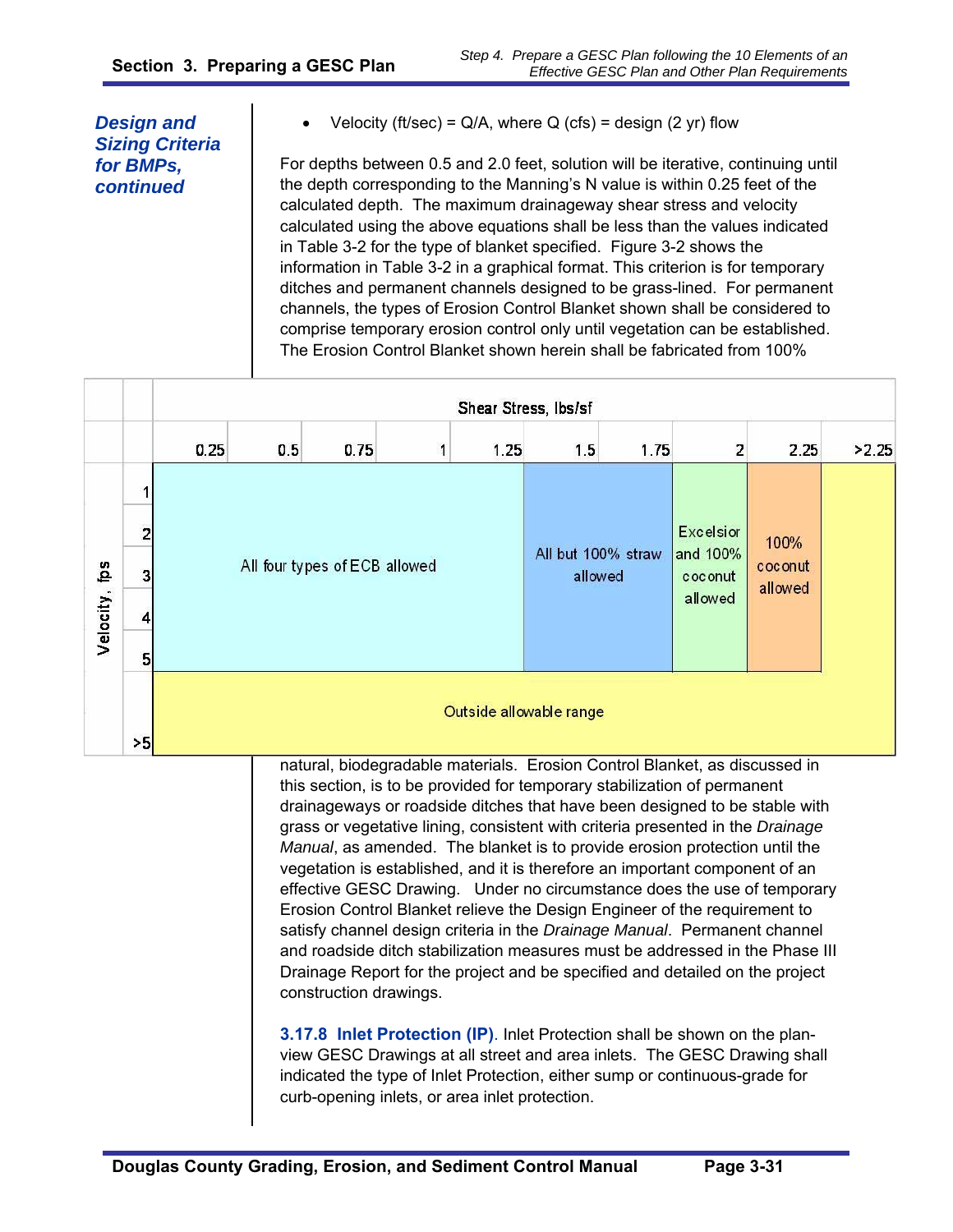Determining the length of the reinforced rock berm to fit the inlet is the responsibility of the Permittee(s), as is providing Temporary Inlet Protection in accordance with the GESC Drawing Standard Notes and Details.

**3.17.9 Reinforced Rock Berm (RRB)**. Design parameters to be specified on the plan-view GESC Drawings include the following items:

- Length (L) dimensions.
- Depth (D) dimensions.

If used in a Diversion Ditch or small drainageway, dimensions are to be specified to ensure that the berm fits the drainageway cross section shape and provides adequate overtopping capacity. The depth (D) dimension shall provide a minimum weir capacity equal to a 2 year return period event for development conditions expected during the operation of the Reinforced Rock Berm.

When used as a downhill perimeter control, the design criteria described for **Silt Fence (SF)** in Section 3.17.14 shall apply, except that the Reinforced Rock Berm may be used as a Check Dam across swales and small drainageways (up to 20 acres of upstream drainage area).

**3.17.10 Sediment Basin (SB)**. Design parameters shall be specified on the plan-view GESC drawings and include the following items:

- Location.
- Crest length (CL) dimension, bottom area (A), height of orifices (H), number of columns of orifices (N), and hole diameter (HD).

The Sediment Basin design shown on the GESC Drawing Standard Notes and Details provided in Appendix B shall be used for any disturbed drainage area greater than 1.0 acre. The standard Sediment Basin is appropriate for use for disturbed drainage areas up to 15 acres. For drainage areas greater than 15 acres, a *Volume 3* design must be prepared and shown in the construction drawings.

Sizing information for the Sediment Basin design (based on providing a minimum initial storage volume equal to 1,800 cubic feet per upstream disturbed acre, shall be determined from Table 3-3 (on the following page). As shown on the standard detail sheets, the standard sediment basin features a pipe outlet drilled with a single column of orifice holes. The hole diameter shown in Table 3-3 will drain the upper 1.5 feet of the Sediment Basin in about 4 hours.

A Right-of-Way Use and Construction Permit and inspections are necessary prior to the construction of the outlet works, if the outlet is to be part of a permanent detention basin or water quality facility.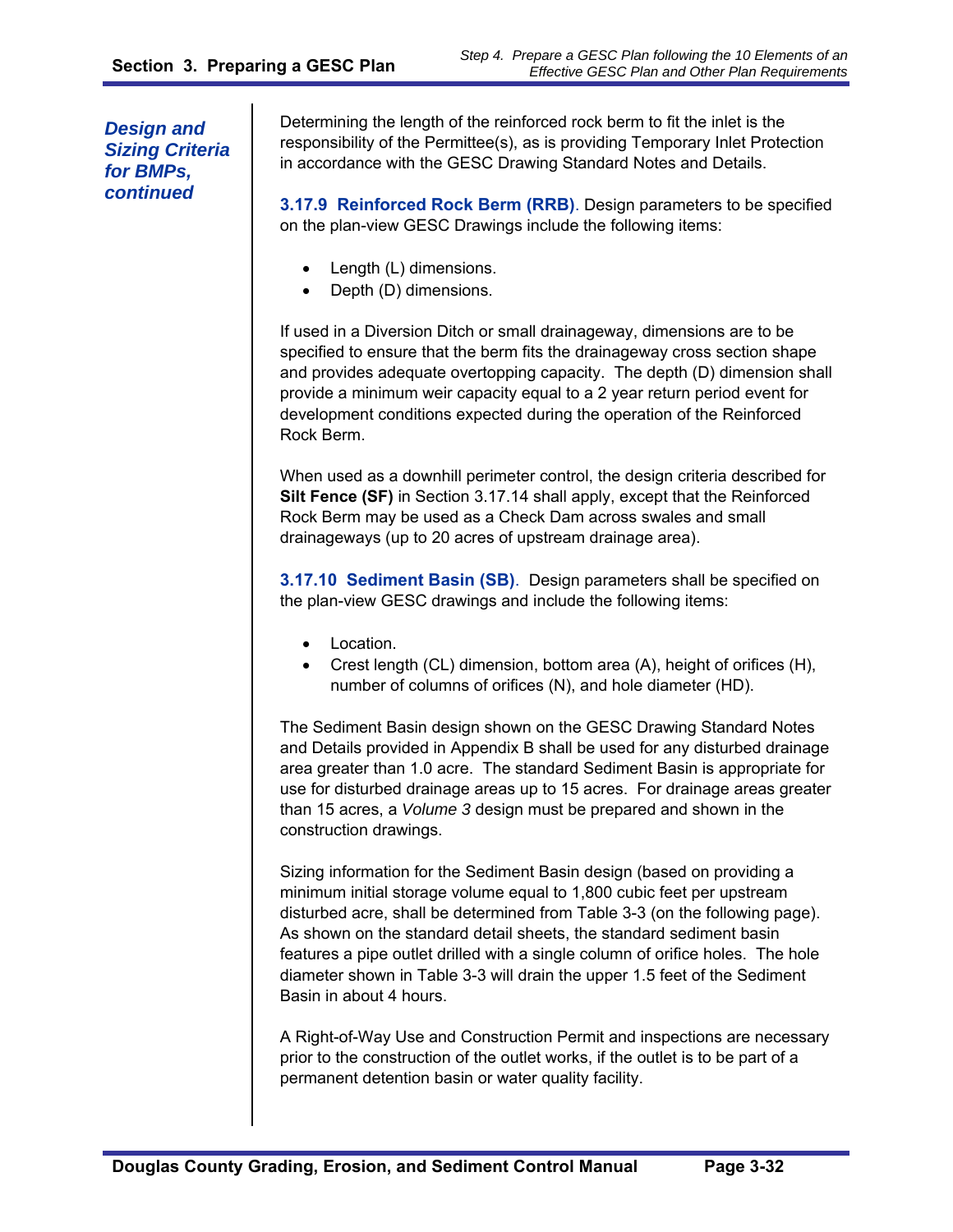#### *Table 3-3, Sizing information for Standard Sediment Basin*

| <b>Upstream</b><br><b>Drainage Area</b><br>(rounded to<br>nearest acre, (ac) | <b>Basin Bottom</b><br>Width (W), (ft) | <b>Spillway Crest</b><br>Length (CL),<br>(f <sup>t</sup> ) | <b>Hole Diameter</b><br>(HD), (in) |
|------------------------------------------------------------------------------|----------------------------------------|------------------------------------------------------------|------------------------------------|
| 1                                                                            | 16                                     | 2.0                                                        | 7/16                               |
| $\overline{2}$                                                               | 22                                     | 4.0                                                        | 5/8                                |
| 3                                                                            | 27                                     | 6.0                                                        | 3/4                                |
| $\overline{\mathcal{A}}$                                                     | 31                                     | 8.0                                                        | 7.8                                |
| 5                                                                            | 35                                     | 10.0                                                       | 1.0                                |
| 6                                                                            | 38                                     | 12.0                                                       | $1 - 1/8$                          |
| $\overline{7}$                                                               | 41                                     | 14.0                                                       | $1 - 1/4$                          |
| 8                                                                            | 44                                     | 16.0                                                       | $1 - 1/4$                          |
| 9                                                                            | 47                                     | 18.0                                                       | $1 - 3/8$                          |
| 10                                                                           | 49                                     | 20.0                                                       | $1 - 3/8$                          |
| 11                                                                           | 52                                     | 22.0                                                       | $1 - 1/2$                          |
| 12                                                                           | 54                                     | 24.0                                                       | $1 - 1/2$                          |
| 13                                                                           | 56                                     | 26.0                                                       | $1 - 5/8$                          |
| 14                                                                           | 59                                     | 28.0                                                       | $1 - 5/8$                          |
| 15                                                                           | 61                                     | 30.0                                                       | $1 - 3/4$                          |

Permanent detention and water quality facilities shall have Temporary Sediment Basins incorporated within them. Outlet facilities for Extended Detention Basins that provide a drain time of 40 hours may be used as the Sediment Basin Outlet as long as at least half of the Sediment Basin Volume is provided below the lowest orifice of the permanent outlet works.

**3.17.11 Sediment Control Log (SCL)**.Design parameters to be specified on the plan-view GESC Drawings shall include the following items:

- Location of the Sediment Control Log.
- Length (L) of the Sediment Control Log.

When used as a downslope perimeter control, the design criteria described for **Silt Fence (SF)** in Section 3.17.14 shall apply.

**3.17.12 Sediment Trap (ST)**.Design parameters shall be specified on the plan-view GESC Drawings and include the following items:

Location, length (L) and width (W) dimensions.

Sediment Trap may be used for upstream disturbed areas less than 1.0 acre. Sediment Trap dimensions shall be specified to provide a storage volume equal to 1,800 cubic feet per upstream acre.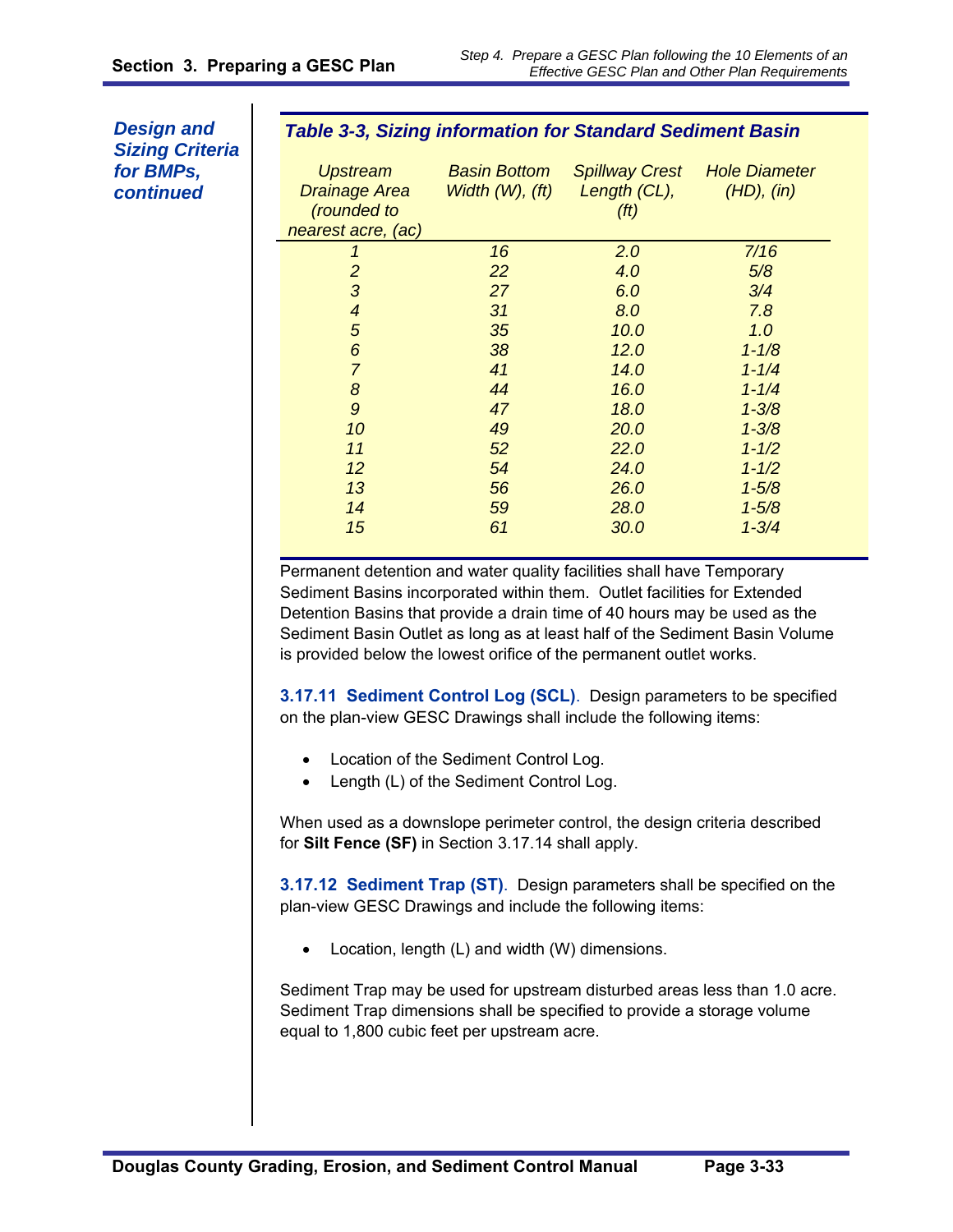**3.17.13 Seeding and Mulching (SM)**.Design parameters to be specified on the plan view GESC Drawings include the following items:

- Type of seed mix (Permanent, Temporary, or Low Growth).
- Area (A) in acres to be seeded and mulched.

Unless otherwise approved by the County, the standard seed mix shall be specified. It is recommended that the Design Engineer be familiar with Contractor requirements for Seeding and Mulching, documented in the Douglas County GESC Standard Notes and Details (see Appendix B). Some of the main requirements include the following:

- Existing topsoil shall be stripped to a depth of 6 inches (unless otherwise approved) from areas to be disturbed. The stripped topsoil shall be stockpiled during grading operations, and then replaced to a depth of at least 6 inches in all areas to be seeded. If quantities of on-site topsoil are inadequate to provide a replaced depth of 6 inches, the Permittee(s) will have to import topsoil or condition the soil as approved by Douglas County. All disturbed areas are to be ripped prior to placing topsoil. Topsoil shall be thoroughly loosened prior to seeding to a depth of at least 6 inches.
- All seeding shall be accomplished using a drill seeder at a depth of seeding not less than  $\frac{1}{4}$  inch and not more than  $\frac{3}{4}$  inch and at the rates specified in the GESC Standard Notes and Details. In small areas that are impossible to drill seed, the Permittee(s), with the County's prior approval, may hand broadcast seed at twice the drilled rate, lightly rake to cover the seed, and crimp mulch.

#### *What about Hydraulic Seeding / Hydraulic Mulching?*

**Important!** Important!

*Hydraulic seeding/ hydraulic mulching, , the practice of applying grass seed to the surface of the soil along with a slurry of water and cellulose mulch, has had a poor record of performance in Douglas County. As a result, hydraulic seeding and mulching shall not be allowed on GESC permitted projects.* 

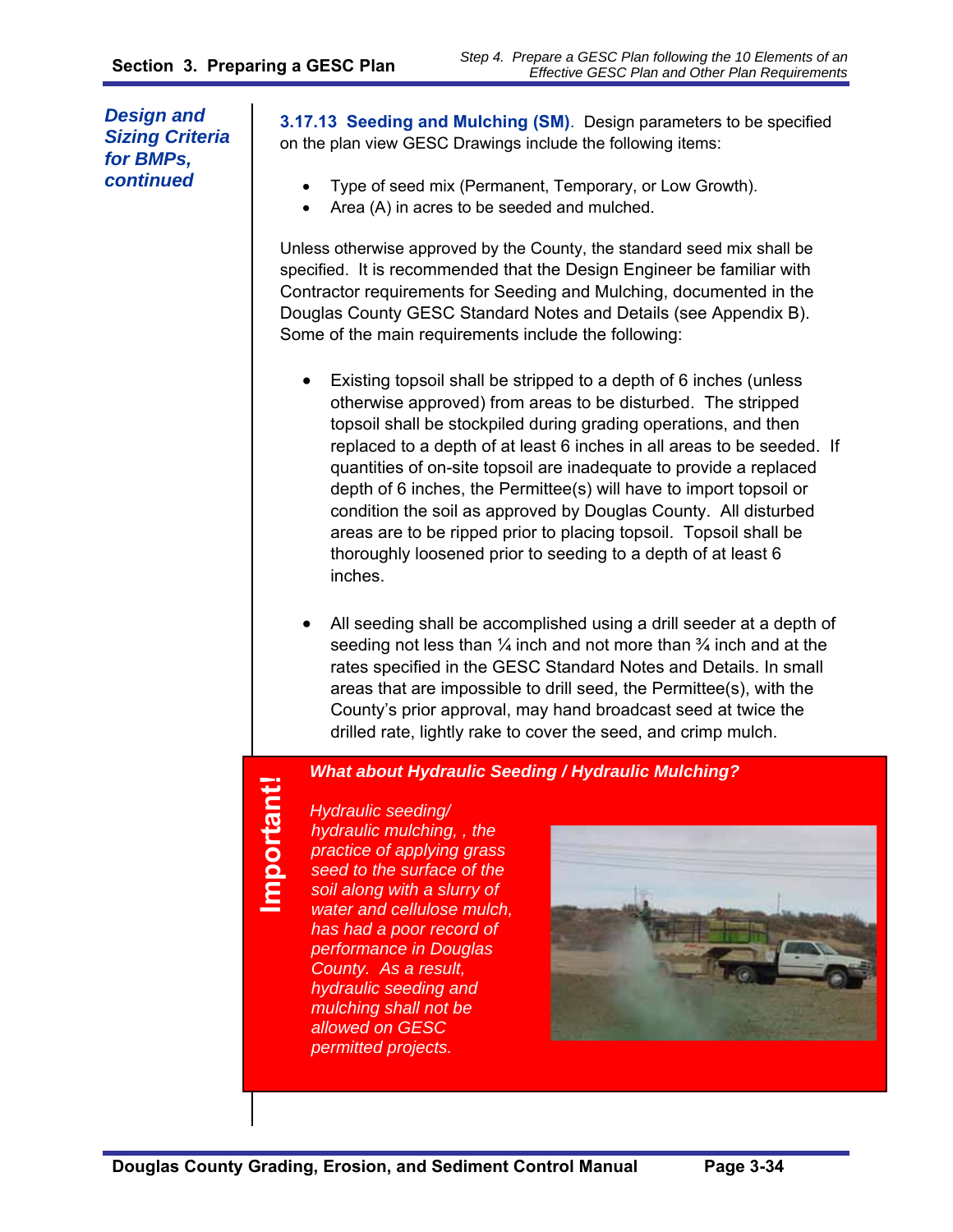Straw mulch shall be applied at 2 tons per acre and mechanically crimped into the soil. Revegetation is considered complete when the site is covered by an average of 3 plants per square foot of the variety and species found in the Douglas County-approved mix (for blue-grass or equivalent turf areas, the required coverage shall be at least 80% cover of the species planted). There shall be no bare areas larger than 4 square feet (2 feet by 2 feet or equivalent). The site shall be free of eroded areas and shall be free from infestation of noxious weeds in accordance with Section 6.5. The GESC Manager is responsible for inspections (monthly) and reseeding operations are required twice per year until a satisfactory stand of grass as denoted above is achieved.

Information on seed types in the Douglas County standard seed mixes is provided in Appendix E.

The GESC Permit shall be active until Initial Close-out Acceptance is granted (for detached single-family residential projects), or revegetation has reached completion for all other projects and Final Close-out Acceptance is granted. Seeding and Mulching operations must be undertaken when a GESC Permit expires and no renewal is granted.

**3.17.14 Silt Fence (SF)**.Design parameters to be specified on the plan view GESC drawings include the following items:

- Location of Silt Fence.
- Length (L) in linear feet of Silt Fence.

Silt Fence works most effectively when placed relatively level, on the contour, to capture and filter approaching sheet flow. It is not suited for concentrated flow or for large upstream drainage areas. The following criteria shall apply to the use of silt fence:

- 1. Silt Fence shall not be used across swales or drainageways.
- 2. Silt Fence shall be located on the contour. Silt Fence may be shown running up or down slight slopes (up to 5%), but shall not be placed in a location where the fence slope exceeds 5% unless conditions of Table 3-4 are met.
- 3. The average upslope length of the area draining to an individual section of Silt Fence shall not exceed 100 disturbed feet and the total area draining to a section of Silt Fence shall not exceed 10,000 square feet of disturbed area.
- 4. Silt Fence located transverse to a slope shall be staggered based on the information in Table 3-4. The end of a downslope section of Silt Fence shall extend a minimum of 15 feet into the drainage "shadow" of the adjacent upslope section to ensure capture of all approaching sheet flow.
- 5. In all cases, the ends of individual sections of Silt Fence shall be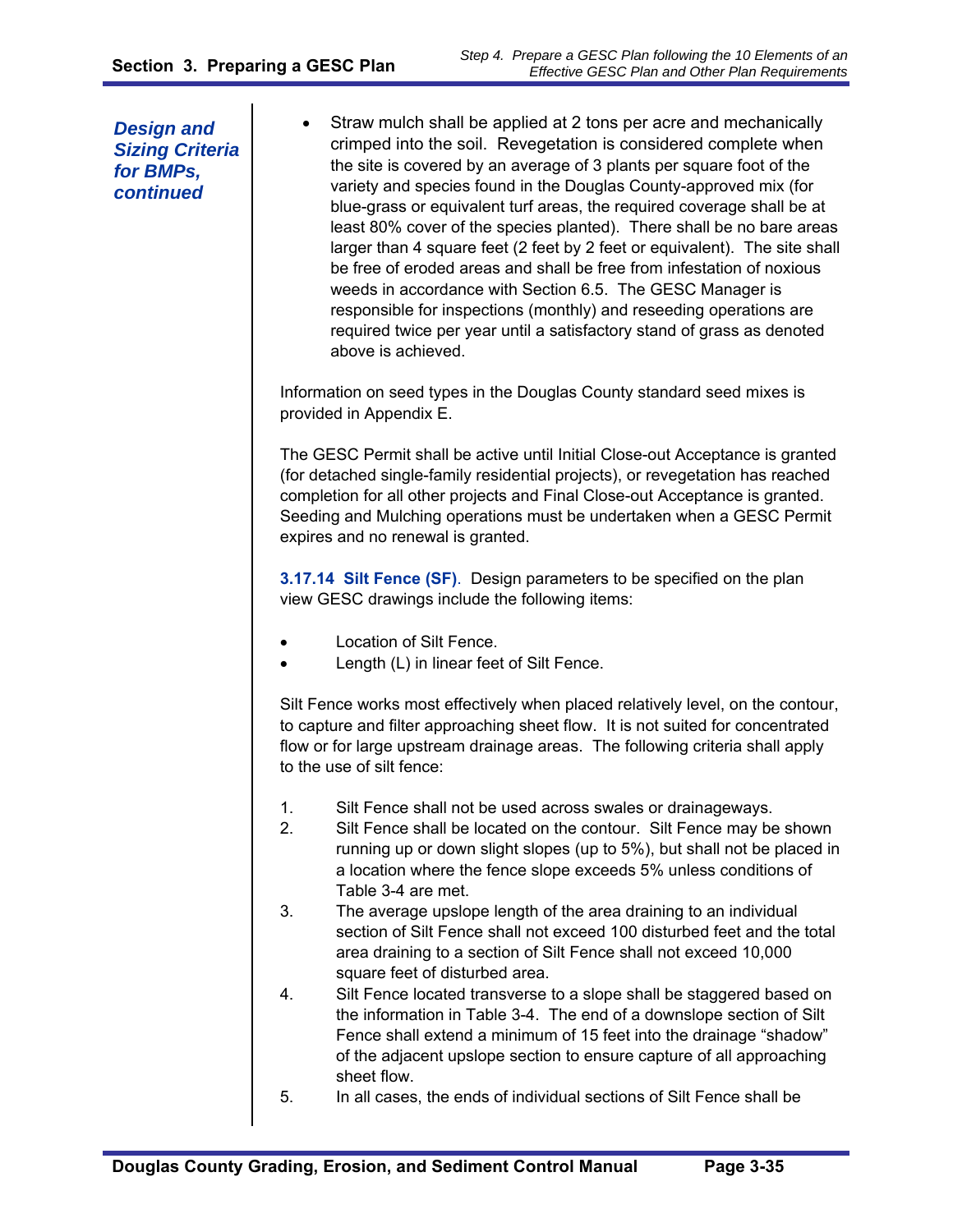placed upslope at least 1 foot higher vertically than the low point in the fence.

Items 1 through 5 above also apply to **Sediment Control Log (SCL)** and notes 2 through 5 apply to **Reinforced Rock Berm (RRB)** when these are used as downslope perimeter controls. As long as a site perimeter slopes less than 5% and has no low points where concentrated flow occurs, Silt Fence (or Sediment Control Log or Reinforced Rock Berm) may be placed directly along the perimeter. In this case, the fence will occupy a narrow strip of ground (less than 1 foot) and the Limits Of Construction can extend relatively close to the perimeter.

If the perimeter slopes more than 5%, Silt Fence (or Sediment Control Log or Reinforced Rock Berm) must be staggered according to the information in Table 3-4, with individual sections oriented generally on the contour (or on less than a 5% slope) and "overlapping" by at least 15 feet. In this case, the sections of Silt Fence will occupy a relatively wide strip of ground (perhaps 20 to 50 feet); therefore, either the silt fence needs to be placed downslope of the perimeter (requiring the approval of Douglas County and, if it affects adjacent property, the owner of the adjacent property) or the Limits Of Construction cannot extend very close to the perimeter. For this reason, it may be advantageous for the Design Engineer to use a lined **Diversion Ditch (DD)** along downslope perimeters steeper than 5% (a Diversion Ditch may be a good option for perimeters flatter than 5% as well).



# *Table 3-4. Silt Fence on Slope*

| <b>Slope</b><br>Percentage | <b>Slope</b><br><b>Ratio</b> | <b>Minimum elevation difference</b><br>from low point in fence to ends<br>of fence, X (feet) | <b>Maximum space</b><br>between rows, Y<br>(feet) |
|----------------------------|------------------------------|----------------------------------------------------------------------------------------------|---------------------------------------------------|
| $5 - 10%$                  | $20:1 - 10:1$                |                                                                                              | 50                                                |
| $10 - 20%$                 | $10:1 - 5:1$                 |                                                                                              | 25                                                |
| $20 - 33%$                 | $5:1 - 3:1$                  |                                                                                              | 15                                                |

Silt Fencing located at the toe of a slope shall be placed a minimum of 5 feet offset from the toe to allow for maintenance activities. In locations where Silt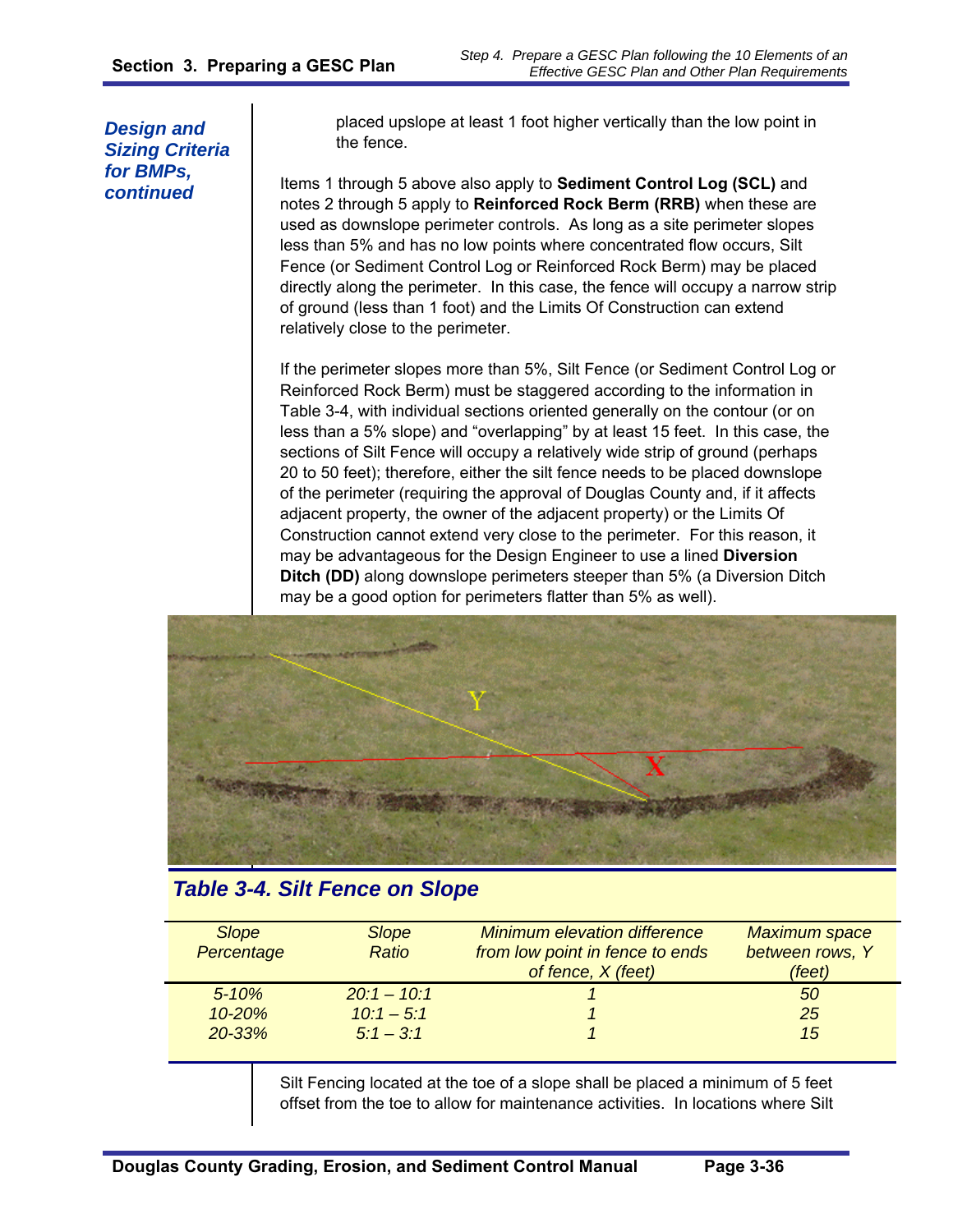Fencing is required on a slope, it shall be designed and installed per Table 3- 4. The slope percentage or slope ratio dictates the spacing of adjacent rows of Silt Fence.

If construction takes place in the winter, Silt Fence should be placed far enough off the roadway to avoid damage from snow-plowing operations.

# **3.17.15 Temporary Slope Drain**

**(TSD)**. Design parameters to be specified on the plan-view GESC Drawings include the following items:



*Silt Fence should be located far enough off streets to avoid damage from snow-plowing operations.* 

- Types of Slope Drain (pipe, riprap lined, or plastic lined).
- Location and length (L) in linear feet.
- "D" dimension and "D50" size.

Dimensions are to be specified to ensure that the Slope Drain provides capacity equal to a 2 year return period event for development conditions expected during the operation of the Slope Drain.

**3.17.16 Stabilized Staging Area (SSA)**.Design parameters to be specified on the plan-view GESC Drawings include the following:

- Location of Staging Area.
- Approximate area (A) in square yards of the Staging Area.
- SSA shall include and not be limited to BMPs designed for outdoor storage of construction materials, fuels, solvents, oils, trash, portable sanitary facilities, bulk storage, vehicle maintenance, and loading and unloading operations.

Gravel, road base, or recycled concrete may be used for the Stabilized Staging Area.

**3.17.17 Surface Roughening (SR)**.Surface Roughening is to be performed in all disturbed areas on a site. The Surface Roughening **(SR)**  symbol is to be shown on the GESC Drawings in these areas.

**3.17.18 Stream Crossing (SC)**. Design parameters to be specified on the plan-view GESC Drawings include the following items shown on the construction detail:

- Location of Stream Crossing.
- Type of Stream Crossing (ford or culvert).
- For ford crossing, length (L), crest length (CL), and depth (D) dimensions.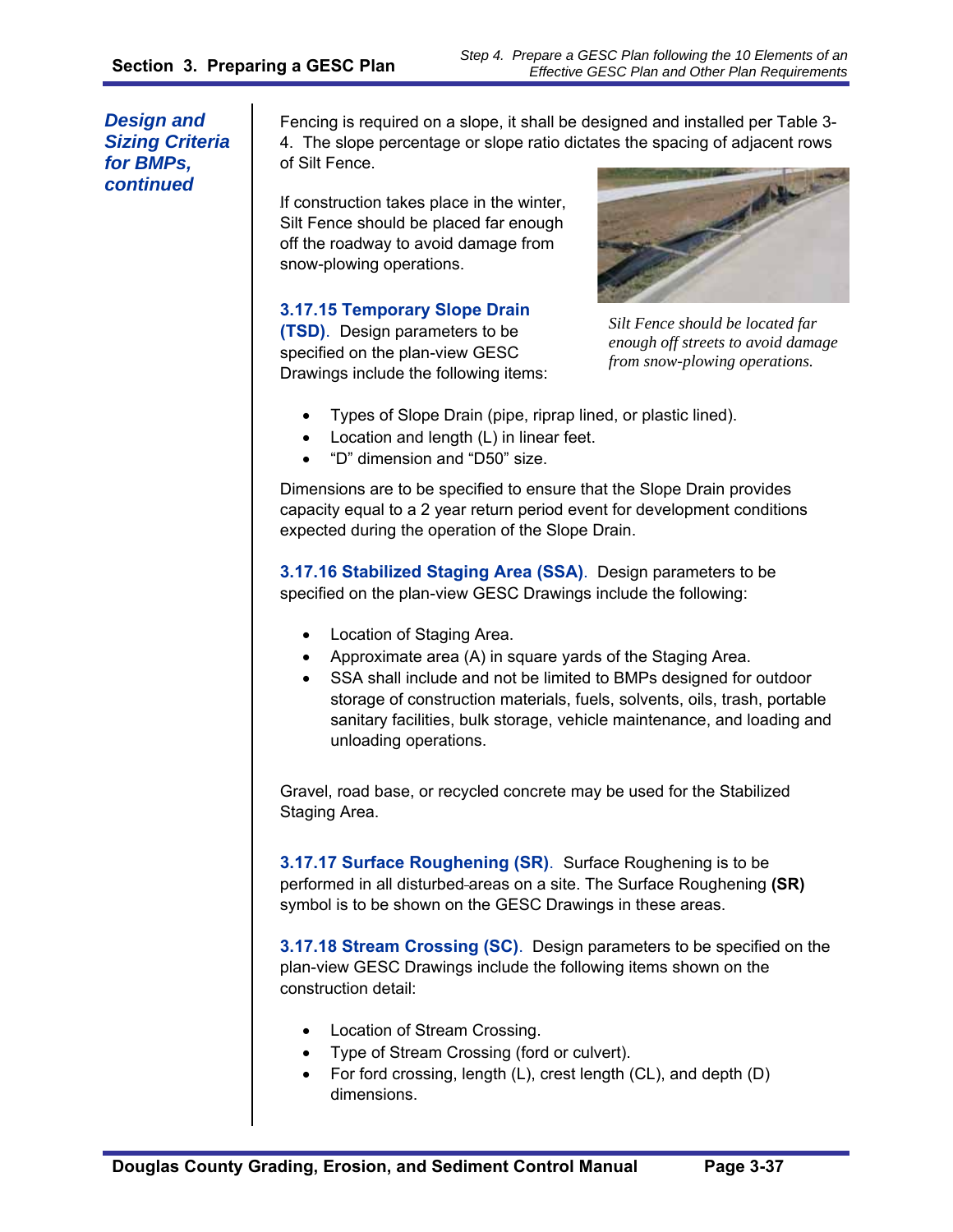For culvert crossing, length (L), height (Y), overtopping depth (H), diameter (D) and number of culverts.

The type of Stream Crossing is based on the presence of baseflow and the shape of the channel. If there is any baseflow present, or the channel is relatively deep and narrow, a culvert crossing shall be used. Ford-type Stream Crossings shall not be used where bank cuts are necessary. Dimensions are to be specified to ensure that the crossing fits the existing drainageway cross section shape and provides adequate overtopping capacity. The flow depth (D or H) dimension shall provide a minimum weir capacity equal to a 2 year return period event for development conditions expected during the operation of the Stream Crossing.

For temporary culvert crossings, the Design Engineer shall specify pipe class, minimum cover, etc. to ensure that the culverts will bear the loads associated with the type of vehicles that may use the crossing. The structural capacity of the crossing shall be the responsibility of the Design Engineer.

**3.17.19 Terracing (TER)**. Design parameters to be specified on the plan view GESC Drawings include the following items:

- Location and length of Terracing.
- Width (W) and height (H) dimensions.

Terracing shall be used on all permanent slopes between 3 to 1 and 4 to 1 that are greater than 15 feet in height. Benches shall be at least 8 feet wide and shall occur at a vertical spacing of not more than 15 feet on all permanent slopes.

**3.17.20 Vehicle Tracking Control (VTC)**. Design parameters to be specified on the plan view GESC Drawings include the following:

Include location of all Vehicle Tracking Controls, etc.

A location shall be selected that avoids disturbance of trees, desirable vegetation, and low, wet areas. Slopes greater than 8% shall be avoided. All access points to or from a construction site require a Temporary Construction Access Permit as outlined in the *Roadway Manual*, as amended. No ramps of dirt, gravel, asphalt, wood, or other materials are allowed in the curb section. A stop sign is required for all exiting traffic from the site.

**3.17.21 Vehicle Tracking Control with Wheel Wash (WW)**. Vehicle Tracking Control with Wheel Wash does not need to be specified. It shall be used only if specifically required by the Erosion Control Inspector, typically, only if vehicle tracking onto public streets becomes a major problem.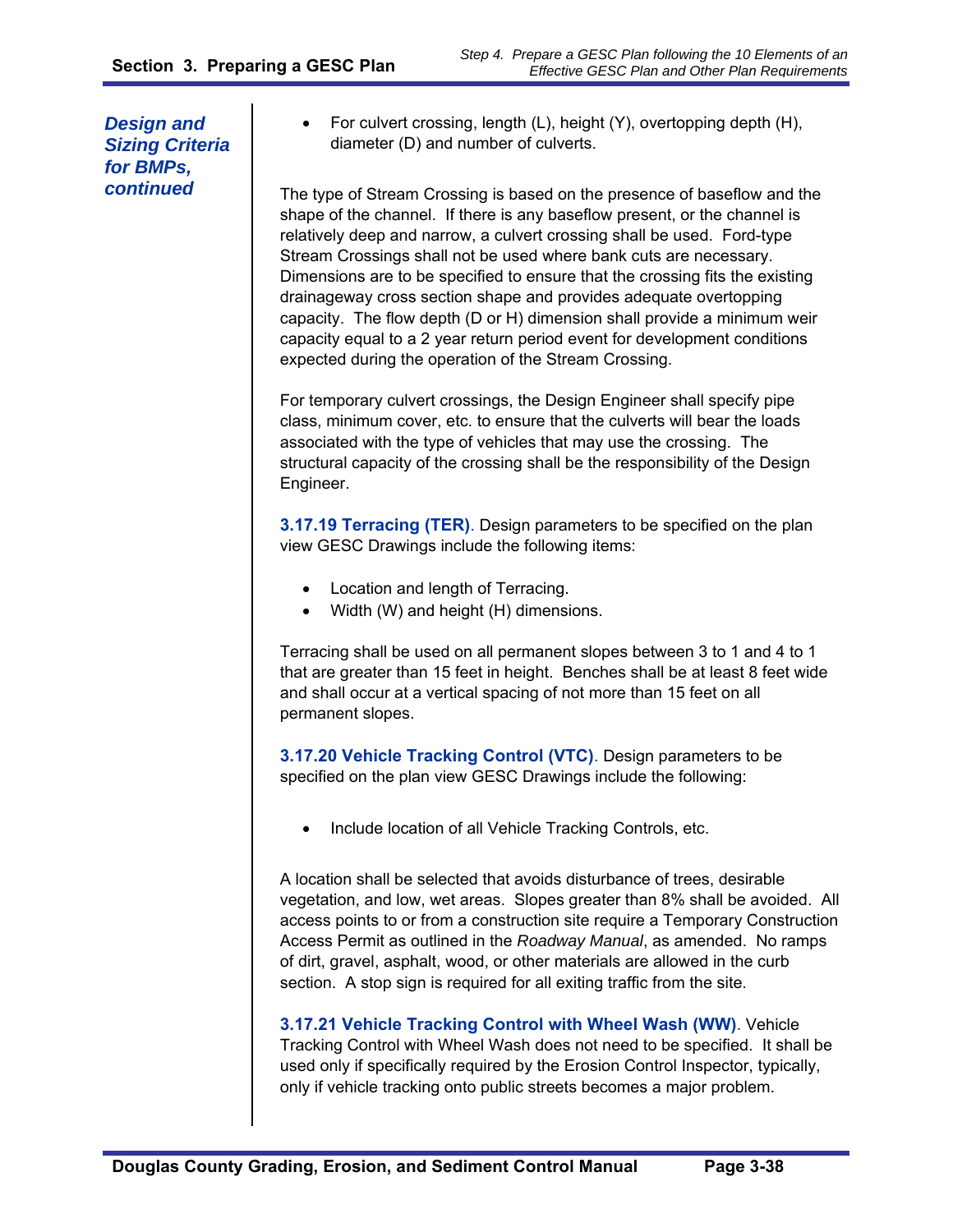# *Standard GESC Plan Drawing Requirements*

#### **3.18**

The following GESC Drawing requirements shall be adhered to when preparing a Standard GESC Drawing. Specific requirements vary based on the three types of Standard GESC Drawings described in Section 2. Drawing requirements for a Staged GESC Permit (separate drawings for the Initial, Interim, and Final Stages) are discussed in the following paragraphs. Requirements for Small Site and Utility GESC Drawings and Staged and Phased GESC Drawings are shown in Sections 3.18.8 and 3.18.9, respectively. Submittal requirements for the Temporary Batch Plant GESC Drawing, and Stand-alone GESC Drawings are described in Section 3.20.

Appendix G summarizes the drawing requirements in a checklist format. This checklist must be filled out, signed, stamped by the Design Engineer, and submitted with the GESC Drawing to ensure that each of the requirements is addressed.

All GESC Drawings*,* which are also required for off-site borrow or disposal areas, shall be prepared on 22x34 or 24x36 inch sheets at a scale of 1 inch to 20 feet up to 1 inch to 200 feet, as appropriate, to clearly show sufficient detail for review. An example set of GESC Drawings for Staged/Phased permits is provided in Appendix C.

As discussed in Section 2.2, GESC Drawings shall be signed and stamped by the Design Engineer. Only the drawing sets submitted for final acceptance need to be signed and stamped (See Section 4.6).

**3.18.1 GESC Drawing Cover Sheet**. Since the GESC Drawings are normally part of a comprehensive set of construction drawings for development, 1 cover sheet may suffice for the entire set of drawings. It shall include the following information related to the GESC portion of the plan set. Additional requirements shall be required for the other portions of the construction drawings, contact Public Works Engineering for a complete list of cover sheet requirements.

- 1. Project name.
- 2. Project address (if applicable).
- 3. Owner address.
- 4. Design firm's name and address.
- 5. Plan sheet index.
- 6. Design Engineer's Signature Block.
- 7. The following note:

THE *GRADING, EROSION AND SEDIMENT CONTROL PLAN* INCLUDED HEREIN HAS BEEN PLACED IN THE DOUGLAS COUNTY FILE FOR THIS PROJECT AND APPEARS TO FULFILL APPLICABLE DOUGLAS COUNTY GRADING, EROSION AND SEDIMENT CONTROL CRITERIA, AS AMENDED. ADDITIONAL GRADING, EROSION AND SEDIMENT CONTROL MEASURES MAY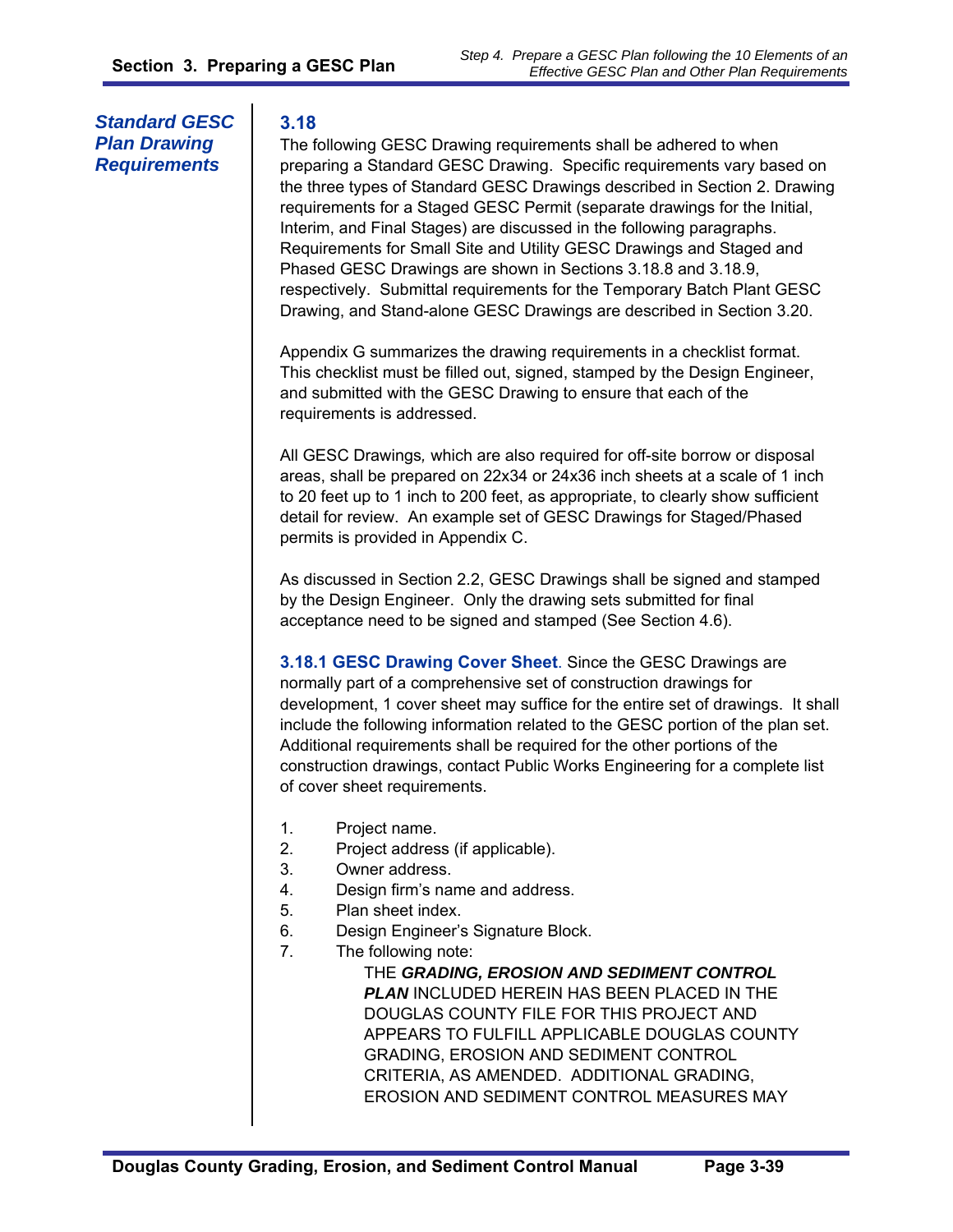| <b>Standard GESC</b><br><b>Plan Drawing</b><br><b>Requirements,</b><br>continued | BE REQUIRED OF THE PERMITTEE(S) DUE TO<br>UNFORESEEN EROSION PROBLEMS OR IF THE<br>SUBMITTED GESC PLAN DOES NOT FUNCTION AS<br>INTENDED. THE REQUIREMENTS OF THIS GESC PLAN<br>SHALL RUN WITH THE LAND AND BE THE OBLIGATION<br>OF THE PERMITTEE(S) UNTIL SUCH TIME AS THE GESC<br>PLAN IS PROPERLY COMPLETED, MODIFIED OR<br>VOIDED.<br>GESC Drawing Design Engineer's signature block with name, date,<br>8.<br>and Professional Engineer registration number. Signature block shall<br>include the following note:<br>THE GRADING, EROSION AND SEDIMENT CONTROL<br><b>PLAN INCLUDED HEREIN HAS BEEN PREPARED UNDER</b><br>MY DIRECT SUPERVISION IN ACCORDANCE WITH THE<br>REQUIREMENTS OF THE GRADING, EROSION, AND<br>SEDIMENT CONTROL (GESC) CRITERIA MANUAL OF<br>DOUGLAS COUNTY, AS AMENDED.<br>County Acceptance Block (see Appendix F).<br>9.<br>10.<br>General Location Map at a Scale of 1 inch to 1,000 feet to 8,000 feet<br>indicating:<br>General vicinity of the site location.<br>Major roadway names.<br>$\bullet$<br>North arrow and scale.<br>$\bullet$                                                                                                                                                                                                                                                                       |
|----------------------------------------------------------------------------------|---------------------------------------------------------------------------------------------------------------------------------------------------------------------------------------------------------------------------------------------------------------------------------------------------------------------------------------------------------------------------------------------------------------------------------------------------------------------------------------------------------------------------------------------------------------------------------------------------------------------------------------------------------------------------------------------------------------------------------------------------------------------------------------------------------------------------------------------------------------------------------------------------------------------------------------------------------------------------------------------------------------------------------------------------------------------------------------------------------------------------------------------------------------------------------------------------------------------------------------------------------------------------------------------------------------------------------------------------|
|                                                                                  | 3.18.2 GESC Drawing Index Sheet. For projects that require multiple plan<br>view sheets to adequately show the project area (based on the specified<br>scale ranges), a single plan view sheet shall be provided at a scale<br>appropriate to show the entire site on 1 sheet. Areas of coverage of the<br>multiple blow-up sheets are to be indicated as rectangles on the index sheet.<br>3.18.3 Initial GESC Drawing. This plan sheet shall provide grading, erosion<br>and sediment controls for the initial clearing, grubbing and grading of a<br>project. At a minimum, it shall contain:<br>1.<br>Property Lines.<br>2.<br>Existing and proposed easements.<br>3.<br>Existing topography at 1 or 2 foot contour intervals, extending a<br>minimum of 100 feet beyond the property line.<br>Location of any existing structures or hydrologic features within the<br>4.<br>mapping limits.<br>5.<br>USGS Benchmark used for project.<br>6.<br>Limits of Construction encompassing all areas of work, access points,<br>storage and staging areas, borrow areas, stockpiles, and utility tie-in<br>locations in on-site and off-site locations. Stream corridors and other<br>resource areas to be preserved and all other areas outside the Limits<br>of Construction shall be lightly shaded to clearly show area not to be<br>disturbed. |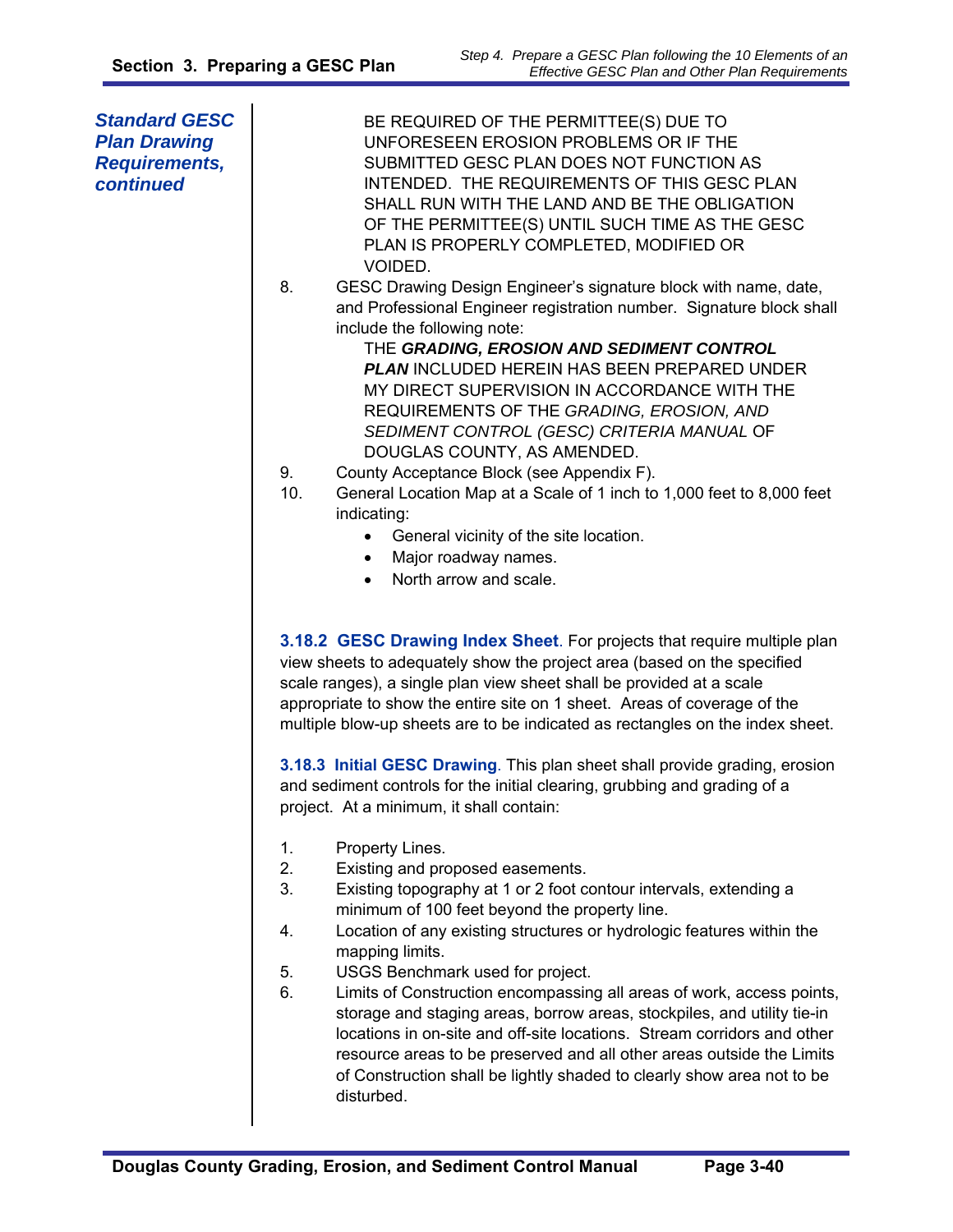| <b>Standard GESC</b><br><b>Plan Drawing</b><br><b>Requirements,</b><br>continued | 7.<br>Location of stockpiles, including topsoil, imported aggregates, and<br>excess material.<br>8.<br>Location of storage and staging areas for equipment, fuel, lubricant,<br>chemicals (and other materials) and waste storage.<br>9.<br>Location of borrow or disposal areas.<br>10.<br>Location of temporary roads. |
|----------------------------------------------------------------------------------|--------------------------------------------------------------------------------------------------------------------------------------------------------------------------------------------------------------------------------------------------------------------------------------------------------------------------|
|                                                                                  | 11.<br>Location, map symbol, and letter callouts of all initial erosion and<br>sediment control BMPs.                                                                                                                                                                                                                    |
|                                                                                  | 12.<br>Information to be specified for each BMP, such as type and<br>dimensions, as called for in the GESC Standard Notes and Details.                                                                                                                                                                                   |
|                                                                                  | 13.<br>The following note:<br>SEE COVER SHEET OF DOUGLAS COUNTY GESC<br>STANDARD NOTES AND DETAILS (SHEET 1) FOR<br>LEGEND OF BMP NAMES AND SYMBOLS.                                                                                                                                                                     |
|                                                                                  | Douglas County approval block.<br>14.                                                                                                                                                                                                                                                                                    |
|                                                                                  | 15.<br>Other information as may be reasonably required by Douglas County.<br>16.<br>Design Engineer sign off block.                                                                                                                                                                                                      |
|                                                                                  | 3.18.4 Interim GESC Drawing. This plan sheet shows BMPs to control<br>grading, erosion and sediment during the initial overlot grading, site<br>construction and site revegetation process. At a minimum, it shall contain the<br>following information:                                                                 |
|                                                                                  | The Interim GESC Drawing shall show all the information included on the<br>Initial GESC Drawing, as noted below:                                                                                                                                                                                                         |
|                                                                                  | 1.<br>Existing topography at 1 or 2 foot contour intervals extending a<br>minimum of 100 feet beyond the property line, as shown on Initial<br>GESC Drawing. These contours shall be screened.                                                                                                                           |
|                                                                                  | 2.<br>Location of all existing erosion and sediment control measures on<br>site, as shown on the Initial GESC Drawing Sheet. These control<br>measures shall be screened. Dimension information for initial<br>stage BMPs shall not be shown.                                                                            |
|                                                                                  | 3.<br>Items 1, 2, and 4 through 10 from the Initial GESC Drawing (see<br>Section 3.18.3).                                                                                                                                                                                                                                |
|                                                                                  | In addition, the Interim GESC Drawing shall include the following:                                                                                                                                                                                                                                                       |
|                                                                                  | Proposed topography at 1 or 2 foot contour intervals, showing<br>4.<br>elevations, dimensions, locations, and slope of all proposed grading.                                                                                                                                                                             |
|                                                                                  | Outlines of cut and fill areas.<br>5.                                                                                                                                                                                                                                                                                    |
|                                                                                  | 6.<br>Location of all interim erosion and sediment controls, designed in<br>conjunction with the proposed site topography, but also considering<br>the controls designed in the Initial GESC Drawing.                                                                                                                    |
|                                                                                  | 7.<br>Location of all buildings, drainage features and facilities, paved<br>areas, retaining walls, curbing, water quality facilities, or other<br>permanent features to be constructed in connection with, or as a part<br>of, the proposed work, per approved plat, Site Improvement Plan                              |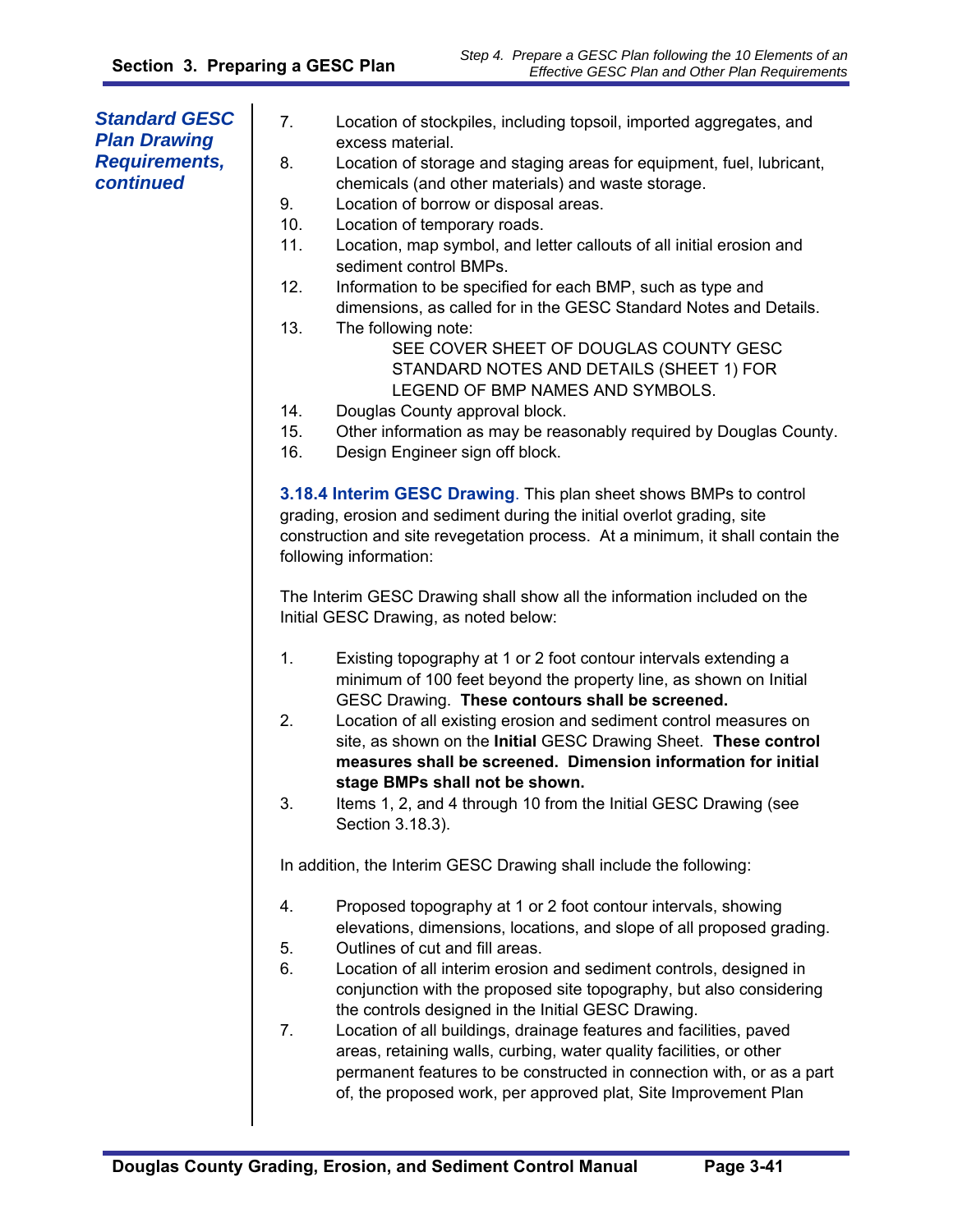| <b>Standard GESC</b><br><b>Plan Drawing</b><br><b>Requirements,</b><br>continued | (SIP), or other improvement plan.<br>8.<br>The following notes:<br>• SEE COVER SHEET OF DOUGLAS COUNTY GESC<br>STANDARD NOTES AND DETAILS (SHEET 1) FOR<br>LEGEND OF BMP NAMES AND SYMBOLS.<br>• SHADED BMPS WERE INSTALLED IN INITIAL STAGE AND<br>SHALL BE LEFT IN PLACE IN INTERIM STAGE UNLESS<br>OTHERWISE NOTED.<br>• ALL INTERIM EROSION AND SEDIMENT CONTROL BMPS<br>INCLUDING DRILL SEEDING AND CRIMP MULCHING OF<br>DISTURBED AREAS, MUST BE INSTALLED, INSPECTED,<br>AND APPROVED BY THE COUNTY PRIOR TO THE<br><b>ISSUANCE OF A RIGHT-OF-WAY USE AND</b><br>CONSTRUCTION PERMIT FOR THE PURPOSE OF<br>PAVING OR INSTALLATION OF CURB AND GUTTER.<br>• SEE CONSTRUCTION PLANS FOR DETAILS OF<br>PERMANENT DRAINAGE FACILITIES SUCH AS<br>DETENTION FACILITIES, WATER QUALITY FACILITIES,<br>CULVERTS, STORM DRAINS, AND OUTLET<br>PROTECTION. |
|----------------------------------------------------------------------------------|----------------------------------------------------------------------------------------------------------------------------------------------------------------------------------------------------------------------------------------------------------------------------------------------------------------------------------------------------------------------------------------------------------------------------------------------------------------------------------------------------------------------------------------------------------------------------------------------------------------------------------------------------------------------------------------------------------------------------------------------------------------------------------------------------------------------------------------------------------|
|                                                                                  | 9.<br>Summary of cut and fill volumes showing how earthwork balances on<br>site.<br>10.<br>Douglas County acceptance block.<br>11.<br>Design Engineer sign-off block.                                                                                                                                                                                                                                                                                                                                                                                                                                                                                                                                                                                                                                                                                    |
|                                                                                  | 3.18.5 Final GESC Drawing. This Drawing shows controls for final<br>completion of the site. At a minimum, this Drawing shall contain the indicated<br>information:                                                                                                                                                                                                                                                                                                                                                                                                                                                                                                                                                                                                                                                                                       |
|                                                                                  | The Final GESC Drawing shall include all information shown on the Initial<br>and Interim Drawings, as noted below:                                                                                                                                                                                                                                                                                                                                                                                                                                                                                                                                                                                                                                                                                                                                       |
|                                                                                  | 1.<br>Existing topography in areas of proposed contours need not be<br>shown.                                                                                                                                                                                                                                                                                                                                                                                                                                                                                                                                                                                                                                                                                                                                                                            |
|                                                                                  | 2.<br>Existing Initial and Interim BMPs shall be shown (screened).<br>Dimension information shall not be shown.                                                                                                                                                                                                                                                                                                                                                                                                                                                                                                                                                                                                                                                                                                                                          |
|                                                                                  | In addition, the following information shall be shown:                                                                                                                                                                                                                                                                                                                                                                                                                                                                                                                                                                                                                                                                                                                                                                                                   |
|                                                                                  | 3.<br>Directional flow arrows on all drainage features.<br>4.<br>Any Initial or Interim BMPs that are to be removed and any resulting<br>disturbed area to be stabilized.                                                                                                                                                                                                                                                                                                                                                                                                                                                                                                                                                                                                                                                                                |
|                                                                                  | 5.<br>Location of all Final erosion and sediment control BMPs, permanent<br>landscaping, and measures necessary to minimize the movement of<br>sediment off site until permanent vegetation can be established.                                                                                                                                                                                                                                                                                                                                                                                                                                                                                                                                                                                                                                          |
|                                                                                  | 6.<br>Show area of buildings, pavement, sod, and permanent landscaping<br>(define types) per accepted plat, SIP, or other improvement plan.                                                                                                                                                                                                                                                                                                                                                                                                                                                                                                                                                                                                                                                                                                              |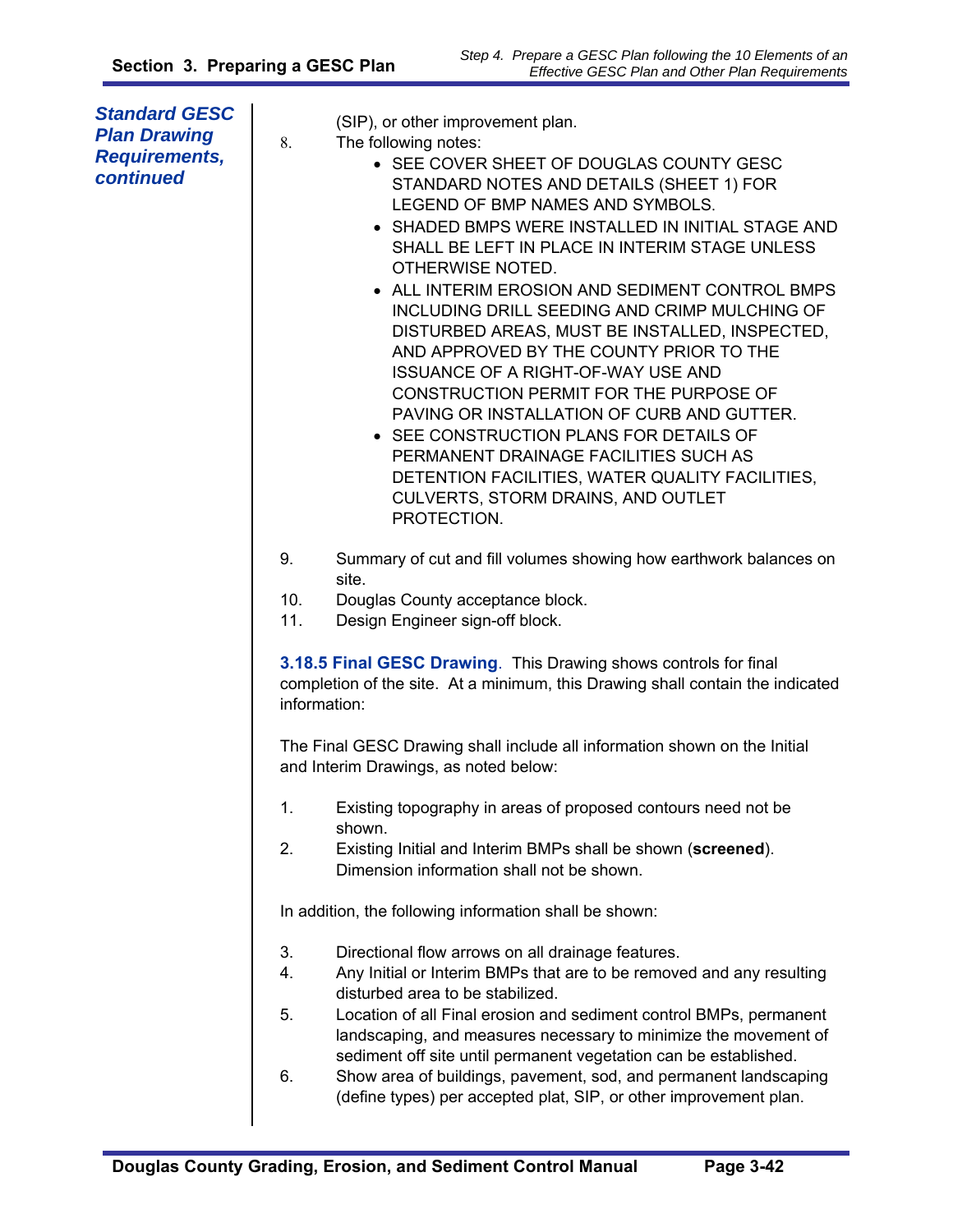| <b>Standard GESC</b><br><b>Plan Drawing</b><br><b>Requirements,</b><br>continued | 7.<br>Show Seeding and Mulching (SM) everywhere except buildings,<br>pavement areas and permanent landscaping areas.<br>Show other BMPs considered by the Designer Engineer to be<br>8.<br>appropriate.<br>9.<br>Show the following BMPs to be removed at the end of construction:<br>Dewatering (DW)<br>$\bullet$<br>Temporary Stream Crossings (SC)<br>$\bullet$<br>Stabilized Staging Area (SSA)<br>$\bullet$<br>Vehicle Tracking Control (VTC)<br>$\bullet$<br>Construction Fence (CF)<br>$\bullet$<br>Include the following notes:<br>.10.<br>SEE COVER SHEET OF DOUGLAS COUNTY GESC<br>STANDARD NOTES AND DETAILS (SHEET 1) FOR LEGEND<br>OF BMP NAMES AND SYMBOLS.<br>SHADED BMPS WERE INSTALLED IN INITIAL OR INTERIM<br>$\bullet$<br>GESC DRAWING AND, UNLESS OTHERWISE INDICATED,<br>SHALL BE LEFT IN PLACE UNTIL REVEGETATION<br>ESTABLISHMENT IS APPROVED BY THE COUNTY.<br>SEE CONSTRUCTION PLANS FOR DETAILS OF PERMANENT<br>$\bullet$<br>DRAINAGE FACILITIES SUCH AS DETENTION FACILITIES,<br>CULVERTS, STORM DRAINS, AND OUTLET PROTECTION.<br>11.<br>Douglas County acceptance block. |
|----------------------------------------------------------------------------------|--------------------------------------------------------------------------------------------------------------------------------------------------------------------------------------------------------------------------------------------------------------------------------------------------------------------------------------------------------------------------------------------------------------------------------------------------------------------------------------------------------------------------------------------------------------------------------------------------------------------------------------------------------------------------------------------------------------------------------------------------------------------------------------------------------------------------------------------------------------------------------------------------------------------------------------------------------------------------------------------------------------------------------------------------------------------------------------------------------|
|                                                                                  | 12.<br>Design Engineer sign off block.<br>In addition the following information should be included:                                                                                                                                                                                                                                                                                                                                                                                                                                                                                                                                                                                                                                                                                                                                                                                                                                                                                                                                                                                                    |
|                                                                                  | Other information as may be reasonably required by Douglas County.<br>13.<br>3.18.6 GESC Plan Standard Notes and Details. A copy of the GESC<br>Standard Notes and Details (included in Appendix B) shall be provided with<br>each set of GESC Drawings.                                                                                                                                                                                                                                                                                                                                                                                                                                                                                                                                                                                                                                                                                                                                                                                                                                               |
|                                                                                  | 3.18.7 GESC Drawing and Report Checklist. A copy of a GESC<br>Drawing and Report Checklist is provided in Appendix G. It must be<br>completely filled out, signed and stamped by the PE, and submitted with the<br><b>GESC Drawing.</b>                                                                                                                                                                                                                                                                                                                                                                                                                                                                                                                                                                                                                                                                                                                                                                                                                                                                |
|                                                                                  | 3.18.8 Drawing Requirements for Small Site and Utility GESC<br><b>Drawings.</b> These Drawing requirements are the same as for GESC<br>Staged/Phased Permit, although the erosion and sediment controls for the<br>Initial, Interim, and Final Stages of construction may be shown on a single<br>drawing, as long as this can be accomplished clearly.                                                                                                                                                                                                                                                                                                                                                                                                                                                                                                                                                                                                                                                                                                                                                |
|                                                                                  | 3.18.9 Drawing Requirements for Staged and Phased GESC<br><b>Drawings.</b> GESC Drawing requirements for Staged and Phased GESC<br>Drawings are the same as for Staged Plans, except that each phase of<br>construction (less than 40 acres of disturbance, or 70 acres for<br>overexcavation projects) shall be shown separately (with Initial, Interim, and                                                                                                                                                                                                                                                                                                                                                                                                                                                                                                                                                                                                                                                                                                                                          |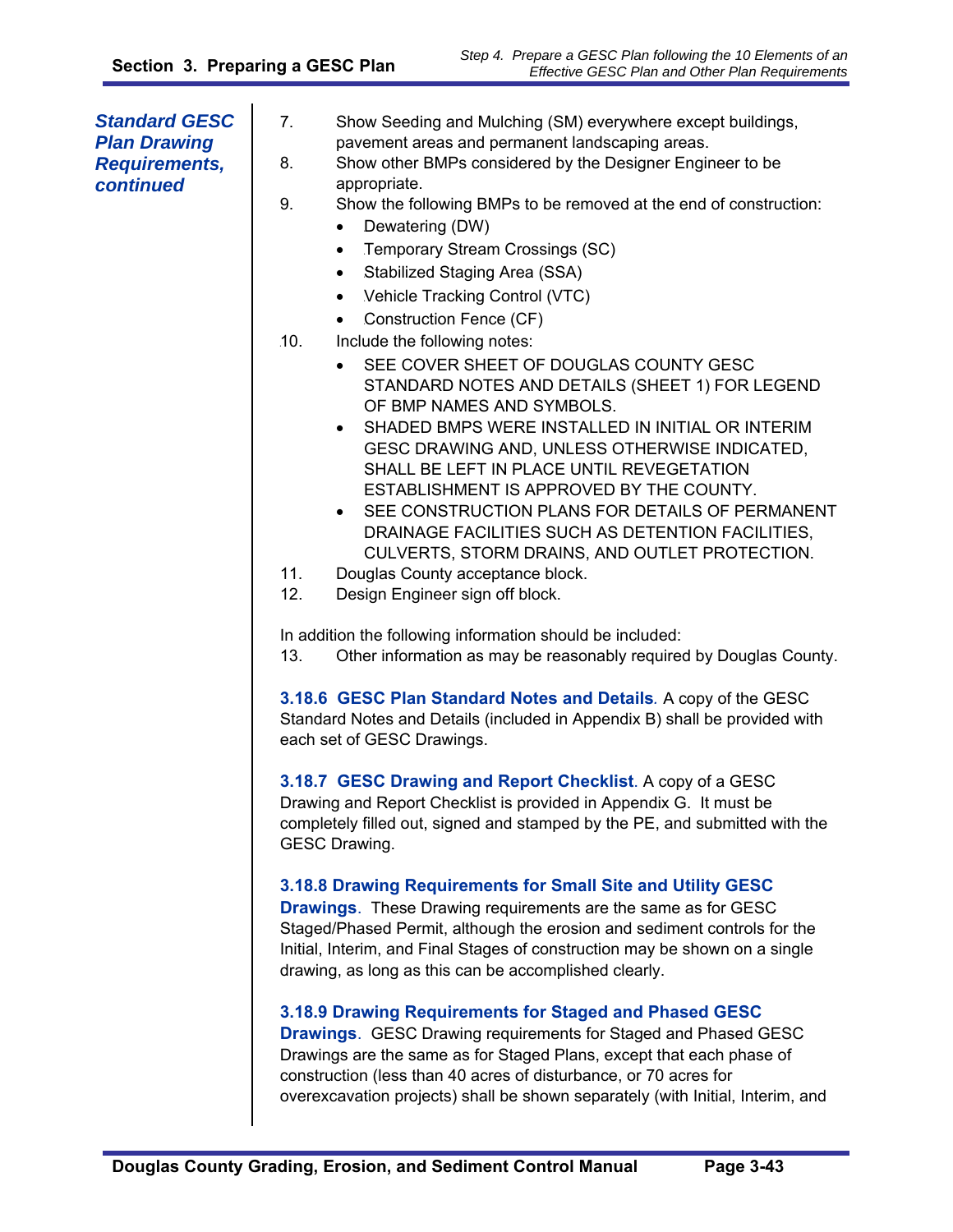*Standard GESC Plan Drawing Requirements, continued* 

*Standard GESC Report Requirements*  Final stages shown on individual sheets).

**3.18.10 Submittal Requirements for Related Plans**. GESC Drawing requirements for Temporary Batch Plant GESC Drawings, Street Acceptance Plans, and Stand-alone GESC Drawings are described in Section 3.20.

#### **3.19**

A GESC Report is required for all projects that require a Standard or Temporary Batch Plant GESC Permit. The required content of the GESC Report varies based on the level of permitting required by the Colorado Department of Public Health and Environment, Water Quality Control Division's (WQCD), Stormwater Program.

**3.19.1 GESC Projects that require a Stormwater Discharge Associated with Construction Activities Permit**. For GESC Projects that are also required to obtain a Stormwater Discharge Associated with Construction Activities Permit from the WQCD, the State required Stormwater Management Plan (SWMP) can be utilized as the GESC Report as long as the below listed information is provided with the SWMP. Specific requirements for the development of the SWMP can be found on the WQCD web site.

Projects that utilize the SWMP as the GESC Report shall provide Douglas County with the following information that may not be included in the SWMP:

- 1. Opinion of Probably Cost for installation of BMPs An Opinion of Probable Costs for erosion and sediment control, including anticipated maintenance during the construction phase, shall be submitted with the GESC Drawing(s). This will be reviewed by County staff and used as a basis for Fiscal Security (discussed in Section 4.8 of this *GESC Manual*).
- 2. Areas and Volumes An estimate of the quantity (in cubic yards) of excavation and fill involved (showing an earthwork balance), and the surface area (in acres) of the proposed disturbance.
- 3. Calculations Any calculations made for the design of such items as sediment basins or erosion control matting selection.
- 4. GESC Drawing and Report Checklist from Appendix G.

**3.19.2 GESC Projects that do not require a Stormwater Discharge Associated with Construction Activities Permit**. For GESC Projects that are not required to obtain a Stormwater Discharge Associated with Construction Activities Permit from the WQCD, the Applicant shall submit a GESC Report that contains the information below:

1. Name, address, and telephone number of the applicant  $-$  The name,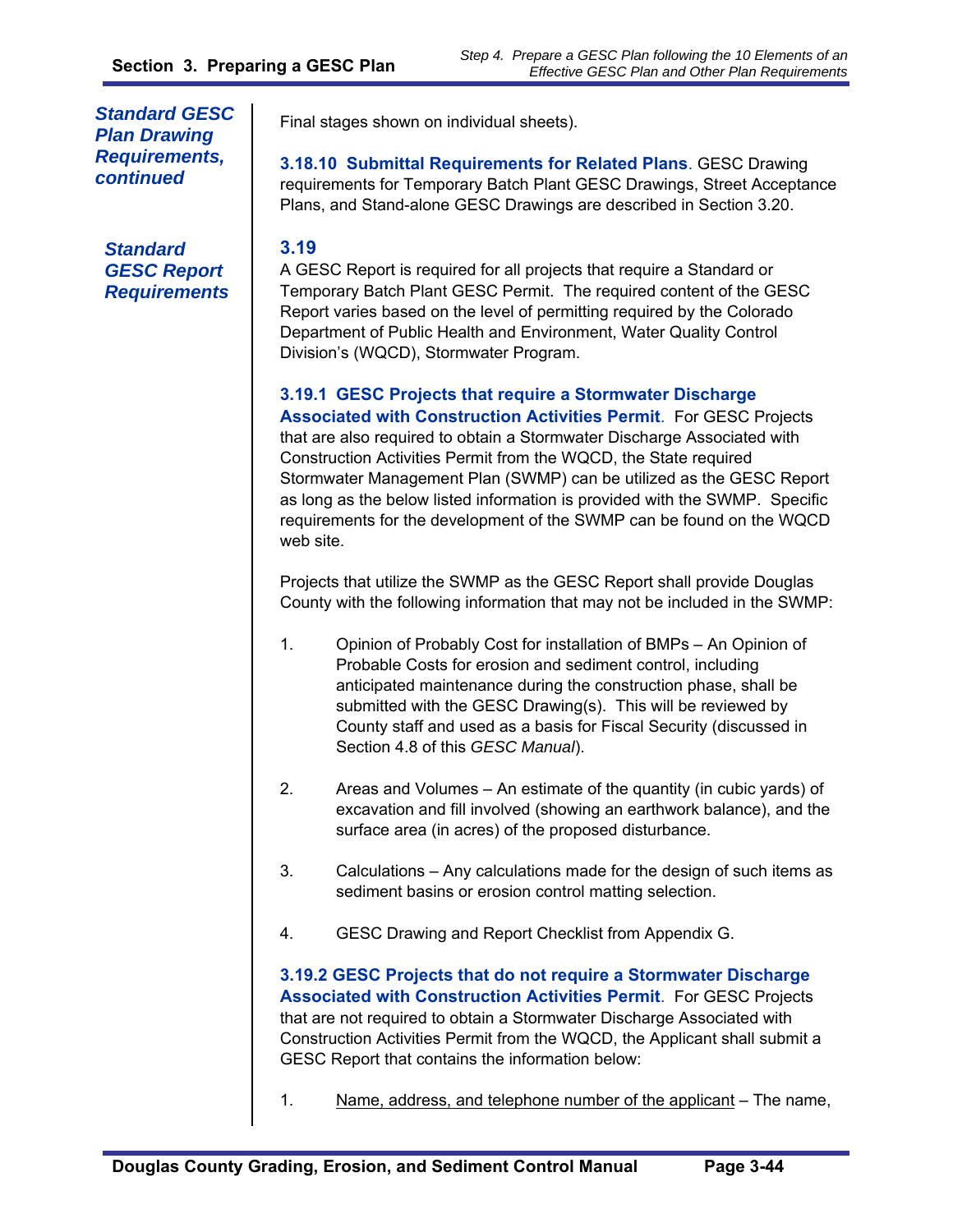| <b>Standard GESC</b><br><b>Report</b> |     | address, and telephone number of the Design Engineer preparing the<br>GESC Plan shall also be included, if different from the applicant.                                                                                                                                                                                                                                                                                                       |
|---------------------------------------|-----|------------------------------------------------------------------------------------------------------------------------------------------------------------------------------------------------------------------------------------------------------------------------------------------------------------------------------------------------------------------------------------------------------------------------------------------------|
| <b>Requirements,</b><br>continued     | 2.  | Project description - A brief description of the nature and purpose of<br>the land-disturbing activity, the total area of the site, the area of<br>disturbance involved, related project reference, and project location<br>including township, range, section and quarter-section.                                                                                                                                                            |
|                                       | 3.  | Existing site conditions - A description of the existing topography,<br>vegetation, and drainage; a description of any wetlands on the site;<br>and any other unique features of the property.                                                                                                                                                                                                                                                 |
|                                       | 4.  | Adjacent areas - A description of neighboring areas such as streams,<br>lakes, residential areas, roads, etc., which might be affected by the<br>land disturbance.                                                                                                                                                                                                                                                                             |
|                                       | 5.  | Soils – A brief description of the soils on the site including information<br>on soil type and names, mapping unit, erodibility, permeability,<br>hydrologic soil group, depth, texture, and soil structure. (This<br>information may be obtained from the soil report for the site, for<br>adjacent sites if acceptable to the County, or the applicable Soil<br>Survey prepared by the Natural Resources Conservation Service<br>$(NRCS)$ ). |
|                                       | 6.  | Areas and Volumes - An estimate of the quantity (in cubic yards) of<br>excavation and fill involved (showing an earthwork balance), and the<br>surface area (in acres) of the proposed disturbance.                                                                                                                                                                                                                                            |
|                                       | 7.  | Erosion and sediment control measures - A description of the<br>methods presented in this GESC Manual that will be used to control<br>erosion and sediment on the site.                                                                                                                                                                                                                                                                        |
|                                       | 8.  | Timing/Phasing schedule - A schedule indicating the anticipated<br>starting and completion time periods of the site grading and/or<br>construction sequence, including the installation and removal of<br>erosion and sediment control BMPs. Indicate the anticipated starting<br>and completion time periods of individual project phases.                                                                                                    |
|                                       | 9.  | Permanent stabilization - A brief description, including applicable<br>specifications, of how the site will be stabilized after construction is<br>completed.                                                                                                                                                                                                                                                                                  |
|                                       | 10. | Stormwater management considerations - Explain how stormwater<br>runoff from and through the site will be handled during construction.                                                                                                                                                                                                                                                                                                         |
|                                       | 11. | Maintenance - Any special maintenance requirements over and<br>above what is identified in the GESC Standard Notes and Details.                                                                                                                                                                                                                                                                                                                |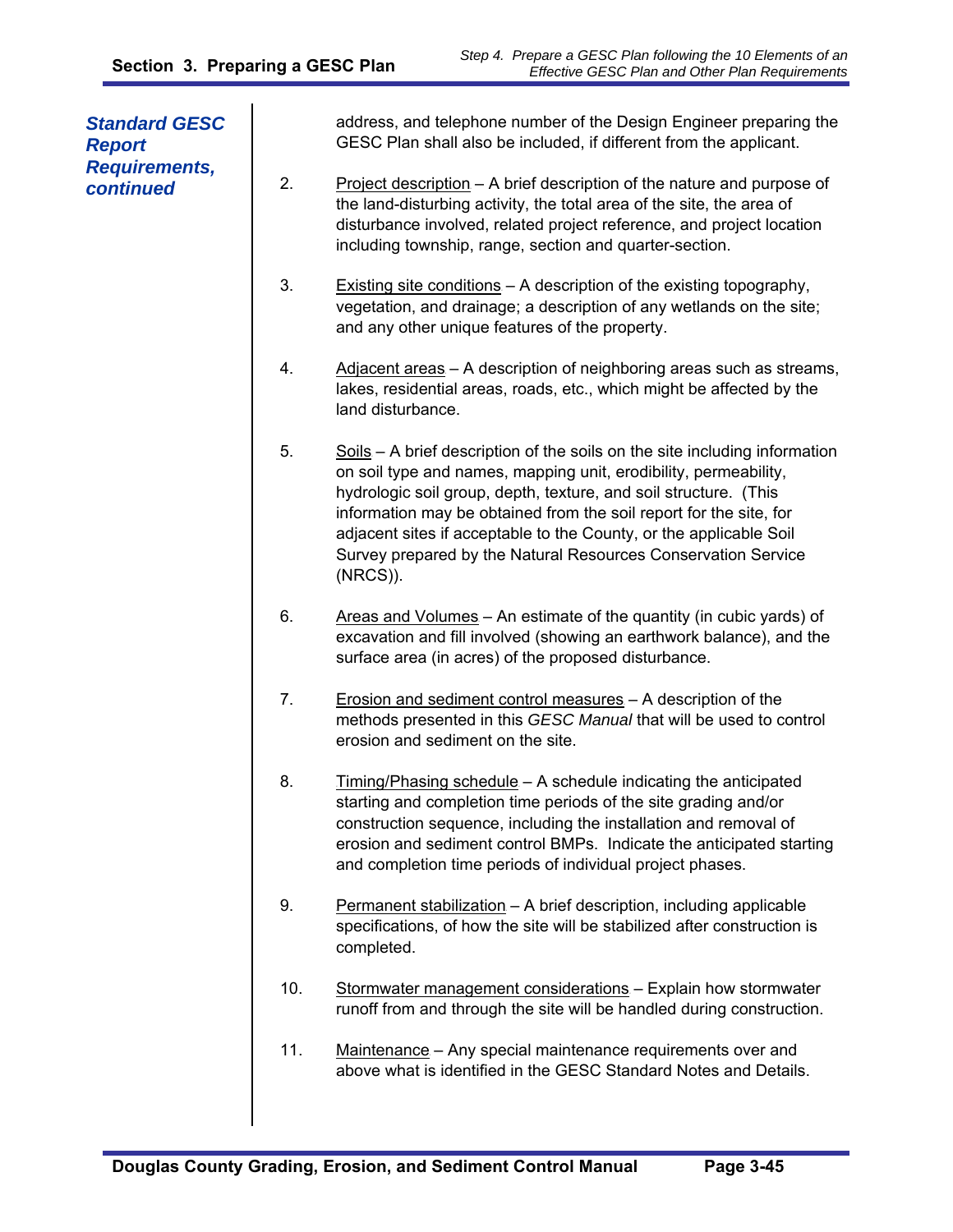| <b>Standard GESC</b><br><b>Report</b><br><b>Requirements,</b><br>continued | 12. | Opinion of Probable Cost for installation of BMPs - An Opinion of<br>Probable Costs for erosion and sediment control, including<br>anticipated maintenance during the construction phase, shall be<br>submitted with the GESC Drawing. This will be reviewed by County<br>staff and used as a basis for Fiscal Security (discussed in Section 4.9<br>of this GESC Manual). A hardcopy of a spreadsheet that shall be<br>used for preparing the Opinion of Probable Costs for erosion and<br>sediment control is included in Appendix I.                                                                                                                                                        |
|----------------------------------------------------------------------------|-----|------------------------------------------------------------------------------------------------------------------------------------------------------------------------------------------------------------------------------------------------------------------------------------------------------------------------------------------------------------------------------------------------------------------------------------------------------------------------------------------------------------------------------------------------------------------------------------------------------------------------------------------------------------------------------------------------|
|                                                                            | 13. | Calculations - Any calculations made for the design of such items as<br>sediment basins or erosion control blanket selection.                                                                                                                                                                                                                                                                                                                                                                                                                                                                                                                                                                  |
|                                                                            | 14. | Other information or data - As may be reasonably required by<br>Douglas County.                                                                                                                                                                                                                                                                                                                                                                                                                                                                                                                                                                                                                |
|                                                                            | 15. | The following note - "THIS GRADING, EROSION AND SEDIMENT<br>CONTROL PLAN HAS BEEN PLACED IN THE DOUGLAS COUNTY<br>FILE FOR THIS PROJECT AND APPEARS TO FULFILL THE<br>APPLICABLE DOUGLAS COUNTY GRADING, EROSION AND<br>SEDIMENT CONTROL CRITERIA. ADDITIONAL GRADING,<br>EROSION AND SEDIMENT CONTROL MEASURES MAY BE<br>REQUIRED OF THE OWNER OR HIS/HER AGENTS, DUE TO<br>UNFORESEEN EROSION PROBLEMS OR IF THE SUBMITTED<br>PLAN DOES NOT FUNCTION AS INTENDED. THE<br>REQUIREMENTS OF THIS PLAN SHALL RUN WITH THE LAND<br>AND BE THE OBLIGATION OF THE LAND OWNER, OR HIS/HER<br>DESIGNATED REPRESENTATIVE(S) UNTIL SUCH TIME AS THE<br>PLAN IS PROPERLY COMPLETED, MODIFIED OR VOIDED." |
|                                                                            | 16. | Signature Page For owner/developer acknowledging the review and<br>acceptance of responsibility, and a statement by the Design<br>Engineer acknowledging responsibility for the preparation of the<br>GESC Plan.                                                                                                                                                                                                                                                                                                                                                                                                                                                                               |
|                                                                            |     | Appendix G summarizes the drawing requirements in a checklist format.<br>This checklist must be filled out, signed, stamped by the Design Engineer,<br>and submitted with the GESC Report to ensure that each of the requirements<br>is addressed.                                                                                                                                                                                                                                                                                                                                                                                                                                             |
|                                                                            |     |                                                                                                                                                                                                                                                                                                                                                                                                                                                                                                                                                                                                                                                                                                |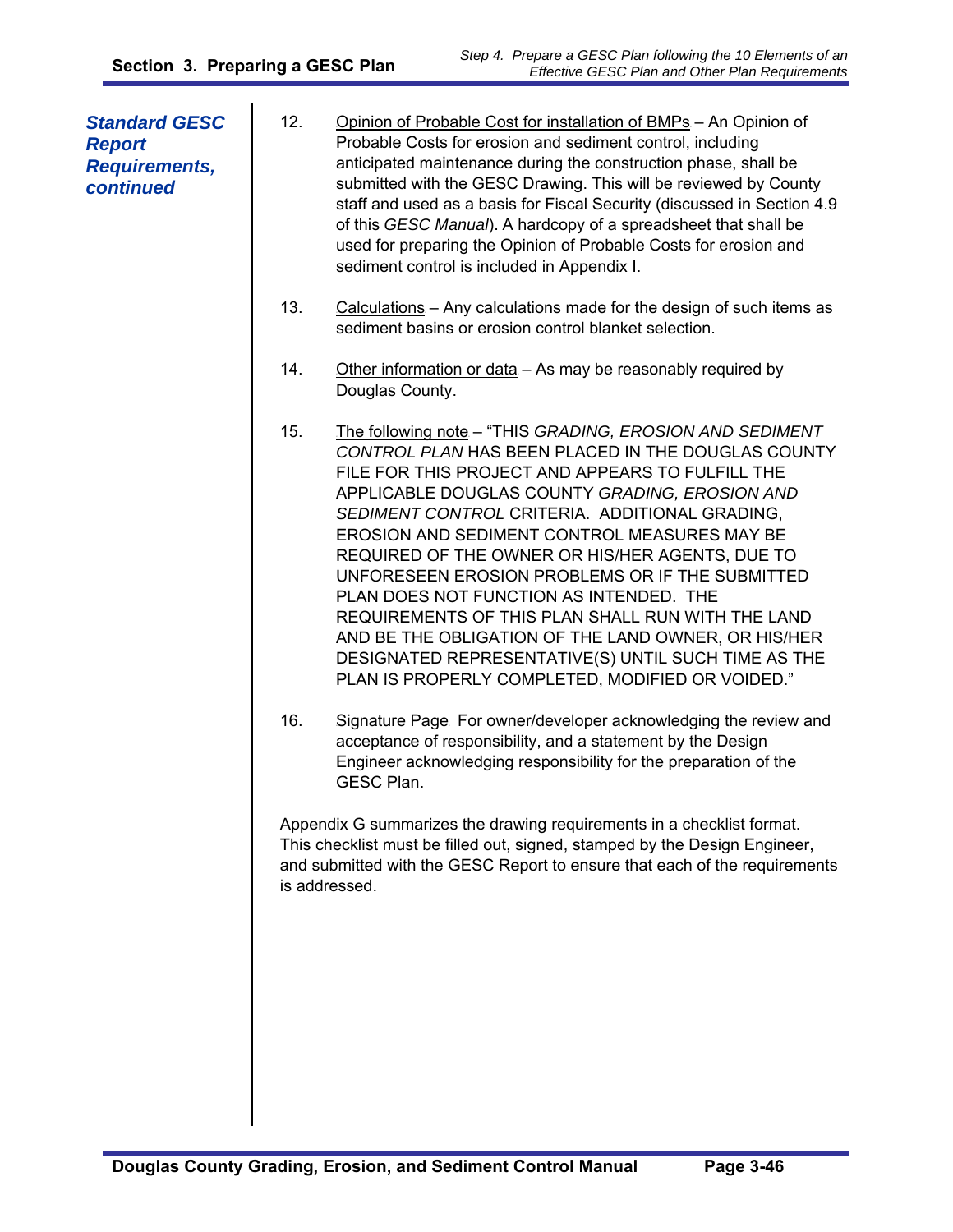*Submittal Requirements for Related Plans* 

#### **3.20**

**3.20.1 Submittal Requirements for Temporary Batch Plant/GESC Drawings**. Submittal requirements for Temporary Batch Plant GESC Drawings are as follows:

- A GESC Drawing for the site in accordance with the requirements found in this *GESC Manual*. The Batch Plant GESC Drawing shall comprise 2 plan sheets, an Initial and Final GESC Drawing (example plans are shown in Appendix D). The Initial Plan shall utilize at a minimum the following BMPs:
	- Sediment Basin (3.17.10) at the low point on the site;
	- Diversion Ditch (3.17.6) to route all stormwater runoff to the Sediment Basin;
	- Vehicle Tracking Control pad (3.17.20) at each entrance and exit;
	- A Stabilized Staging Area/stabilized driving surface (3.17.16) from Vehicle Tracking Control pads to the silo chute; and
	- Limits of Construction.

The Final GESC Drawing shall include site clean up, regrading and revegetation and any additional temporary erosion and/or sediment controls.

- A narrative report describing: purpose of plant, proposed schedule of operation, including days and times, duration of plant operations, anticipated daily trip generation, and maximum gross vehicle weight (GVW) of hauling units.
- A posting of Fiscal Security (see Section 4.9) for the installation and maintenance of the temporary erosion and sediment control and site reclamation.
- A lease agreement from the property owner (if applicable).
- A copy of all associated State and Federal permits.
- All access points to or from a construction site require a Temporary Construction Access Permit as outlined in the *Roadway Manual* as amended. No ramps of dirt, gravel, asphalt, wood, or other materials are allowed in the curb section.

**3.20.2 Submittal Requirements for Stand-Alone GESC Permits**. As

discussed in Section 2.5.1, Douglas County discourages requests for "Stand-Alone" GESC Drawing reviews, followed by applications for a GESC Permit, separate from and in advance of an "Entire Project" approval.

*("Entire Project" refers to all documents, processes and hearings that are required by Douglas County for a complete project submittal and approval.)* 

However, Douglas County recognizes the fact that there may be an occasional circumstance where consideration may be made to accept an application for a GESC Permit in advance of the entire project acceptance, if the proposed grading is part of a site improvement or development project subject to additional submittal requirements and processes. Such a request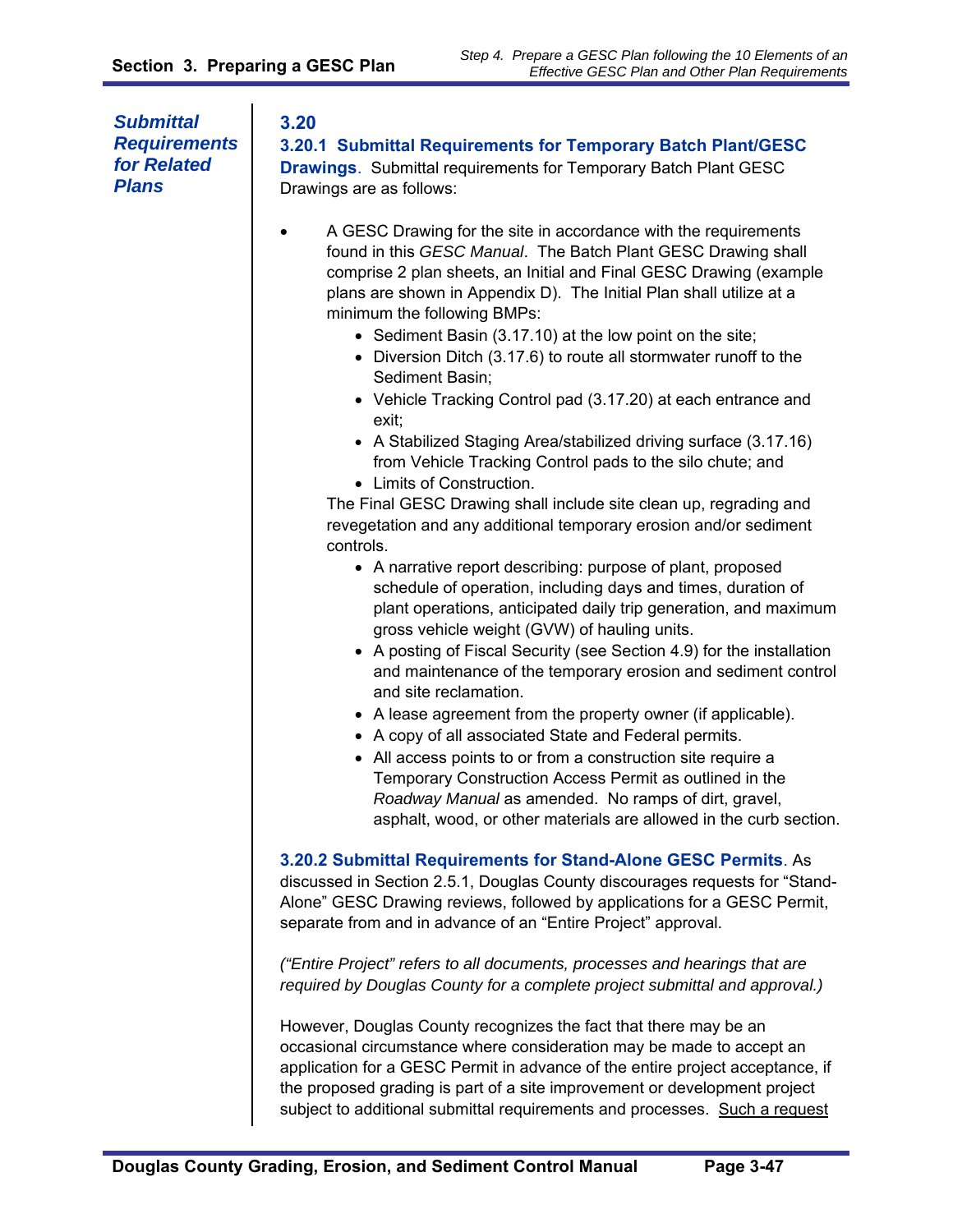*Submittal Requirements for Related Plans, continued* 

is not part of the Douglas County process, and it shall not be considered to be a standard or practice.

If circumstances warrant this special consideration, a formal request shall be made to Public Works Engineering. If the request is accepted, a Stand-Alone GESC Drawing shall be submitted for review and acceptance.

Applications for a Stand-Alone GESC Permit will not be considered in the following instance:

• If GESC Permit applications for Site Improvement Plans (SIP) are ahead of the formal SIP approval.

If a formal request for a Stand-Alone GESC Drawing review is made, it shall include, but not be limited to, each of the following items:

- A detailed explanation why special consideration should be given to a request to begin grading in advance of acceptance of the entire project. The request will not be considered if the Applicant has failed to plan appropriately for the required processing time, or if there are repeated plan submittals resulting from poor plan preparation and/or failures to comply with County standards.
- Payment of all review fees.
- A Stand-Alone GESC Drawing shall be submitted on 24x36 inch sheets containing a cover sheet, plan sheets, and Douglas Countyapproved details and notes per Douglas County *GESC Manual*, and shall be signed and stamped by a Colorado Registered Professional Engineer.
- Submittal of a "Hold Harmless" letter (Appendix H) shall be provided with the written explanation for the GESC Permit request.

For projects on residential properties 2.5 acres or larger that are adding impervious area the plans shall include the total site imperviousness including the proposed addition(s).

The review schedule for a Stand-Alone GESC Drawing is the same as required when a GESC Drawing is submitted as a part of the entire project. The initial review period will begin when the construction plans are submitted to the Douglas County Public Works Engineering . A new GESC Drawing may be required at the time of full submittal.

#### **3.20.3 Submittal Requirements for Permanent Drainage Facilities**.

Construction Drawings and a Phase III Drainage Report shall be submitted in accordance with Public Works Engineering requirements for any permanent drainage or water quality facilities. The design of permanent drainage facilities shall be accepted prior to issuing a GESC Permit.

#### **3.20.4 Submittal Requirements for Annual Maintenance GESC**

**Permit**. Annual Maintenance GESC Permits are required for Permittees who perform multiple routine maintenance projects (each of which will result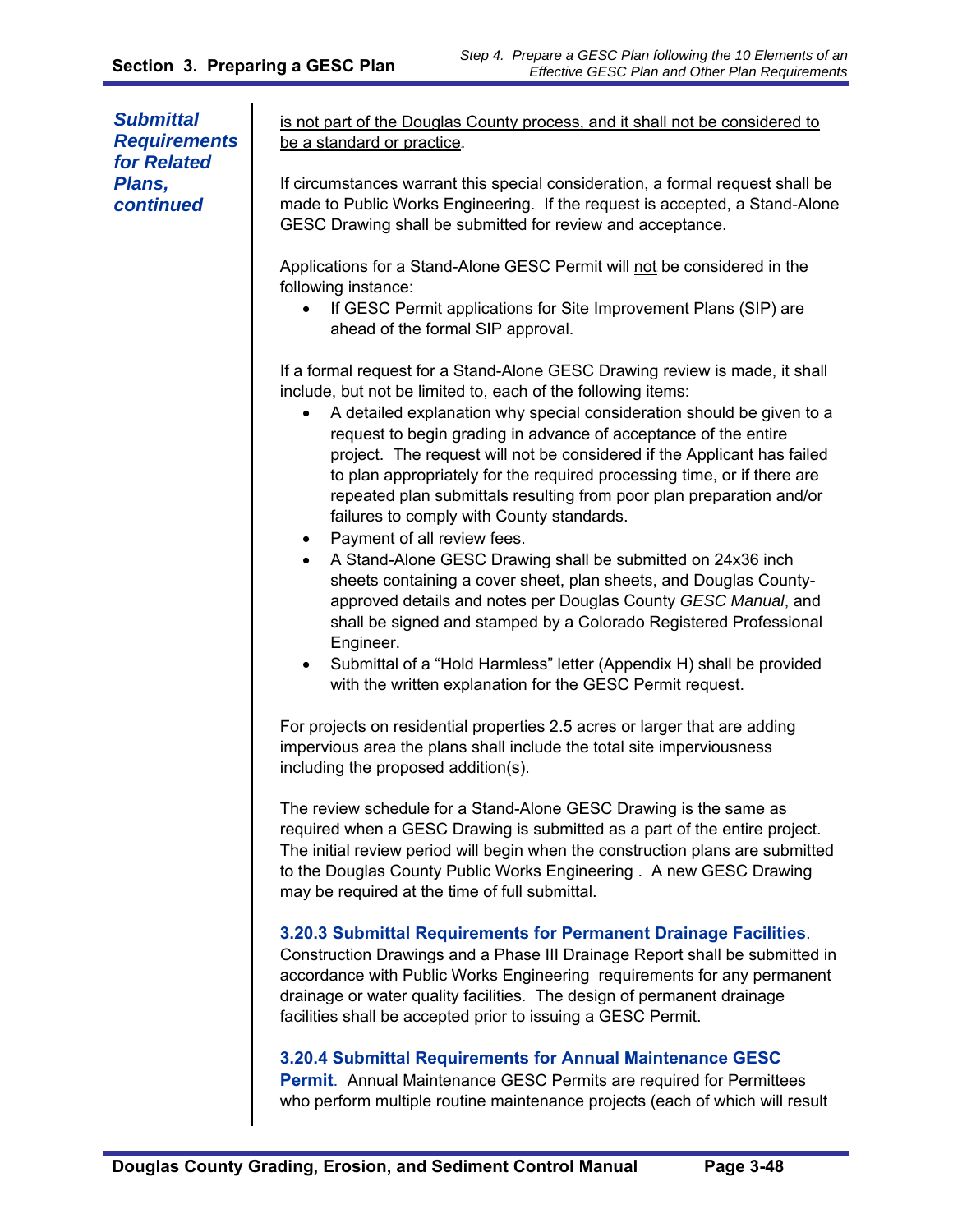*Submittal Requirements for Related Plans, continued* 

in less than one acre of land disturbance) each year including but not limited to: repair/replacement of outfalls, concrete pans, manholes, rundowns, trickle channels, culverts, drop structures, pipes, inlets, bank stabilization, and stormwater management facility sediment removal.

Due to the fact that this permit will be handled on an annual basis instead of on a project-by-project basis, the special conditions below will apply. These special conditions will be considered supplemental to the GESC Permit application.

- The Annual Maintenance GESC Permit shall be applied for by the Applicant at the beginning of the calendar year and shall expire 1 year from the date of issuance.
- An initial list of routine maintenance projects that are anticipated to be completed within the period of time covered by the Annual Maintenance GESC Permit shall be submitted as part of the Annual Maintenance GESC Permit application. The list shall include the project name, location, description, construction period, and the designated GESC Field Manager for each project. In the event that a project is added to the list, or a significant change occurs in the level of impact for a listed project, the project list shall be updated and resubmitted to Douglas County prior to construction of such projects.
- No submittal of GESC Plans or report shall be required for each of the routine maintenance projects covered under this permit; however, GESC measures shall be installed to meet the requirements of the *Douglas County GESC Manual.*
- The Applicant shall designate a GESC Manager for each routine maintenance project to fulfill the responsibilities discussed in the *GESC Manual*. The GESC Manager shall be the primary contact person in charge of coordinating/monitoring compliance with the GESC requirements.
- Prior to the start of construction on a specific project site a Preconstruction meeting with a Douglas County Erosion Control Inspector shall be held. Preconstruction meetings shall be scheduled through the Engineering Permits Staff.
- Douglas County shall have jurisdiction over any construction site that is being covered under the Annual Maintenance GESC Permit. If an Erosion Control Inspector visits the project site and determines that the Permittee is not fulfilling the requirements of the Annual Maintenance GESC Permit, the GESC Manager shall be informed, and corrections shall be made by the Permittee. If the situation is not corrected in a timely manner, enforcement action in accordance with Section 5.10 of the *GESC Manual* shall be followed. Permittees or projects that fail to comply with the requirements of the *GESC Manual* may be removed from the Annual Maintenance GESC Permit process and required to process their projects through the standard GESC process. Projects that exceed the scope allowed under the Annual Maintenance Permit, as determined by Douglas County, may be required to obtain a GESC Permit in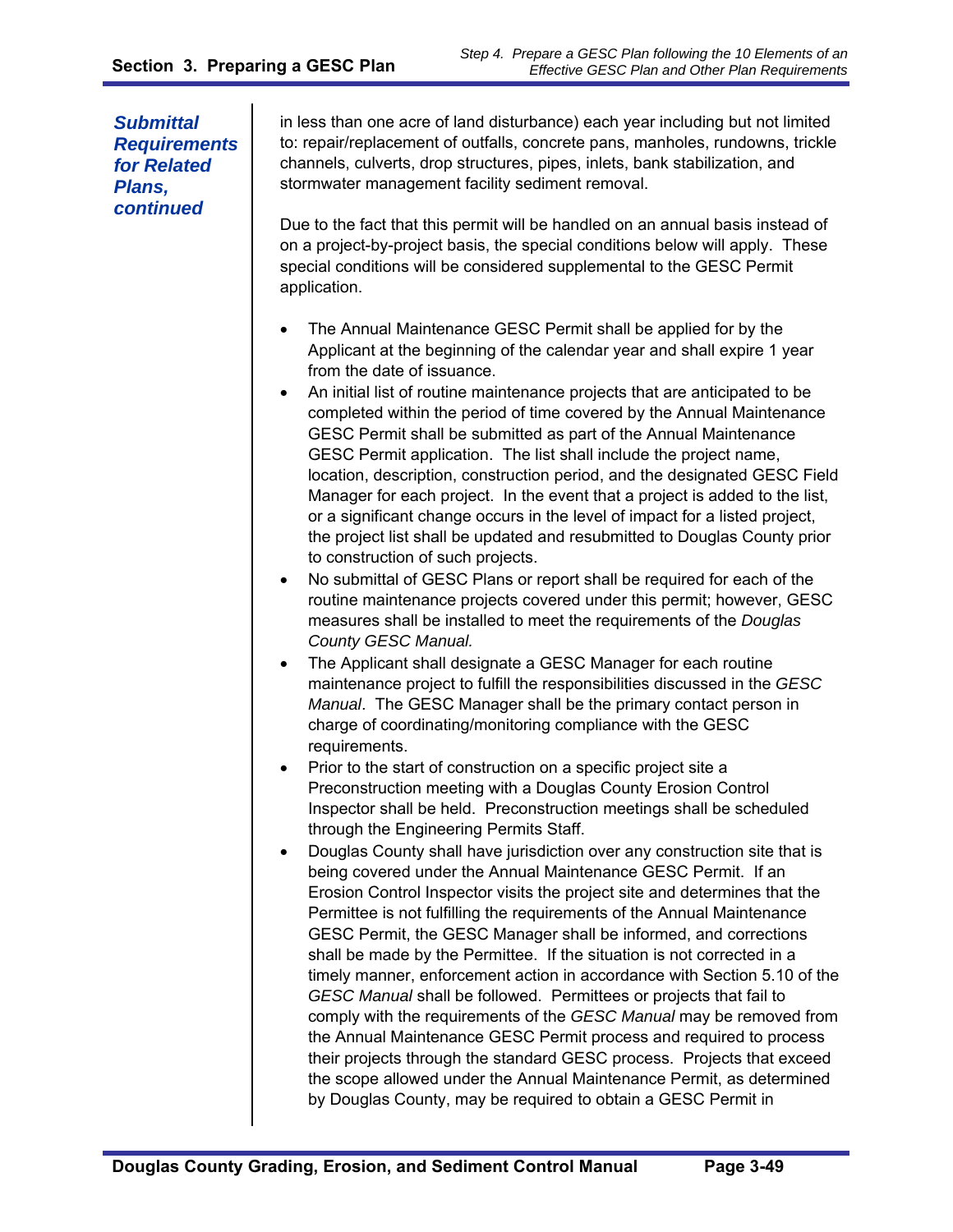*Submittal Requirements for Related Plans, continued* 

accordance with the *GESC Manual*.

- Final establishment of vegetation for all routine maintenance projects shall meet the coverage requirements of the *GESC Manual*. Monthly inspections for each project shall be conducted by the Permittee until the coverage requirements have been satisfied.
- The project list discussed above shall be updated as projects are added and closed out and removed. This update may occur on a weekly or monthly basis, depending on the scope of the maintenance project activities. The updated list shall be submitted to Douglas County, at a minimum, when a new maintenance project is added or if a project is closed out. The GESC Manager shall have an updated project list in his possession in order to monitor the Annual Maintenance GESC Permit.
- The issuance of the Annual Maintenance GESC Permit does not relieve the Permittee from complying with other local, State or Federal permitting requirements including, but not limited to, Floodplain Development Permit, Temporary Construction Access Permit, Right-of-Way Use and Construction Permit, United States Army Corp of Engineers 404, etc.

#### **3.20.5 Submittal Requirements for Oil and Gas Well Facilities**.

Submittal requirements for Oil and Gas Well Facilities GESC Drawings are as follows:

 A GESC Drawing for the site in accordance with the requirements found in this *GESC Manual*. The Oil and Gas Well Facility GESC Drawing shall comprise of 3 plan sheets, a cover sheet in accordance with 3.18.1, an Initial and Final GESC Drawing in accordance with the below and checklist found in Appendix D. (example plans are shown in Appendix C).

The Initial Plan shall show the area disturbed necessary to create the initial pad site, associated access roads, and all other areas of disturbance necessary to bring the well into production. The initial plan shall show, at a minimum, the following information and BMPs:

- 1. Property lines.
- 2. Existing and proposed easements.
- 3. Existing topography at 1 or 2 foot contour intervals, extending a minimum of 100 feet beyond the area of disturbance.
- 4. Location of any existing structures or hydrologic features within the mapping limits.
- 5. Survey point used for project.
- 6. Limits of Construction encompassing all areas of work, access points, storage and staging areas, borrow areas, stockpiles, and utility tie-in locations in on-site and off-site locations. Stream corridors and other resource areas to be preserved and all other areas outside the limits of construction shall be lightly shaded to clearly show area not to be disturbed.
- 7. General location of wells.
- 8. Sediment Basin (3.17.10) at the low point on the site.
- 9. Diversion Ditch (3.17.6) to route all stormwater runoff to the Sediment Basin.
- 10. Vehicle Tracking Control pad (3.17.20) at each entrance and exit.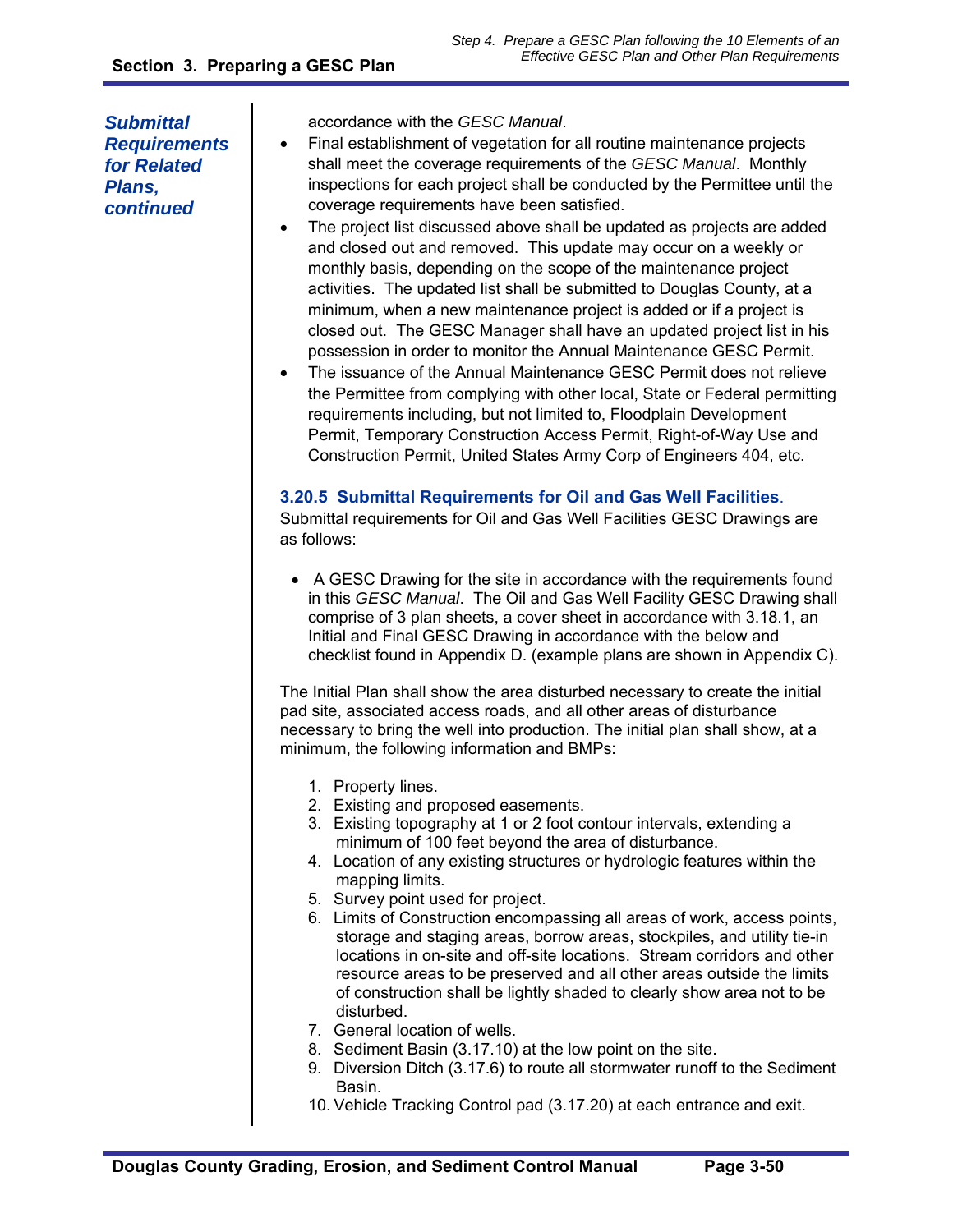| <b>Submittal</b><br><b>Requirements</b><br>for Related<br>Plans,<br>continued | 11. Location of borrow or disposal areas.<br>12. Limits of any defined floodplain within 100 feet of any proposed<br>disturbance associated with the oil and gas facility.<br>13. Location of temporary roads.<br>14. Location, map symbol, and letter callouts of all initial erosion and<br>sediment control BMPs.<br>15. Information to be specified for each BMP, such as type and<br>dimensions, as called for in the GESC Standard Notes and Details.<br>16. The following note:<br>SEE COVER SHEET OF DOUGLAS COUNTY GESC STANDARD<br>NOTES AND DETAILS (SHEET 1) FOR LEGEND OF BMP NAMES<br>AND SYMBOLS.<br>17. Douglas County acceptance block.<br>18. Other information as may be reasonably required by Douglas County.                                                                                                                                                                                                                                                                                                                                                                                                                                                                                                                                                                                                                                                                                                                                                                                                                                                                                                         |
|-------------------------------------------------------------------------------|--------------------------------------------------------------------------------------------------------------------------------------------------------------------------------------------------------------------------------------------------------------------------------------------------------------------------------------------------------------------------------------------------------------------------------------------------------------------------------------------------------------------------------------------------------------------------------------------------------------------------------------------------------------------------------------------------------------------------------------------------------------------------------------------------------------------------------------------------------------------------------------------------------------------------------------------------------------------------------------------------------------------------------------------------------------------------------------------------------------------------------------------------------------------------------------------------------------------------------------------------------------------------------------------------------------------------------------------------------------------------------------------------------------------------------------------------------------------------------------------------------------------------------------------------------------------------------------------------------------------------------------------|
|                                                                               | The Final GESC Drawing shall include site clean up, permanent<br>improvements, regrading and revegetation of any disturbed areas and any<br>additional temporary erosion and/or sediment controls necessary until the<br>well site meets final stabilization. Final stabilization shall mean installation of<br>all permanent improvements, stabilization of all driving/parking/storage areas<br>with gravel or other acceptable surface material and vegetation of all<br>disturbed areas that meets the requirements of Section 6.4.2. The final plan<br>shall show, at a minimum, the following information/BMPs:                                                                                                                                                                                                                                                                                                                                                                                                                                                                                                                                                                                                                                                                                                                                                                                                                                                                                                                                                                                                                      |
|                                                                               | 1. Existing topography in areas of proposed contours need not be shown.<br>2. Existing Initial BMPs shall be shown, (screened). Dimension information<br>shall not be shown.<br>3. Location of permanent oil and gas facilities such as well heads, tanks,<br>etc.<br>4. Location of all gravel driving/gravel parking/productions areas.<br>5. Seed and Mulch of all disturbed areas outside of the gravel<br>driving/parking/productions areas.<br>6. Erosion Control Blanket on slopes steeper than 4:1.<br>7. Location of permanent drainage features including water quality facilities<br>per the Drainage Manual, as amended.<br>8. Limits of any designated floodplain within 100 feet of any proposed<br>disturbance associated with the oil and gas location.<br>9. Additional BMPs as required by Section 3 of the GESC Manual.<br>10. Directional flow arrows on all drainage features.<br>11. Any initial BMPs that are to be removed and any resulting disturbed area<br>to be stabilized.<br>12. Location of all final erosion and sediment control BMPs (including<br>Seeding and Mulching), permanent landscaping, and measures<br>necessary to minimize the movement of sediment off site until permanent<br>vegetation can be established.<br>13. Show other BMPs considered by the designer to be appropriate.<br>14. Include the following notes:<br>SEE COVER SHEET OF DOUGLAS COUNTY GESC STANDARD<br>$\bullet$<br>NOTES AND DETAILS (SHEET 1) FOR LEGEND OF BMP NAMES<br>AND SYMBOLS.<br>SHADED BMPS WERE INSTALLED IN INITIAL OR INTERIM GESC<br>$\bullet$<br>PLAN AND, UNLESS OTHERWISE INDICATED, SHALL BE LEFT |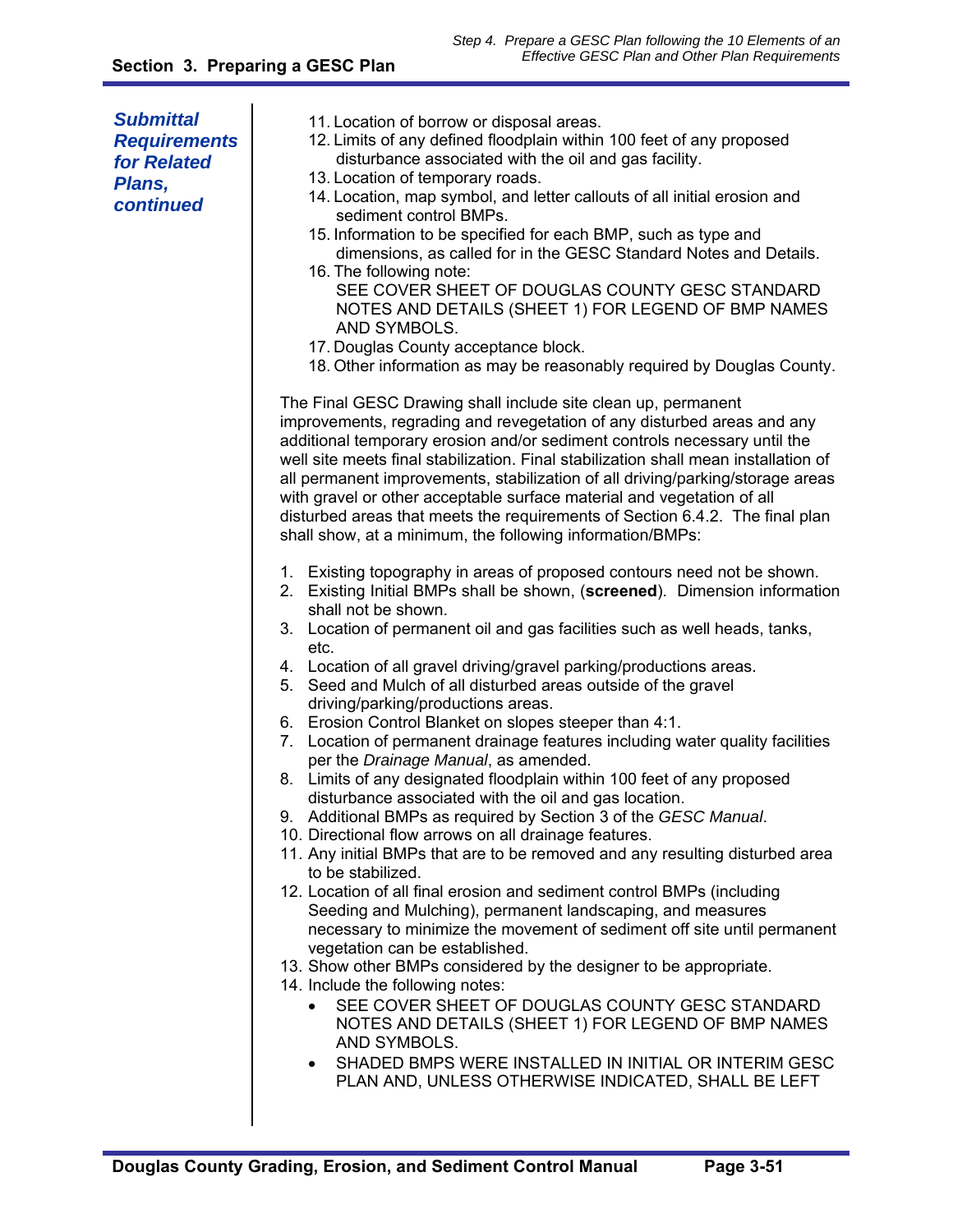| <b>Submittal</b><br><b>Requirements</b><br>for Related<br>Plans,<br>continued | IN PLACE AND MAINTAINED UNTIL REVEGETATION<br>ESTABLISHMENT IS APPROVED BY THE COUNTY.<br>SEE CONSTRUCTION PLANS FOR DETAILS OF PERMANENT<br>$\bullet$<br>DRAINAGE FACILITIES SUCH AS DETENTION FACILITIES,<br>CULVERTS, STORM DRAINS, AND INLET AND OUTLET<br>PROTECTION.<br>15. Douglas County acceptance block.<br>16. Other information as may be reasonably required by Douglas County.                                                                                                                                                                                                                                                                                                                                                                                                                                                                                                                                                                                                                                                                                                                                                                                                                                                                                                              |
|-------------------------------------------------------------------------------|-----------------------------------------------------------------------------------------------------------------------------------------------------------------------------------------------------------------------------------------------------------------------------------------------------------------------------------------------------------------------------------------------------------------------------------------------------------------------------------------------------------------------------------------------------------------------------------------------------------------------------------------------------------------------------------------------------------------------------------------------------------------------------------------------------------------------------------------------------------------------------------------------------------------------------------------------------------------------------------------------------------------------------------------------------------------------------------------------------------------------------------------------------------------------------------------------------------------------------------------------------------------------------------------------------------|
| <b>BMP Cost</b><br><i><b>Issues</b></i>                                       | 3.21<br>Costs associated with grading, erosion, and sediment control BMPs include<br>the following:                                                                                                                                                                                                                                                                                                                                                                                                                                                                                                                                                                                                                                                                                                                                                                                                                                                                                                                                                                                                                                                                                                                                                                                                       |
|                                                                               | 1.<br>Installation of the BMPs indicated on the Initial, Interim, and Final<br>GESC Drawings according to the number, types, dimensions, and<br>quantities called for.<br>2.<br>Provision of GESC Manager (see Section 5.1 for a description of the<br>GESC Manager role) to supervise, inspect, and interface with<br>Douglas County on the project's GESC Drawing.<br>3.<br>Installation of additional BMPs that the Permittee(s) think are<br>appropriate or that are called for by the Erosion Control Inspector to<br>address actual site conditions. (As stated in Section 1.7, the GESC<br>Permit process is a dynamic, not static, process; the Permittee(s) are<br>responsible for adapting the original GESC Drawing as necessary to<br>effectively reduce erosion and sediment, and must comply with any<br>modifications to the plan required by the Erosion Control Inspector.)<br>4.<br>Maintenance costs for BMPs. Maintenance costs will vary based on<br>many factors, including the magnitude and number of storm events<br>occurring during the project.<br>Permittee(s) are required to provide an Opinion of Probable Cost associated<br>with implementing the GESC Drawing. Appendix I provides approximate unit<br>cost information that shall be used to generate a cost opinion. |
| <b>Variances</b>                                                              | 3.22<br>Douglas County may consider waiving or modifying criteria that are deemed<br>inappropriate or too restrictive for site conditions. Variances may be granted<br>at the time of plan submission or request for plan revision prior to the work<br>being completed in the field. Variances requested after the work has been<br>completed shall not be considered.                                                                                                                                                                                                                                                                                                                                                                                                                                                                                                                                                                                                                                                                                                                                                                                                                                                                                                                                   |
|                                                                               | <b>Variances</b><br>3.22.1 Variance Submittal Requirements. Any<br><b>Important!</b><br>requested after<br>request for a variance shall be in a separate letter<br>the work has<br>addressed to the Public Works Engineering<br>been completed<br>Director. The letter shall define:<br>shall not be<br>considered.<br>The criteria from which the applicant seeks a<br>variance.                                                                                                                                                                                                                                                                                                                                                                                                                                                                                                                                                                                                                                                                                                                                                                                                                                                                                                                         |

a<br>Ba

≐